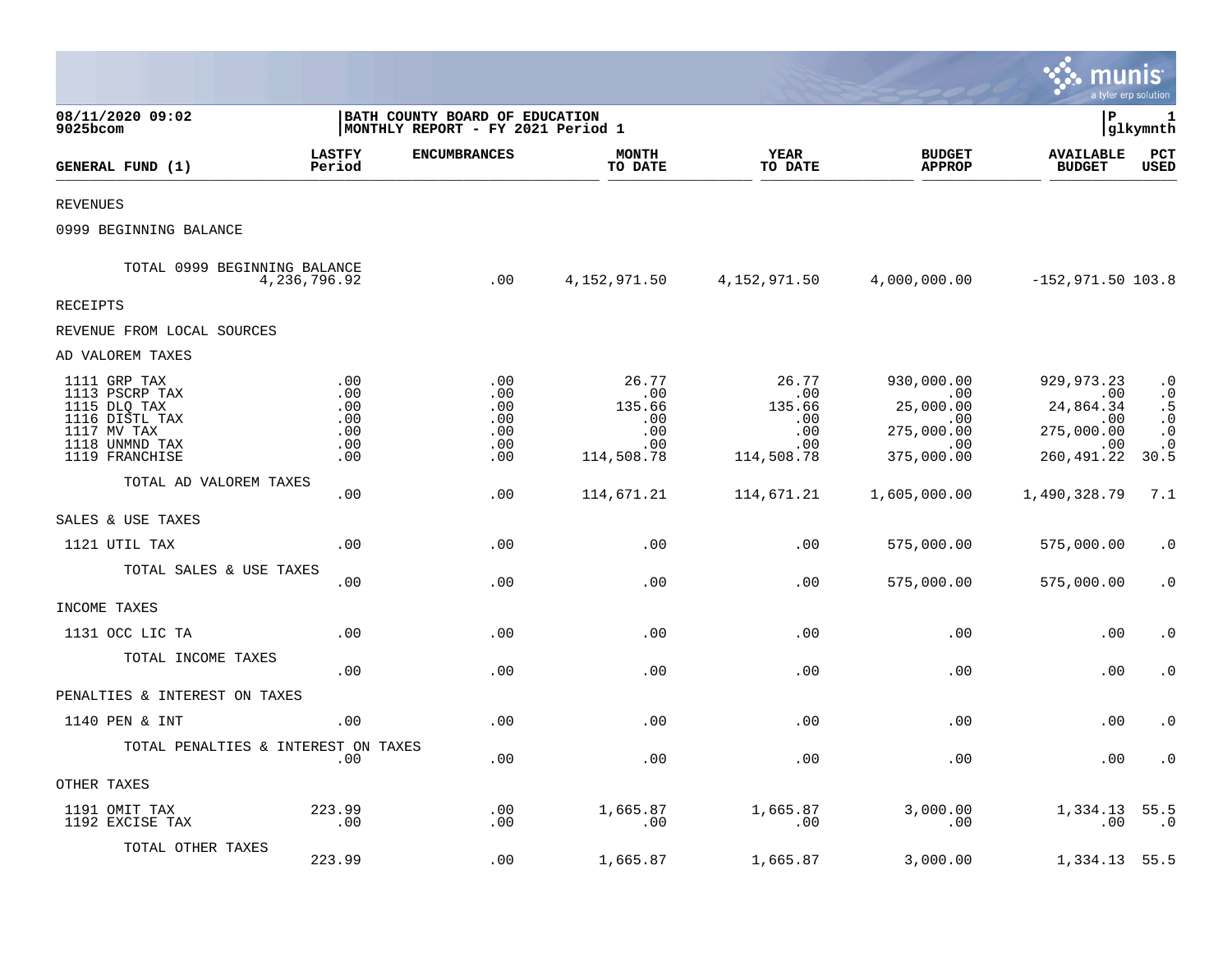|                                                                                                                |                                        |                                                                     |                                        |                                        |                                        | munis<br>a tyler erp solution               |                                                                             |
|----------------------------------------------------------------------------------------------------------------|----------------------------------------|---------------------------------------------------------------------|----------------------------------------|----------------------------------------|----------------------------------------|---------------------------------------------|-----------------------------------------------------------------------------|
| 08/11/2020 09:02<br>$9025$ bcom                                                                                |                                        | BATH COUNTY BOARD OF EDUCATION<br>MONTHLY REPORT - FY 2021 Period 1 |                                        |                                        |                                        | l P                                         | 2<br> glkymnth                                                              |
| GENERAL FUND (1)                                                                                               | <b>LASTFY</b><br>Period                | <b>ENCUMBRANCES</b>                                                 | <b>MONTH</b><br>TO DATE                | YEAR<br>TO DATE                        | <b>BUDGET</b><br><b>APPROP</b>         | <b>AVAILABLE</b><br><b>BUDGET</b>           | $_{\rm PCT}$<br><b>USED</b>                                                 |
| REVENUE OTHER LOCAL GOVERNMENT UNITS                                                                           |                                        |                                                                     |                                        |                                        |                                        |                                             |                                                                             |
| 1280 IN LIEU OF                                                                                                | .00                                    | .00                                                                 | .00                                    | .00                                    | .00                                    | .00                                         | $\cdot$ 0                                                                   |
| TOTAL REVENUE OTHER LOCAL GOVERNMENT UNITS                                                                     | .00                                    | .00                                                                 | .00                                    | .00                                    | .00                                    | .00                                         | $\cdot$ 0                                                                   |
| TUITION                                                                                                        |                                        |                                                                     |                                        |                                        |                                        |                                             |                                                                             |
| 1310 TUIT IND<br>1320 GOV TUI IN<br>1330 GOV TUI OU<br>1340 TUIT OTHR                                          | .00<br>.00<br>.00<br>.00               | .00<br>.00<br>.00<br>.00                                            | .00<br>.00<br>.00<br>.00               | .00<br>.00<br>.00<br>.00               | .00<br>.00<br>.00<br>.00               | $.00 \,$<br>$.00 \,$<br>.00<br>$.00 \,$     | $\cdot$ 0<br>$\cdot$ 0<br>$\begin{smallmatrix} 0\\ \cdot \end{smallmatrix}$ |
| TOTAL TUITION                                                                                                  | .00                                    | .00                                                                 | .00                                    | .00                                    | .00                                    | .00                                         | $\cdot$ 0                                                                   |
| TRANSPORTATION                                                                                                 |                                        |                                                                     |                                        |                                        |                                        |                                             |                                                                             |
| 1410 TRNS INDIV<br>1420 TRN GOV IN<br>1430 TRN GOV OU<br>1440 TRN OTH PV<br>1441 TRN NON-PB<br>1442 TRN FSC CT | .00<br>.00<br>.00<br>.00<br>.00<br>.00 | .00<br>.00<br>.00<br>.00<br>.00<br>.00                              | .00<br>.00<br>.00<br>.00<br>.00<br>.00 | .00<br>.00<br>.00<br>.00<br>.00<br>.00 | .00<br>.00<br>.00<br>.00<br>.00<br>.00 | .00<br>.00<br>$.00 \,$<br>.00<br>.00<br>.00 | $\cdot$ 0<br>$\cdot$ 0<br>$\cdot$ 0<br>$\cdot$ 0<br>$\cdot$ 0<br>$\cdot$ 0  |
| TOTAL TRANSPORTATION                                                                                           | .00                                    | .00                                                                 | .00                                    | .00                                    | .00                                    | $.00 \,$                                    | $\cdot$ 0                                                                   |
| EARNINGS ON INVESTMENTS                                                                                        |                                        |                                                                     |                                        |                                        |                                        |                                             |                                                                             |
| 1510 INT ON INV<br>1540 INVST PRPT                                                                             | 14,355.55<br>.00                       | .00<br>.00                                                          | 2,504.90<br>.00                        | 2,504.90<br>.00                        | 5,000.00<br>.00                        | 2,495.10 50.1<br>.00                        | $\overline{\phantom{0}}$ .0                                                 |
| TOTAL EARNINGS ON INVESTMENTS                                                                                  | 14,355.55                              | .00                                                                 | 2,504.90                               | 2,504.90                               | 5,000.00                               | 2,495.10 50.1                               |                                                                             |
| FOOD SERVICE                                                                                                   |                                        |                                                                     |                                        |                                        |                                        |                                             |                                                                             |
| 1630 SPEC FUNC                                                                                                 | .00                                    | .00                                                                 | .00                                    | .00                                    | .00                                    | .00                                         | $\cdot$ 0                                                                   |
| TOTAL FOOD SERVICE                                                                                             | .00                                    | .00                                                                 | .00                                    | .00                                    | .00                                    | $.00 \,$                                    | $\cdot$ 0                                                                   |
| STUDENT ACTIVITIES                                                                                             |                                        |                                                                     |                                        |                                        |                                        |                                             |                                                                             |
| 1740 FEES<br>1750 DONATIONS                                                                                    | .00<br>.00                             | .00<br>.00                                                          | .00<br>.00                             | .00<br>.00                             | .00<br>.00                             | $.00 \,$<br>.00                             | $\cdot$ 0<br>$\cdot$ 0                                                      |
| TOTAL STUDENT ACTIVITIES                                                                                       | .00                                    | .00                                                                 | .00                                    | .00                                    | .00                                    | .00                                         | $\cdot$ 0                                                                   |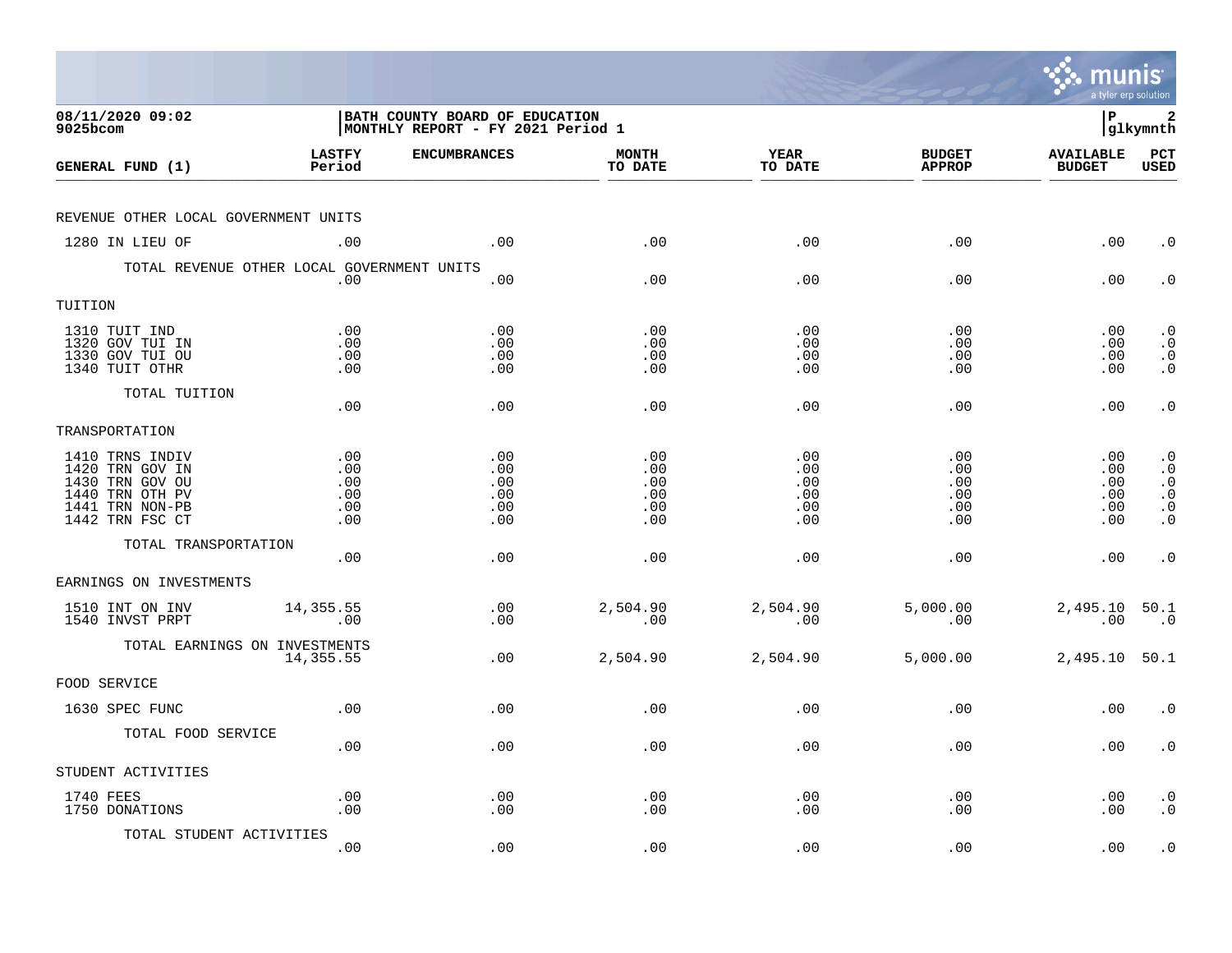

08/11/2020 09:02 **| BATH COUNTY BOARD OF EDUCATION**<br>9025bcom **| BATH COUNTY BOARD OF EDUCATION | BATH COUNTY BOARD OF EDUCATION |MONTHLY REPORT - FY 2021 Period 1 LASTFY ENCUMBRANCES MONTH YEAR BUDGET AVAILABLE PCT GENERAL FUND (1) Period TO DATE TO DATE APPROP BUDGET USED** TO DATE THE RELIGION CONDUCT TO DATE THE RELIGION CONDUCT TO DATE THE RELIGION OF THE RELIGION OF THE RELIGION OF THE RELIGION OF THE RELIGION OF THE RELIGION OF THE RELIGION OF THE RELIGION OF THE RELIGION OF THE RELIGION OTHER REVENUE FROM LOCAL SOURCES 1911 BLDG RENT .00 .00 .00 .00 .00 .00 .0 1912 BUS RENT .00 .00 .00 .00 .00 .00 .0 1919 OTHER RENT .00 .00 .00 .00 .00 .00 .0 1920 CONTRIBUTE .00 .00 .00 .00 500.00 500.00 .0 1929 INKIND REV .00 .00 .00 .00 .00 .00 .0 1941 TXT SALES .00 .00 .00 .00 .00 .00 .0 1942 TXT RENTS .00 .00 .00 .00 200.00 200.00 .0 1951 MSC SCH IN .00 .00 .00 .00 .00 .00 .0 1952 MSC SCH OU .00 .00 .00 .00 .00 .00 .0 1980 PRYR REFND .83 .00 .00 .00 4,000.00 4,000.00 .0 1990 MISC REV .00 .00 5,530.16 5,530.16 1,000.00 -4,530.16 553.0 1991 TRANSCRIPT .00 .00 .00 .00 .00 .00 .0 1993 OTH REBATE .00 .00 .00 .00 .00 .00 .0 TOTAL OTHER REVENUE FROM LOCAL SOURCES .83 .00 5,530.16 5,530.16 5,700.00 169.84 97.0 TOTAL REVENUE FROM LOCAL SOURCES<br>14.580.37 14,580.37 .00 124,372.14 124,372.14 2,193,700.00 2,069,327.86 5.7 REVENUE FROM STATE SOURCES STATE PROGRAM 3111 SEEK 30 736,023.00 .00 726,641.00 726,641.00 8,550,000.00 7,823,359.00 8.5 TOTAL STATE PROGRAM 736,023.00 .00 726,641.00 726,641.00 8,550,000.00 7,823,359.00 8.5 OTHER STATE FUNDING 3122 VOC TRANSP .00 .00 .00 .00 .00 .00 .0 3124 DST VOC SC .00 .00 .00 .00 .00 .00 .0 3125 DRV TRN RB .00 .00 .00 .00 .00 .00 .0 3126 SUB REIMB .00 .00 .00 .00 .00 .00 .0 3127 FLEX SPD .00 .00 .00 .00 .00 .00 .0 3128 AUD REIMB .00 .00 .00 .00 .00 .00 .0 3129 KSB/D TR R .00 .00 .00 .00 .00 .00 .0 TOTAL OTHER STATE FUNDING .00 .00 .00 .00 .00 .00 .0 EXPENDITURE REIMBURSEMENTS 3130 NBC REIMB .00 .00 .00 .00 7,000.00 7,000.00 .0 3131 MISC REIMB .00 .00 .00 .00 10,000.00 10,000.00 .0 TOTAL EXPENDITURE REIMBURSEMENTS .00 .00 .00 .00 17,000.00 17,000.00 .0

REVENUE IN LIEU OF TAXES/STATE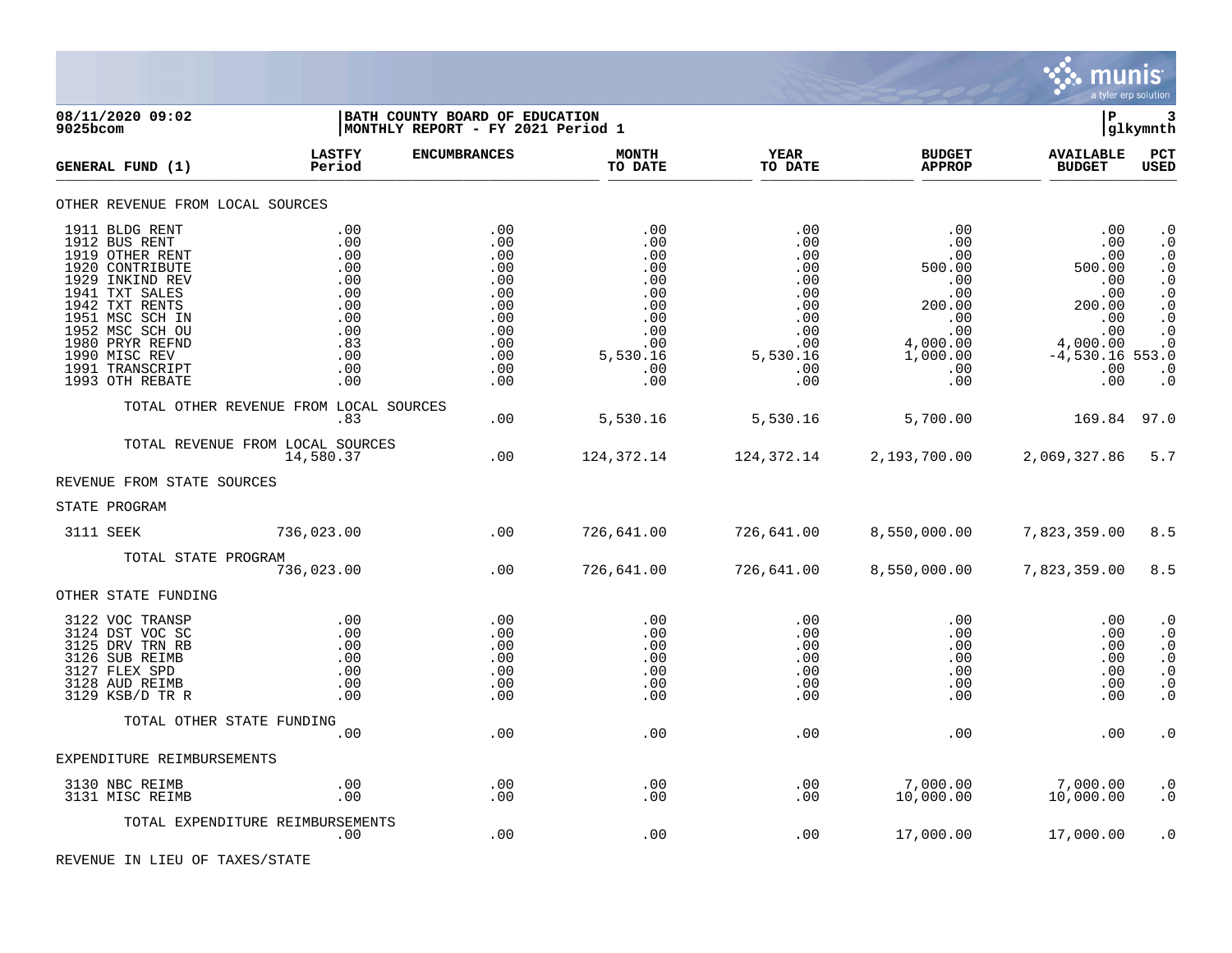

**08/11/2020 09:02 |BATH COUNTY BOARD OF EDUCATION |P 4 9025bcom |MONTHLY REPORT - FY 2021 Period 1 |glkymnth LASTFY ENCUMBRANCES MONTH YEAR BUDGET AVAILABLE PCT GENERAL FUND (1) Period TO DATE TO DATE APPROP BUDGET USED** TO DATE THE RELIGION CONDUCT TO DATE THE RELIGION CONDUCT TO DATE THE RELIGION OF THE RELIGION OF THE RELIGION OF THE RELIGION OF THE RELIGION OF THE RELIGION OF THE RELIGION OF THE RELIGION OF THE RELIGION OF THE RELIGION 3800 TAXES 2,421.30 .00 2,430.12 2,430.12 25,000.00 22,569.88 9.7 TOTAL REVENUE IN LIEU OF TAXES/STATE<br>2.421.30 2,421.30 .00 2,430.12 2,430.12 25,000.00 22,569.88 9.7 REVENUE ON BEHALF PAYMENTS 3900 ON-BEHALF .00 .00 .00 .00 .00 .00 .0 TOTAL REVENUE ON BEHALF PAYMENTS .00 .00 .00 .00 .00 .00 .0 TOTAL REVENUE FROM STATE SOURCES 738,444.30 .00 729,071.12 729,071.12 8,592,000.00 7,862,928.88 8.5 REVENUE FROM FEDERAL SOURCES RESTRICTED DIRECT 4300 RES DIR FE .00 .00 .00 .00 .00 .00 .0 TOTAL RESTRICTED DIRECT .00 .00 .00 .00 .00 .00 .0 RESTRICTED THROUGH THE STATE 4500 RES FED/ST .00 .00 .00 .00 .00 .00 .0 TOTAL RESTRICTED THROUGH THE STATE .00 .00 .00 .00 .00 .00 .0 THROUGH INTERMEDIATE AGENCIES 4700 FED INTERM .00 .00 .00 .00 .00 .00 .0 TOTAL THROUGH INTERMEDIATE AGENCIES .00 .00 .00 .00 .00 .00 .0 FEDERAL REIMBURSEMENT 4810 MED REIMB 7,392.08 .00 7,954.10 7,954.10 50,000.00 42,045.90 15.9 4810 MED REIMB .00 .00 .00 .00 30,000.00 30,000.00 .0 TOTAL FEDERAL REIMBURSEMENT 7,392.08 .00 7,954.10 7,954.10 80,000.00 72,045.90 9.9 TOTAL REVENUE FROM FEDERAL SOURCES 7,392.08 .00 7,954.10 7,954.10 80,000.00 72,045.90 9.9

OTHER RECEIPTS

INTERFUND TRANSFERS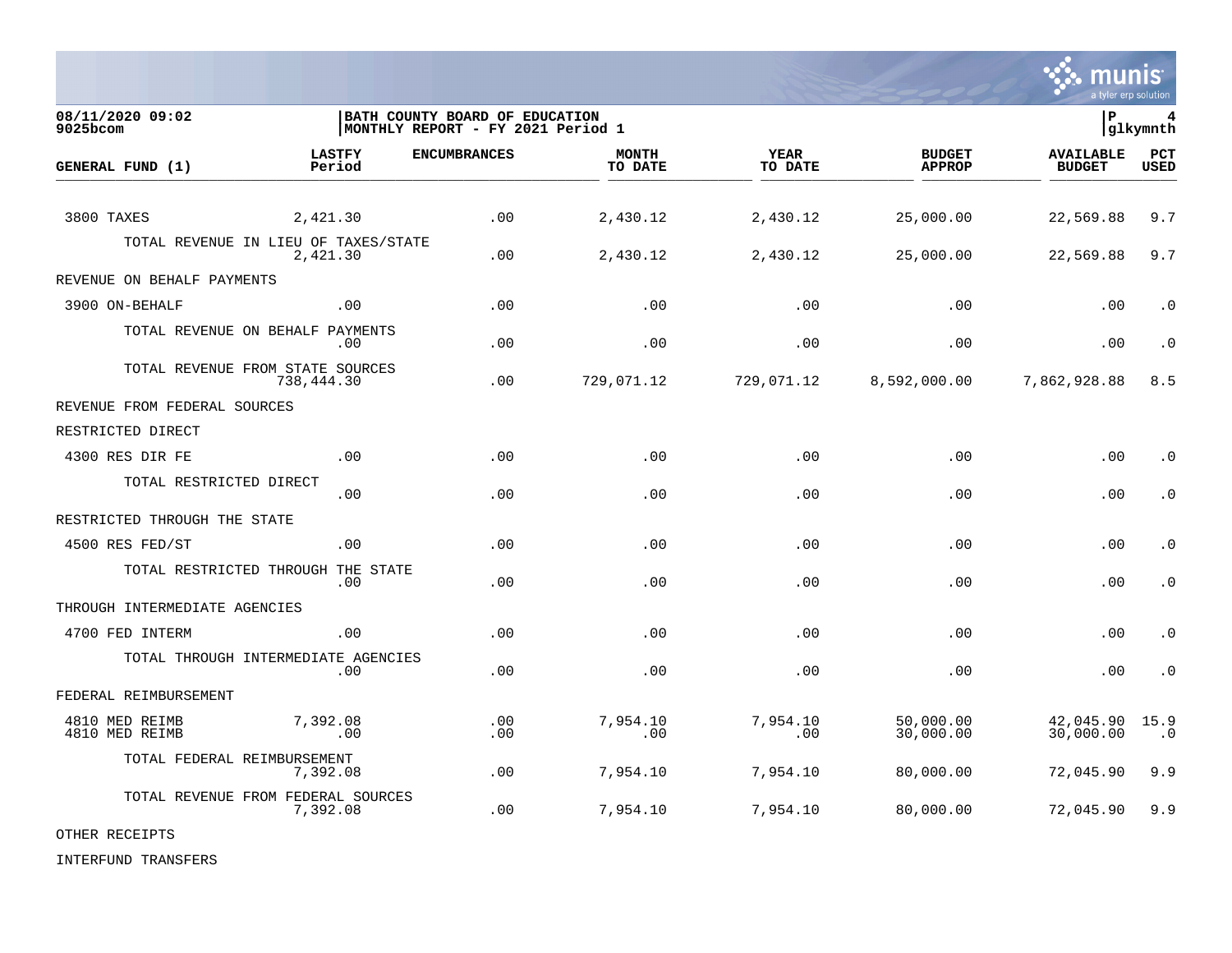

## **08/11/2020 09:02 |BATH COUNTY BOARD OF EDUCATION |P 5 9025bcom |MONTHLY REPORT - FY 2021 Period 1 |glkymnth**

| GENERAL FUND (1)                                                                                                    | <b>LASTFY</b><br>Period                      | <b>ENCUMBRANCES</b>                    | <b>MONTH</b><br>TO DATE                | <b>YEAR</b><br>TO DATE                 | <b>BUDGET</b><br><b>APPROP</b>              | <b>AVAILABLE</b><br><b>BUDGET</b>           | PCT<br><b>USED</b>                                                                  |
|---------------------------------------------------------------------------------------------------------------------|----------------------------------------------|----------------------------------------|----------------------------------------|----------------------------------------|---------------------------------------------|---------------------------------------------|-------------------------------------------------------------------------------------|
| 5210 FND XFER<br>5220 INDCST XFE                                                                                    | .00<br>1,120.35                              | .00<br>.00                             | .00<br>.00                             | .00<br>.00                             | .00<br>40,000.00                            | .00<br>40,000.00                            | $\cdot$ 0<br>$\cdot$ 0                                                              |
| TOTAL INTERFUND TRANSFERS                                                                                           | 1,120.35                                     | .00                                    | .00                                    | .00                                    | 40,000.00                                   | 40,000.00                                   | $\cdot$ 0                                                                           |
| SALE OR COMP FOR LOSS OF ASSETS                                                                                     |                                              |                                        |                                        |                                        |                                             |                                             |                                                                                     |
| 5311 SALE LAND<br>5312<br>LOSS LAND<br>SALE BLDG<br>5331<br>5332<br>LOSS BLDG<br>5341 SALE EQUIP<br>5342 LOSS EQUIP | .00<br>.00<br>.00<br>.00<br>.00<br>.00       | .00<br>.00<br>.00<br>.00<br>.00<br>.00 | .00<br>.00<br>.00<br>.00<br>.00<br>.00 | .00<br>.00<br>.00<br>.00<br>.00<br>.00 | .00<br>.00<br>.00<br>.00<br>5,000.00<br>.00 | .00<br>.00<br>.00<br>.00<br>5,000.00<br>.00 | $\cdot$ 0<br>$\cdot$ 0<br>$\cdot$ 0<br>. $\boldsymbol{0}$<br>$\cdot$ 0<br>$\cdot$ 0 |
|                                                                                                                     | TOTAL SALE OR COMP FOR LOSS OF ASSETS<br>.00 | .00                                    | .00                                    | .00                                    | 5,000.00                                    | 5,000.00                                    | $\cdot$ 0                                                                           |
| CAPITAL LEASE PROCEEDS                                                                                              |                                              |                                        |                                        |                                        |                                             |                                             |                                                                                     |
| 5500 LEASE PROC                                                                                                     | .00                                          | .00                                    | .00                                    | .00                                    | .00                                         | .00                                         | $\cdot$ 0                                                                           |
|                                                                                                                     | TOTAL CAPITAL LEASE PROCEEDS<br>.00          | .00                                    | .00                                    | .00                                    | .00                                         | .00                                         | $\cdot$ 0                                                                           |
| TOTAL OTHER RECEIPTS                                                                                                | 1,120.35                                     | .00                                    | .00                                    | .00                                    | 45,000.00                                   | 45,000.00                                   | $\cdot$ 0                                                                           |
| TOTAL RECEIPTS                                                                                                      | 761,537.10                                   | .00                                    | 861,397.36                             | 861,397.36                             | 10,910,700.00                               | 10,049,302.64                               | 7.9                                                                                 |
| TOTAL REVENUE                                                                                                       | 4,998,334.02                                 | .00                                    | 5,014,368.86                           | 5,014,368.86                           | 14,910,700.00                               | 9,896,331.14                                | 33.6                                                                                |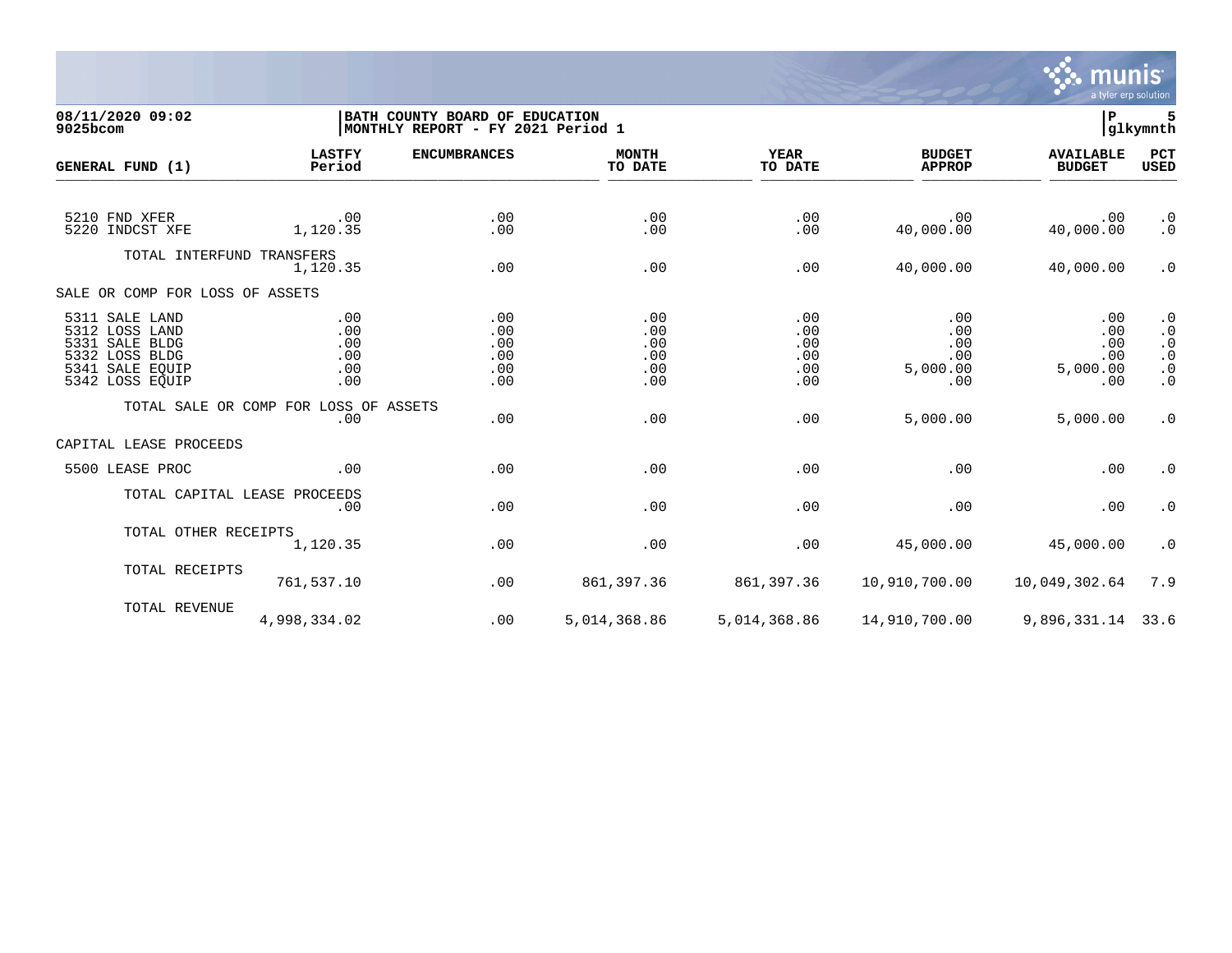|                                                                              |                                              |                                                                                         |                                                                                  |                                                                                 |                                                                                      |                                                                                                                                  | munis<br>a tyler erp solution                                                                                                                  |                                                                                                                     |
|------------------------------------------------------------------------------|----------------------------------------------|-----------------------------------------------------------------------------------------|----------------------------------------------------------------------------------|---------------------------------------------------------------------------------|--------------------------------------------------------------------------------------|----------------------------------------------------------------------------------------------------------------------------------|------------------------------------------------------------------------------------------------------------------------------------------------|---------------------------------------------------------------------------------------------------------------------|
| 08/11/2020 09:02<br>9025bcom                                                 |                                              |                                                                                         | BATH COUNTY BOARD OF EDUCATION<br>MONTHLY REPORT - FY 2021 Period 1              |                                                                                 |                                                                                      |                                                                                                                                  | l P                                                                                                                                            | 6<br> glkymnth                                                                                                      |
| GENERAL FUND (1)                                                             |                                              | <b>LASTFY</b><br>Period                                                                 | <b>ENCUMBRANCES</b>                                                              | <b>MONTH</b><br>TO DATE                                                         | <b>YEAR</b><br>TO DATE                                                               | <b>BUDGET</b><br><b>APPROP</b>                                                                                                   | <b>AVAILABLE</b><br><b>BUDGET</b>                                                                                                              | PCT<br><b>USED</b>                                                                                                  |
| <b>EXPENDITURES</b>                                                          |                                              |                                                                                         |                                                                                  |                                                                                 |                                                                                      |                                                                                                                                  |                                                                                                                                                |                                                                                                                     |
|                                                                              | 0000 RESTRICT TO REV & BAL SHT ONLY          |                                                                                         |                                                                                  |                                                                                 |                                                                                      |                                                                                                                                  |                                                                                                                                                |                                                                                                                     |
| 0200                                                                         |                                              | .00                                                                                     | .00                                                                              | .00                                                                             | .00                                                                                  | .00                                                                                                                              | .00                                                                                                                                            | . 0                                                                                                                 |
|                                                                              | RESTRICT TO REV & BAL SHT ONLY<br>TOTAL 0000 | .00                                                                                     | .00                                                                              | .00                                                                             | .00                                                                                  | .00                                                                                                                              | .00                                                                                                                                            | . 0                                                                                                                 |
| 1000 INSTRUCTION                                                             |                                              |                                                                                         |                                                                                  |                                                                                 |                                                                                      |                                                                                                                                  |                                                                                                                                                |                                                                                                                     |
| 0100<br>0200<br>0280<br>0300<br>0400<br>0500<br>0600<br>0700<br>0800<br>0840 |                                              | 7,263.46<br>641.55<br>.00<br>.00<br>.00<br>286.32<br>1,692.91<br>.00<br>4,360.20<br>.00 | .00<br>.00<br>.00<br>225.00<br>.00<br>400.00<br>20, 289. 77<br>.00<br>.00<br>.00 | 7,824.24<br>706.94<br>.00<br>.00<br>.00<br>.00<br>$-15.81$<br>.00<br>.00<br>.00 | 7,824.24<br>706.94<br>.00<br>.00<br>.00<br>$.00 \,$<br>$-15.81$<br>.00<br>.00<br>.00 | 6, 264, 168.00<br>441,450.00<br>.00<br>222,686.61<br>83,825.00<br>25,885.00<br>276,736.45<br>127,216.40<br>31,950.00<br>6,883.34 | 6, 256, 343.76<br>440,743.06<br>$\overline{00}$<br>222, 461.61<br>83, 825.00<br>25,485.00<br>256,462.49<br>127,216.40<br>31,950.00<br>6,883.34 | $\frac{1}{2}$<br>$\ddot{\cdot}$<br>$\cdot$ 1<br>$\overline{0}$<br>1.6<br>7.3<br>$\cdot$ 0<br>$\cdot$ 0<br>$\cdot$ 0 |
|                                                                              | TOTAL 1000 INSTRUCTION                       | 14,244.44                                                                               | 20,914.77                                                                        | 8,515.37                                                                        | 8,515.37                                                                             | 7,480,800.80                                                                                                                     | 7,451,370.66                                                                                                                                   | .4                                                                                                                  |
| 2100                                                                         | STUDENT SUPPORT SERVICES                     |                                                                                         |                                                                                  |                                                                                 |                                                                                      |                                                                                                                                  |                                                                                                                                                |                                                                                                                     |
| 0100<br>0200<br>0280<br>0300<br>0400<br>0500<br>0600<br>0700                 |                                              | 13,683.82<br>599.38<br>.00<br>730.77<br>.00<br>126.00<br>.00<br>.00                     | .00<br>.00<br>.00<br>.00<br>.00<br>.00<br>.00<br>.00                             | 16,837.72<br>740.08<br>.00<br>156.35<br>.00<br>.00<br>.00<br>.00                | 16,837.72<br>740.08<br>.00<br>156.35<br>.00<br>.00<br>.00<br>.00                     | 606,665.00<br>108,692.00<br>$8510$<br>$9510$<br>8,540.00<br>.00<br>2,720.00<br>11,832.00<br>400.00                               | 589,827.28<br>107,951.92<br>$\overline{\phantom{0}}$ .00<br>8,383.65<br>.00<br>2,720.00<br>11,832.00<br>400.00                                 | 2.8<br>$\cdot$ 7<br>$\cdot$ 0<br>1.8<br>$\cdot$ 0<br>$\cdot$ 0<br>$\cdot$ 0<br>$\cdot$ 0                            |
|                                                                              | TOTAL 2100<br>STUDENT SUPPORT SERVICES       | 15, 139.97                                                                              | .00                                                                              | 17,734.15                                                                       | 17,734.15                                                                            | 738,849.00                                                                                                                       | 721,114.85                                                                                                                                     | 2.4                                                                                                                 |
|                                                                              | 2200 INSTRUCTIONAL STAFF SUPP SERV           |                                                                                         |                                                                                  |                                                                                 |                                                                                      |                                                                                                                                  |                                                                                                                                                |                                                                                                                     |
| 0100<br>0200<br>0280<br>0300<br>0400<br>0500<br>0600<br>0700<br>0800<br>0840 |                                              | .00<br>.00<br>.00<br>147.00<br>.00<br>.00<br>.00<br>.00<br>.00<br>.00                   | .00<br>.00<br>.00<br>1,500.00<br>.00<br>.00<br>.00<br>.00<br>.00<br>.00          | 2,717.39<br>802.40<br>.00<br>.00<br>.00<br>.00<br>.00<br>.00<br>.00<br>.00      | 2,717.39<br>802.40<br>.00<br>.00<br>.00<br>.00<br>.00<br>.00<br>.00<br>.00           | 167,172.51<br>11,108.24<br>.00<br>8,309.00<br>4,940.00<br>8,950.56<br>6,673.00<br>.00<br>.00<br>.00                              | 164, 455.12<br>10,305.84<br>.00<br>6,809.00<br>4,940.00<br>8,950.56<br>6,673.00<br>.00<br>.00<br>.00                                           | 1.6<br>7.2<br>$\cdot$ 0<br>18.1<br>$\cdot$ 0<br>$\cdot$ 0<br>$\cdot$ 0<br>$\ddot{0}$<br>$\cdot$ 0<br>$\cdot$ 0      |

TOTAL 2200 INSTRUCTIONAL STAFF SUPP SERV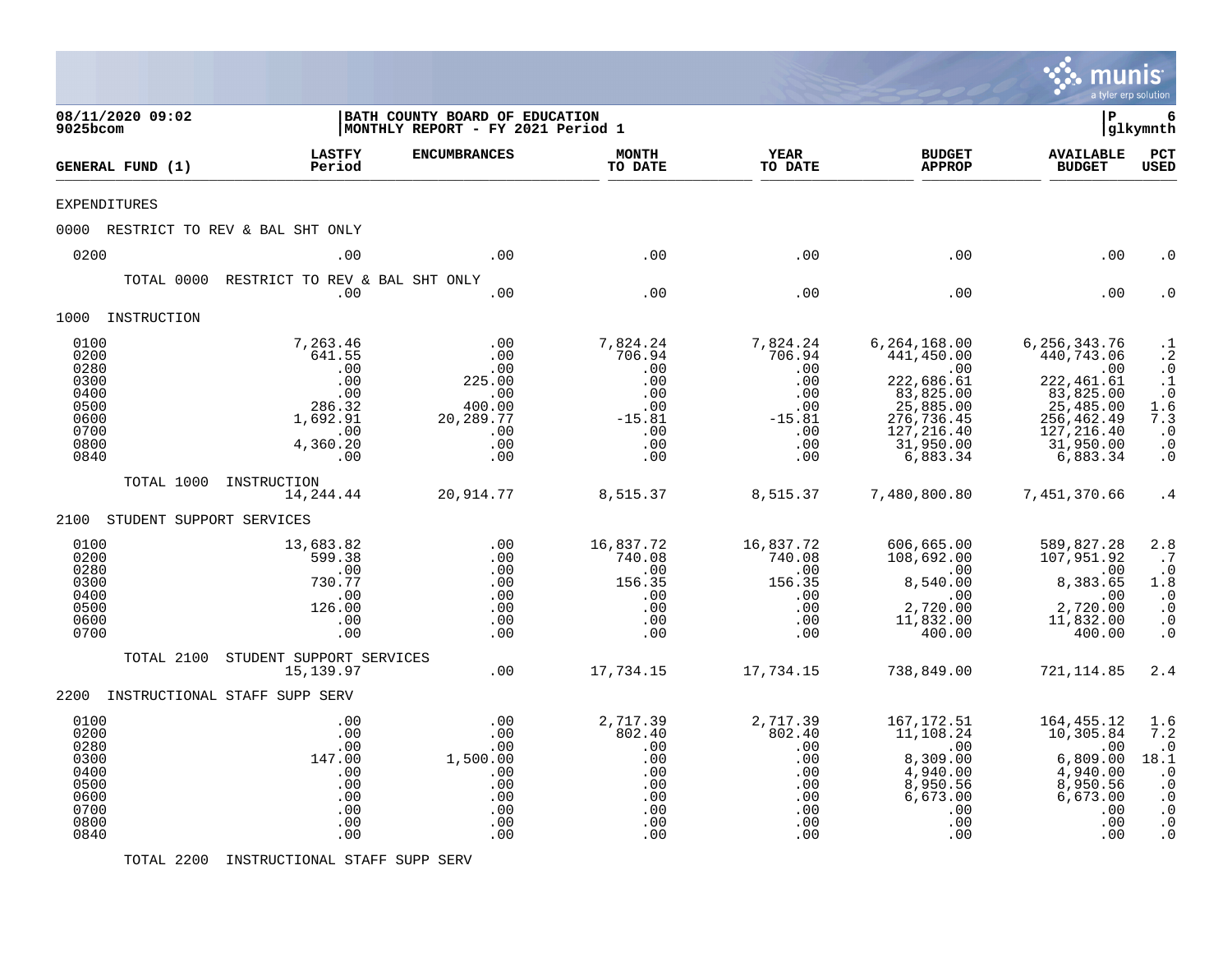

**08/11/2020 09:02 |BATH COUNTY BOARD OF EDUCATION |P 7 9025bcom |MONTHLY REPORT - FY 2021 Period 1 |glkymnth LASTFY ENCUMBRANCES MONTH YEAR BUDGET AVAILABLE PCT GENERAL FUND (1) Period TO DATE TO DATE APPROP BUDGET USED** TO DATE THE RELIGION CONDUCT TO DATE THE RELIGION CONDUCT TO DATE THE RELIGION OF THE RELIGION OF THE RELIGION OF THE RELIGION OF THE RELIGION OF THE RELIGION OF THE RELIGION OF THE RELIGION OF THE RELIGION OF THE RELIGION 147.00 1,500.00 3,519.79 3,519.79 207,153.31 202,133.52 2.4 2300 DISTRICT ADMIN SUPPORT 0100 19,498.72 .00 21,098.90 21,098.90 280,901.00 259,802.10 7.5 0200 13,935.30 .00 16,752.31 16,752.31 355,386.00 338,633.69 4.7 0280 .00 .00 .00 .00 .00 .00 .0 0300 5,409.00 6,939.00 4,911.74 4,911.74 181,750.00 169,899.26 6.5 0400 .00 .00 100.00 100.00 33,240.00 33,140.00 .3 0500 28,111.95 1,952.00 24,322.00 24,322.00 119,000.00 92,726.00 22.1 0600 -463.34 982.50 -22.97 -22.97 97,450.00 96,490.47 1.0 0700 .00 .00 .00 .00 40,200.00 40,200.00 .0 0800 6,284.83 4,348.08 4,198.98 4,198.98 28,800.00 20,252.94 29.7 0840 .00 .00 .00 .00 .00 .00 .0 TOTAL 2300 DISTRICT ADMIN SUPPORT 72,776.46 14,221.58 71,360.96 71,360.96 1,136,727.00 1,051,144.46 7.5 2400 SCHOOL ADMIN SUPPORT 0100 65,651.64 .00 59,607.22 59,607.22 778,147.00 718,539.78 7.7 0200 5,698.20 .00 5,468.68 5,468.68 95,964.00 90,495.32 5.7 0280 .00 .00 .00 .00 .00 .00 .0 0300 .00 .00 .00 .00 .00 .00 .0 0500 118.68 .00 .00 .00 1,200.00 1,200.00 .0 0600 .00 .00 .00 .00 .00 .00 .0 0700 .00 .00 .00 .00 .00 .00 .0 TOTAL 2400 SCHOOL ADMIN SUPPORT 71,468.52 .00 65,075.90 65,075.90 875,311.00 810,235.10 7.4 2500 BUSINESS SUPPORT SERVICES 0100 17,581.98 .00 17,564.56 17,564.56 215,135.00 197,570.44 8.2 0200 3,480.28 .00 3,512.80 3,512.80 49,912.00 46,399.20 7.0 0280 .00 .00 .00 .00 .00 .00 .0 0300 .00 .00 .00 .00 300.00 300.00 .0 0500 .00 .00 .00 .00 300.00 300.00 .0 0600 .00 .00 .00 .00 500.00 500.00 .0 0700 .00 .00 .00 .00 8,000.00 8,000.00 .0 0800 .00 .00 .00 .00 .00 .00 .0 TOTAL 2500 BUSINESS SUPPORT SERVICES 21,062.26 .00 21,077.36 21,077.36 274,147.00 253,069.64 7.7 2600 PLANT OPERATIONS AND MAINTENANCE 0100 42,098.81 .00 43,498.12 43,498.12 541,286.00 497,787.88 8.0 0200 11,677.31 .00 12,018.86 12,018.86 180,683.00 168,664.14 6.7 0280 .00 .00 .00 .00 .00 .00 .0 0300 4,847.24 14,832.87 3,222.24 3,222.24 172,600.00 154,544.89 10.5 0400 .00 3,989.62 4,134.90 4,134.90 266,650.00 258,525.48 3.1 0500 22,386.76 200.00 7.20 7.20 177,900.00 177,692.80 .1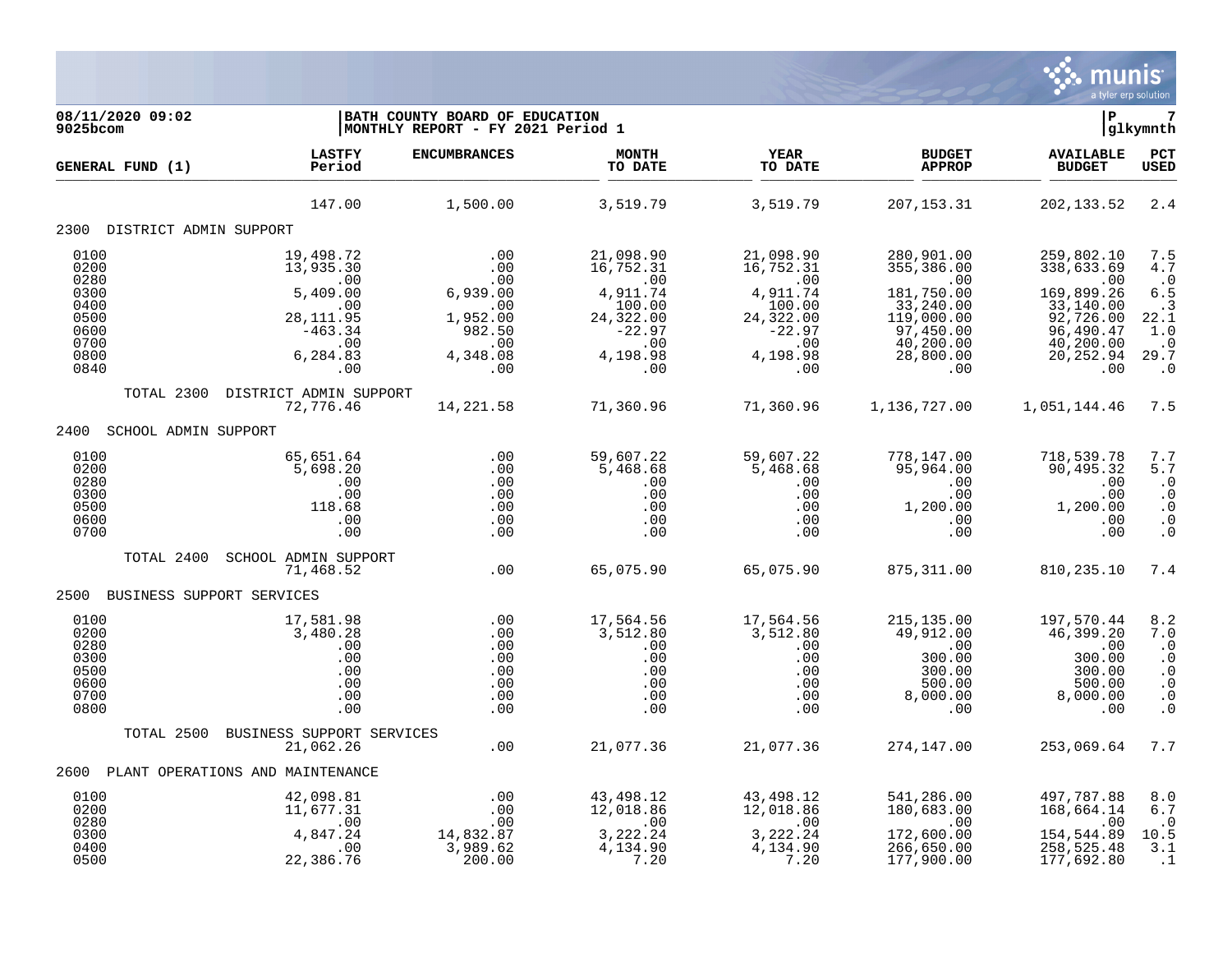

| 08/11/2020 09:02<br>9025bcom                                         |                                                                                    | BATH COUNTY BOARD OF EDUCATION<br> MONTHLY REPORT - FY 2021 Period 1 |                                                                                         |                                                                                                                |                                                                                                              | lР                                                                                                                  | 8<br> glkymnth                                                                             |
|----------------------------------------------------------------------|------------------------------------------------------------------------------------|----------------------------------------------------------------------|-----------------------------------------------------------------------------------------|----------------------------------------------------------------------------------------------------------------|--------------------------------------------------------------------------------------------------------------|---------------------------------------------------------------------------------------------------------------------|--------------------------------------------------------------------------------------------|
| GENERAL FUND (1)                                                     | <b>LASTFY</b><br>Period                                                            | <b>ENCUMBRANCES</b>                                                  | <b>MONTH</b><br>TO DATE                                                                 | <b>YEAR</b><br>TO DATE                                                                                         | <b>BUDGET</b><br><b>APPROP</b>                                                                               | <b>AVAILABLE</b><br><b>BUDGET</b>                                                                                   | <b>PCT</b><br><b>USED</b>                                                                  |
| 0600<br>0700<br>0800                                                 | 2,914.69<br>.00<br>.00                                                             | 3,318.75<br>350.00<br>.00                                            | 19,877.70<br>$\begin{array}{cc} \cdot & 0 & 0 \end{array}$<br>1,050.00                  | 19,877.70<br>.00<br>1,050.00                                                                                   | 721,400.00<br>79,500.00<br>29,100.00                                                                         | 698, 203.55<br>79,150.00<br>28,050.00                                                                               | 3.2<br>$\cdot$ 4<br>3.6                                                                    |
| TOTAL 2600                                                           | PLANT OPERATIONS AND MAINTENANCE<br>83,924.81                                      | 22,691.24                                                            | 83,809.02                                                                               | 83,809.02                                                                                                      | 2,169,119.00                                                                                                 | 2,062,618.74                                                                                                        | 4.9                                                                                        |
| 2700<br>STUDENT TRANSPORTATION                                       |                                                                                    |                                                                      |                                                                                         |                                                                                                                |                                                                                                              |                                                                                                                     |                                                                                            |
| 0100<br>0200<br>0280<br>0300<br>0400<br>0500<br>0600<br>0700<br>0800 | 12,292.19<br>3,225.26<br>.00<br>.00<br>.00<br>13,797.25<br>$-687.88$<br>.00<br>.00 | .00<br>.00<br>.00<br>.00<br>.00<br>.00<br>3,737.00<br>.00<br>.00     | 8,787.32<br>2,152.80<br>$\cdot$ 00<br>225.00<br>.00<br>.00<br>2,772.76<br>.00<br>300.00 | 8,787.32<br>2,152.80<br>.00<br>225.00<br>$\overline{\phantom{0}}$ .00<br>.00<br>2,772.76<br>$\,$ .00<br>300.00 | 592,907.87<br>191,277.62<br>.00<br>34,150.00<br>21,700.00<br>62,500.00<br>336,741.30<br>118,400.00<br>500.00 | 584,120.55<br>189, 124.82<br>$\ldots$<br>33,925.00<br>21,700.00<br>62,500.00<br>330, 231.54<br>118,400.00<br>200.00 | 1.5<br>1.1<br>$\cdot$ 0<br>$\cdot$ 7<br>$\cdot$ 0<br>$\cdot$ 0<br>1.9<br>$\cdot$ 0<br>60.0 |
| TOTAL 2700                                                           | STUDENT TRANSPORTATION<br>28,626.82                                                | 3,737.00                                                             | 14,237.88                                                                               | 14,237.88                                                                                                      | 1,358,176.79                                                                                                 | 1,340,201.91                                                                                                        | 1.3                                                                                        |
| 3100<br>FOOD SERVICE OPERATION                                       |                                                                                    |                                                                      |                                                                                         |                                                                                                                |                                                                                                              |                                                                                                                     |                                                                                            |
| 0100<br>0200<br>0280<br>0600                                         | .00<br>.00<br>.00<br>.00                                                           | .00<br>.00<br>.00<br>.00                                             | .00<br>.00<br>.00<br>.00                                                                | .00<br>.00<br>.00<br>.00                                                                                       | .00<br>.00<br>.00<br>.00                                                                                     | .00<br>.00<br>.00<br>.00                                                                                            | $\cdot$ 0<br>$\cdot$ 0<br>$\cdot$ 0<br>$\cdot$ 0                                           |
| TOTAL 3100                                                           | FOOD SERVICE OPERATION<br>.00.                                                     | .00                                                                  | .00                                                                                     | .00                                                                                                            | .00                                                                                                          | .00                                                                                                                 | $\cdot$ 0                                                                                  |
| 3200<br>DAY CARE OPERATIONS                                          |                                                                                    |                                                                      |                                                                                         |                                                                                                                |                                                                                                              |                                                                                                                     |                                                                                            |
| 0280                                                                 | .00                                                                                | .00                                                                  | .00                                                                                     | .00                                                                                                            | .00                                                                                                          | .00                                                                                                                 | . 0                                                                                        |
| TOTAL 3200                                                           | DAY CARE OPERATIONS<br>.00                                                         | .00                                                                  | .00                                                                                     | .00                                                                                                            | .00                                                                                                          | .00                                                                                                                 | . 0                                                                                        |
| 3300<br>COMMUNITY SERVICES                                           |                                                                                    |                                                                      |                                                                                         |                                                                                                                |                                                                                                              |                                                                                                                     |                                                                                            |
| 0100<br>0200<br>0280<br>0500<br>0600                                 | 3,323.22<br>1,040.58<br>.00<br>.00<br>.00                                          | .00<br>.00<br>.00<br>.00<br>.00                                      | 2,697.63<br>845.19<br>.00<br>.00<br>.00                                                 | 2,697.63<br>845.19<br>.00<br>.00<br>.00                                                                        | 25,896.00<br>9,230.00<br>.00<br>.00<br>.00                                                                   | 23, 198.37<br>8,384.81<br>.00<br>.00<br>.00                                                                         | 10.4<br>9.2<br>$\cdot$ 0<br>$\cdot$ 0<br>$\cdot$ 0                                         |
| TOTAL 3300                                                           | COMMUNITY SERVICES<br>4,363.80                                                     | .00                                                                  | 3,542.82                                                                                | 3,542.82                                                                                                       | 35,126.00                                                                                                    | 31,583.18 10.1                                                                                                      |                                                                                            |
| 3400                                                                 | ADULT EDUCATION OPERATIONS                                                         |                                                                      |                                                                                         |                                                                                                                |                                                                                                              |                                                                                                                     |                                                                                            |
| 0280                                                                 | .00                                                                                | .00                                                                  | .00                                                                                     | .00                                                                                                            | .00                                                                                                          | .00                                                                                                                 | $\cdot$ 0                                                                                  |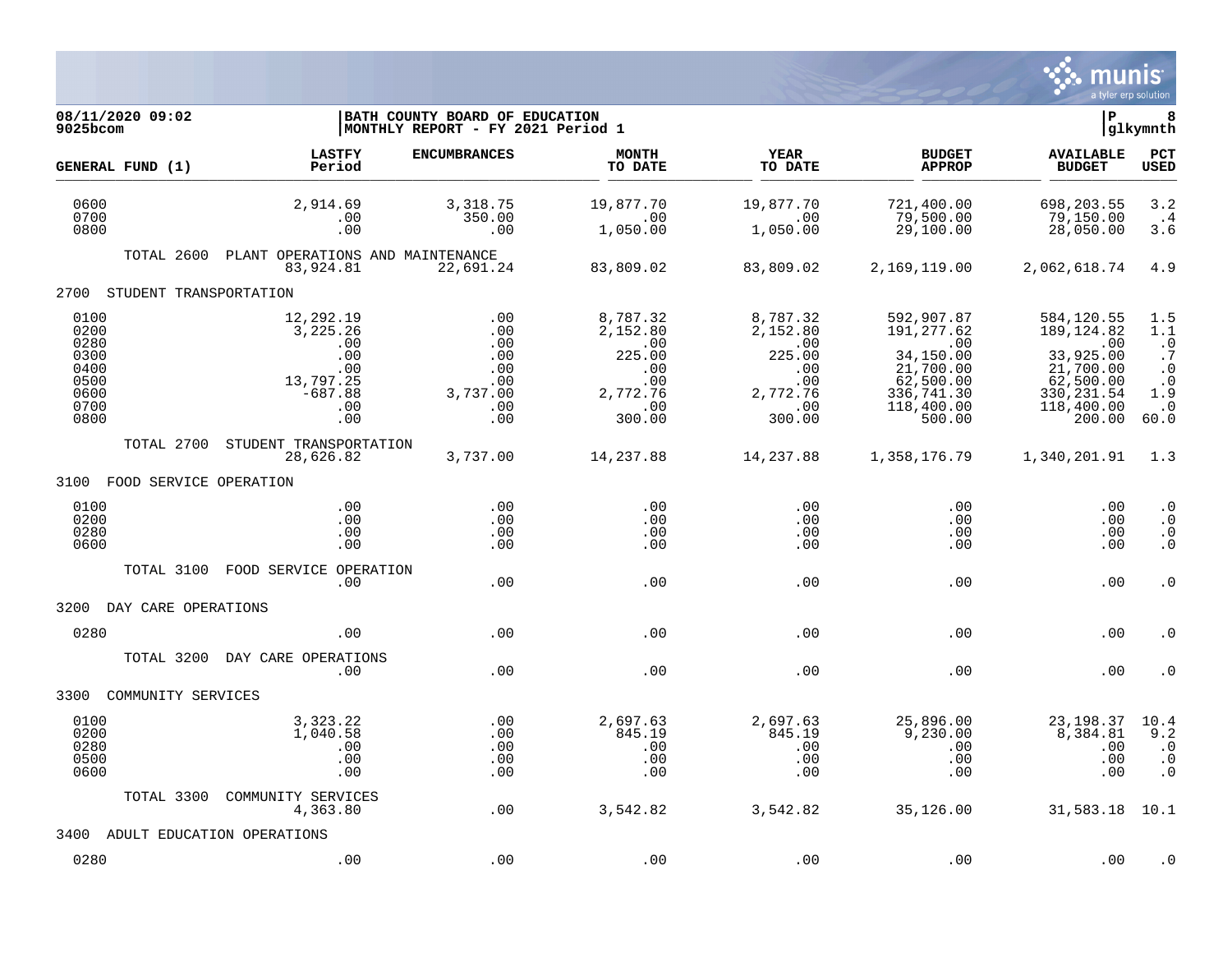

| 08/11/2020 09:02<br>9025bcom  |                                            | BATH COUNTY BOARD OF EDUCATION<br>MONTHLY REPORT - FY 2021 Period 1 |                         |                 |                                | lР                                | 9<br>glkymnth      |
|-------------------------------|--------------------------------------------|---------------------------------------------------------------------|-------------------------|-----------------|--------------------------------|-----------------------------------|--------------------|
| GENERAL FUND (1)              | <b>LASTFY</b><br>Period                    | <b>ENCUMBRANCES</b>                                                 | <b>MONTH</b><br>TO DATE | YEAR<br>TO DATE | <b>BUDGET</b><br><b>APPROP</b> | <b>AVAILABLE</b><br><b>BUDGET</b> | PCT<br><b>USED</b> |
| TOTAL 3400                    | ADULT EDUCATION OPERATIONS<br>.00          | .00                                                                 | .00                     | .00             | .00                            | .00                               | $\cdot$ 0          |
| DEBT SERVICE<br>5100          |                                            |                                                                     |                         |                 |                                |                                   |                    |
| 0800                          | 67, 363.11                                 | .00                                                                 | 70,406.95               | 70,406.95       | 194,693.45                     | 124,286.50                        | 36.2               |
| TOTAL 5100                    | DEBT SERVICE<br>67, 363. 11                | .00                                                                 | 70,406.95               | 70,406.95       | 194,693.45                     | 124,286.50                        | 36.2               |
| 5200<br><b>FUND TRANSFERS</b> |                                            |                                                                     |                         |                 |                                |                                   |                    |
| 0900                          | .00                                        | .00                                                                 | .00                     | .00             | 50,000.00                      | 50,000.00                         | $\cdot$ 0          |
| TOTAL 5200                    | FUND TRANSFERS<br>.00                      | .00                                                                 | .00                     | .00             | 50,000.00                      | 50,000.00                         | $\cdot$ 0          |
| CONTINGENCY<br>5300           |                                            |                                                                     |                         |                 |                                |                                   |                    |
| 0840                          | .00                                        | .00                                                                 | .00                     | .00             | 390,596.65                     | 390,596.65                        | $\cdot$ 0          |
|                               | TOTAL 5300 CONTINGENCY<br>.00              | .00                                                                 | .00                     | .00             | 390,596.65                     | 390,596.65                        | $\cdot$ 0          |
| TOTAL EXPENDITURES            | 379, 117. 19                               | 63,064.59                                                           | 359,280.20              | 359,280.20      | 14,910,700.00                  | 14,488,355.21                     | 2.8                |
|                               | TOTAL FOR GENERAL FUND (1)<br>4,619,216.83 | $-63,064.59$                                                        | 4,655,088.66            | 4,655,088.66    | .00                            | $-4,592,024.07$                   | $\cdot$ 0          |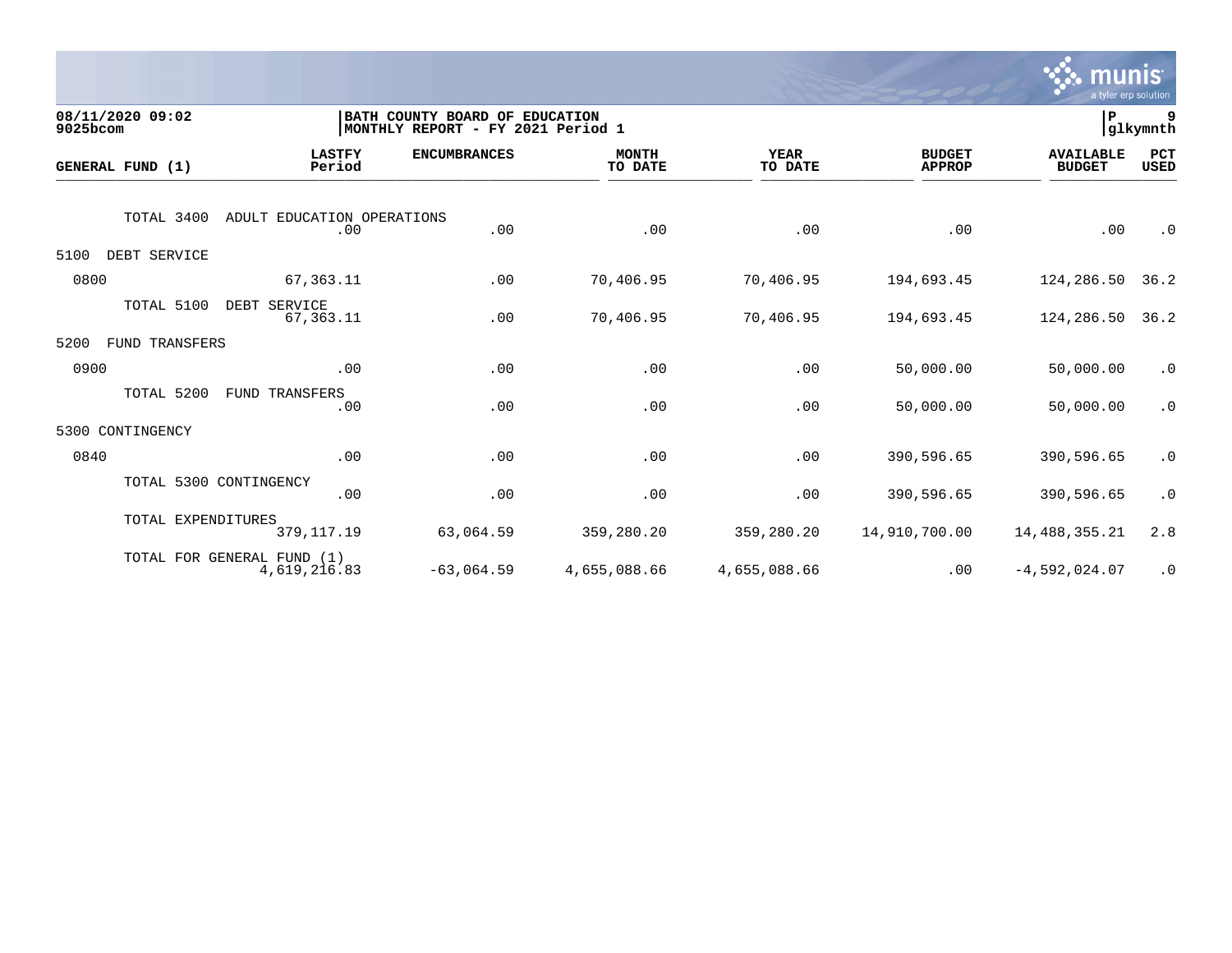|                                        |                         |                                                                     |                         |                        |                                |                                   | a tyler erp solution   |
|----------------------------------------|-------------------------|---------------------------------------------------------------------|-------------------------|------------------------|--------------------------------|-----------------------------------|------------------------|
| 08/11/2020 09:02<br>9025bcom           |                         | BATH COUNTY BOARD OF EDUCATION<br>MONTHLY REPORT - FY 2021 Period 1 |                         |                        |                                | l P                               | 10<br> glkymnth        |
| SPECIAL REVENUE (2)                    | <b>LASTFY</b><br>Period | <b>ENCUMBRANCES</b>                                                 | <b>MONTH</b><br>TO DATE | <b>YEAR</b><br>TO DATE | <b>BUDGET</b><br><b>APPROP</b> | <b>AVAILABLE</b><br><b>BUDGET</b> | PCT<br><b>USED</b>     |
| <b>REVENUES</b>                        |                         |                                                                     |                         |                        |                                |                                   |                        |
| 0999 BEGINNING BALANCE                 |                         |                                                                     |                         |                        |                                |                                   |                        |
| TOTAL 0999 BEGINNING BALANCE           | .00.                    | .00                                                                 | .00                     | .00                    | .00                            | .00                               | $\cdot$ 0              |
| RECEIPTS                               |                         |                                                                     |                         |                        |                                |                                   |                        |
| REVENUE FROM LOCAL SOURCES             |                         |                                                                     |                         |                        |                                |                                   |                        |
| TUITION                                |                         |                                                                     |                         |                        |                                |                                   |                        |
| 1310 TUIT IND                          | .00                     | .00                                                                 | .00                     | .00                    | .00                            | .00                               | . 0                    |
| TOTAL TUITION                          | .00                     | .00                                                                 | .00                     | .00                    | .00                            | .00                               | $\cdot$ 0              |
| EARNINGS ON INVESTMENTS                |                         |                                                                     |                         |                        |                                |                                   |                        |
| 1510 INT ON INV                        | 44,647.91               | .00                                                                 | 38.80                   | 38.80                  | 172,000.00                     | 171,961.20                        | $\cdot$ 0              |
| TOTAL EARNINGS ON INVESTMENTS          | 44,647.91               | .00                                                                 | 38.80                   | 38.80                  | 172,000.00                     | 171,961.20                        | $\cdot$ 0              |
| FOOD SERVICE                           |                         |                                                                     |                         |                        |                                |                                   |                        |
| 1637 VENDING                           | .00                     | .00                                                                 | .00                     | .00                    | .00                            | .00                               | $\cdot$ 0              |
| TOTAL FOOD SERVICE                     | .00                     | .00                                                                 | .00                     | .00                    | .00                            | .00                               | $\cdot$ 0              |
| STUDENT ACTIVITIES                     |                         |                                                                     |                         |                        |                                |                                   |                        |
| 1740 FEES<br>1790 OTHER STUD           | .00<br>.00              | .00<br>.00                                                          | .00<br>.00              | .00<br>.00             | .00<br>.00                     | .00<br>.00                        | $\cdot$ 0<br>$\cdot$ 0 |
| TOTAL STUDENT ACTIVITIES               | .00                     | .00                                                                 | .00                     | .00                    | .00                            | .00                               | $\boldsymbol{\cdot}$ 0 |
| OTHER REVENUE FROM LOCAL SOURCES       |                         |                                                                     |                         |                        |                                |                                   |                        |
| 1920 CONTRIBUTE<br>1990 MISC REV       | 65,437.09<br>15,176.08  | .00<br>.00                                                          | 68,778.99<br>68,133.78  | 68,778.99<br>68,133.78 | .00<br>88,077.22               | $-68,778.99$<br>19,943.44 77.4    | $\cdot$ 0              |
| TOTAL OTHER REVENUE FROM LOCAL SOURCES | 80,613.17               | .00                                                                 | 136,912.77              | 136,912.77             | 88,077.22                      | $-48,835.55$ 155.5                |                        |
| TOTAL REVENUE FROM LOCAL SOURCES       | 125,261.08              | .00                                                                 | 136,951.57              | 136,951.57             | 260,077.22                     | 123, 125. 65 52. 7                |                        |
| REVENUE FROM STATE SOURCES             |                         |                                                                     |                         |                        |                                |                                   |                        |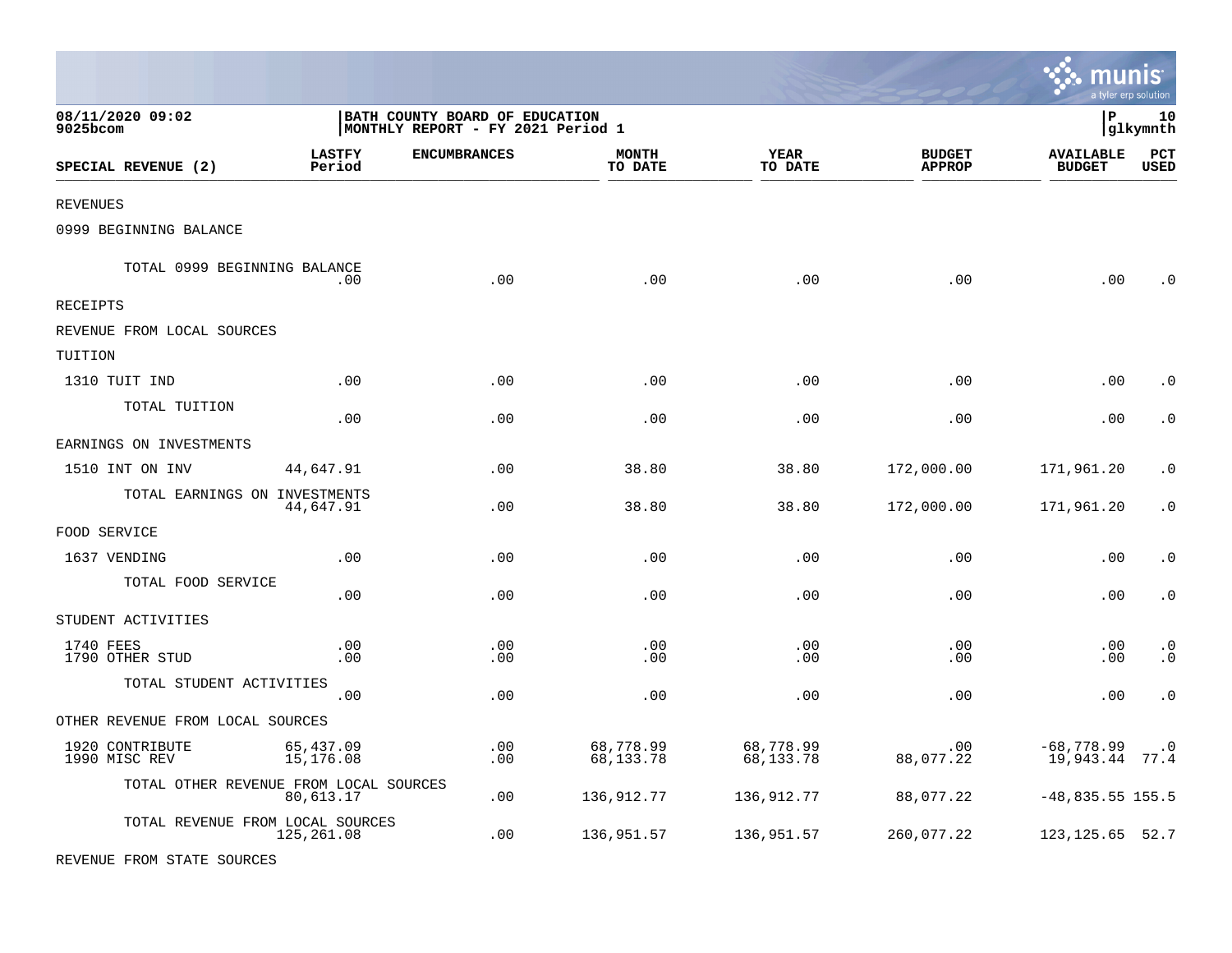

| 08/11/2020 09:02<br>9025bcom                 |                                                     | BATH COUNTY BOARD OF EDUCATION<br>MONTHLY REPORT - FY 2021 Period 1 |                         |                        |                                | lР                                | 11<br> glkymnth               |
|----------------------------------------------|-----------------------------------------------------|---------------------------------------------------------------------|-------------------------|------------------------|--------------------------------|-----------------------------------|-------------------------------|
| SPECIAL REVENUE (2)                          | <b>LASTFY</b><br>Period                             | <b>ENCUMBRANCES</b>                                                 | <b>MONTH</b><br>TO DATE | <b>YEAR</b><br>TO DATE | <b>BUDGET</b><br><b>APPROP</b> | <b>AVAILABLE</b><br><b>BUDGET</b> | PCT<br><b>USED</b>            |
|                                              |                                                     |                                                                     |                         |                        |                                |                                   |                               |
| EXPENDITURE REIMBURSEMENTS                   |                                                     |                                                                     |                         |                        |                                |                                   |                               |
| 3131 MISC REIMB                              | .00                                                 | .00                                                                 | .00                     | .00                    | .00                            | .00                               | $\cdot$ 0                     |
|                                              | TOTAL EXPENDITURE REIMBURSEMENTS<br>.00             | .00                                                                 | .00                     | .00                    | .00                            | .00                               | $\cdot$ 0                     |
| RESTRICTED                                   |                                                     |                                                                     |                         |                        |                                |                                   |                               |
| 3200 RES STATE                               | 146,554.10                                          | .00                                                                 | 202,310.30              | 202,310.30             | 755,382.26                     | 553,071.96                        | 26.8                          |
| TOTAL RESTRICTED                             | 146,554.10                                          | .00                                                                 | 202,310.30              | 202,310.30             | 755,382.26                     | 553,071.96                        | 26.8                          |
| REVENUE ON BEHALF PAYMENTS                   |                                                     |                                                                     |                         |                        |                                |                                   |                               |
| 3900 ON-BEHALF                               | .00                                                 | .00                                                                 | .00                     | .00                    | .00                            | .00                               | $\cdot$ 0                     |
|                                              | TOTAL REVENUE ON BEHALF PAYMENTS<br>.00             | .00                                                                 | .00                     | .00                    | .00                            | .00                               | $\cdot$ 0                     |
|                                              | TOTAL REVENUE FROM STATE SOURCES<br>146,554.10      | .00                                                                 | 202,310.30              | 202, 310.30            | 755,382.26                     | 553,071.96                        | 26.8                          |
| REVENUE FROM FEDERAL SOURCES                 |                                                     |                                                                     |                         |                        |                                |                                   |                               |
| RESTRICTED THROUGH THE STATE                 |                                                     |                                                                     |                         |                        |                                |                                   |                               |
| 4500 RES FED/ST                              | $-32, 543.13$                                       | .00                                                                 | $-175, 481.07$          | $-175,481.07$          | 2,058,531.00                   | 2, 234, 012.07                    | $-8.5$                        |
|                                              | TOTAL RESTRICTED THROUGH THE STATE<br>$-32, 543.13$ | .00                                                                 | $-175, 481.07$          | $-175, 481.07$         | 2,058,531.00                   | 2, 234, 012.07                    | $-8.5$                        |
|                                              | TOTAL REVENUE FROM FEDERAL SOURCES<br>$-32,543.13$  | .00                                                                 | $-175,481.07$           | $-175,481.07$          | 2,058,531.00                   | $2, 234, 012.07 - 8.5$            |                               |
| OTHER RECEIPTS                               |                                                     |                                                                     |                         |                        |                                |                                   |                               |
| INTERFUND TRANSFERS                          |                                                     |                                                                     |                         |                        |                                |                                   |                               |
| 5210 FND XFER<br>5251 FF ESS<br>5261 FF OPER | .00<br>.00<br>.00                                   | .00<br>.00<br>.00                                                   | .00<br>.00<br>.00       | .00<br>.00<br>.00      | 50,000.00<br>.00<br>.00        | 50,000.00<br>.00<br>.00           | $\cdot$ 0<br>$\cdot$ 0<br>. 0 |
| TOTAL INTERFUND TRANSFERS                    |                                                     |                                                                     |                         |                        |                                |                                   |                               |
|                                              | .00                                                 | .00                                                                 | .00                     | .00                    | 50,000.00                      | 50,000.00                         | $\cdot$ 0                     |
| TOTAL OTHER RECEIPTS                         | .00                                                 | .00                                                                 | .00                     | .00                    | 50,000.00                      | 50,000.00                         | $\cdot$ 0                     |
| TOTAL RECEIPTS                               | 239, 272.05                                         | .00                                                                 | 163,780.80              | 163,780.80             | 3, 123, 990. 48                | 2,960,209.68                      | 5.2                           |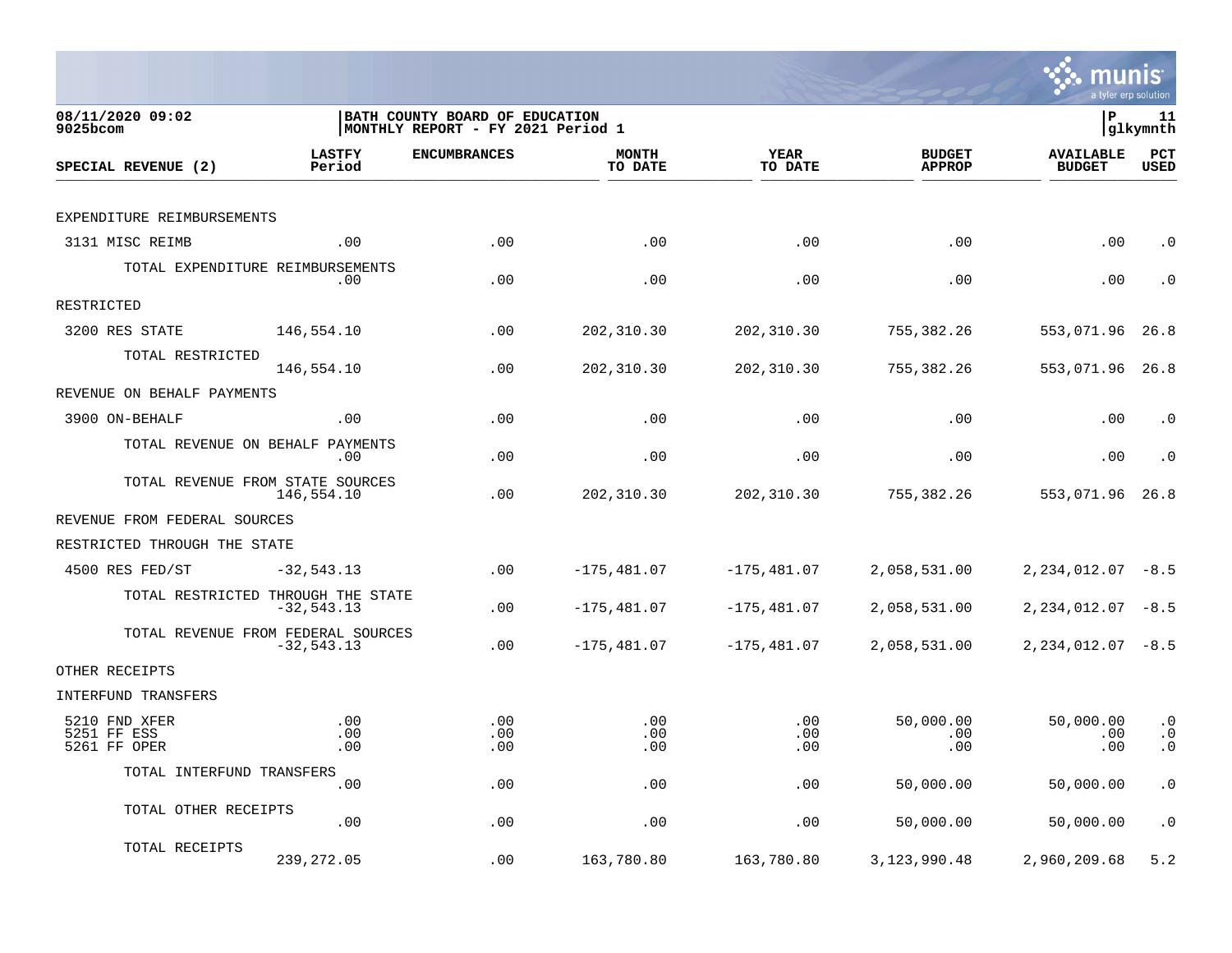|                                 |                         |                                                                     |                         |                        |                                | munis<br>a tyler erp solution     |                 |
|---------------------------------|-------------------------|---------------------------------------------------------------------|-------------------------|------------------------|--------------------------------|-----------------------------------|-----------------|
| 08/11/2020 09:02<br>$9025$ bcom |                         | BATH COUNTY BOARD OF EDUCATION<br>MONTHLY REPORT - FY 2021 Period 1 |                         |                        |                                | P                                 | 12<br> glkymnth |
| SPECIAL REVENUE (2)             | <b>LASTFY</b><br>Period | <b>ENCUMBRANCES</b>                                                 | <b>MONTH</b><br>TO DATE | <b>YEAR</b><br>TO DATE | <b>BUDGET</b><br><b>APPROP</b> | <b>AVAILABLE</b><br><b>BUDGET</b> | PCT<br>USED     |
| TOTAL REVENUE                   | 239, 272.05             | .00                                                                 | 163,780.80              | 163,780.80             | 3,123,990.48                   | 2,960,209.68                      | 5.2             |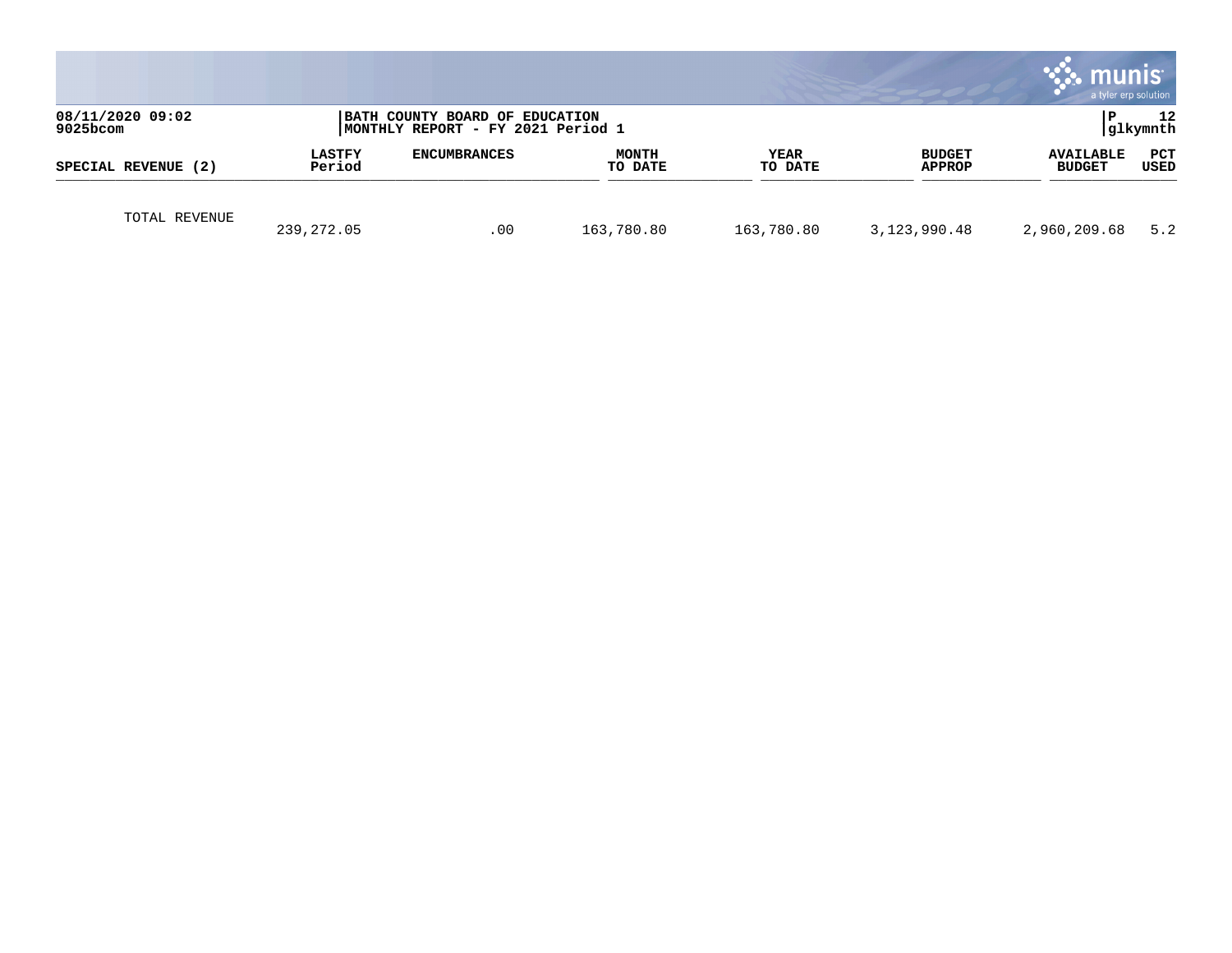

| 08/11/2020 09:02<br>9025bcom                                                 |                                                                                                      | BATH COUNTY BOARD OF EDUCATION<br>MONTHLY REPORT - FY 2021 Period 1       |                                                                                       |                                                                                       |                                                                                                                               | ∣P                                                                                                                           | 13<br>glkymnth                                                                                                               |
|------------------------------------------------------------------------------|------------------------------------------------------------------------------------------------------|---------------------------------------------------------------------------|---------------------------------------------------------------------------------------|---------------------------------------------------------------------------------------|-------------------------------------------------------------------------------------------------------------------------------|------------------------------------------------------------------------------------------------------------------------------|------------------------------------------------------------------------------------------------------------------------------|
| SPECIAL REVENUE (2)                                                          | <b>LASTFY</b><br>Period                                                                              | <b>ENCUMBRANCES</b>                                                       | <b>MONTH</b><br>TO DATE                                                               | <b>YEAR</b><br>TO DATE                                                                | <b>BUDGET</b><br><b>APPROP</b>                                                                                                | <b>AVAILABLE</b><br><b>BUDGET</b>                                                                                            | PCT<br><b>USED</b>                                                                                                           |
| <b>EXPENDITURES</b>                                                          |                                                                                                      |                                                                           |                                                                                       |                                                                                       |                                                                                                                               |                                                                                                                              |                                                                                                                              |
| 1000 INSTRUCTION                                                             |                                                                                                      |                                                                           |                                                                                       |                                                                                       |                                                                                                                               |                                                                                                                              |                                                                                                                              |
| 0100<br>0200<br>0300<br>0400<br>0500<br>0600<br>0700<br>0800<br>0840<br>0900 | 6,966.74<br>11,607.02<br>175.00<br>.00<br>490.43<br>2,085.30<br>.00<br>.00<br>.00<br>.00             | .00<br>.00<br>.00<br>.00<br>.00<br>158,487.67<br>.00<br>.00<br>.00<br>.00 | 6,093.40<br>20,947.78<br>.00<br>.00<br>.00<br>1,000.00<br>.00<br>360.00<br>.00<br>.00 | 6,093.40<br>20,947.78<br>.00<br>.00<br>.00<br>1,000.00<br>.00<br>360.00<br>.00<br>.00 | 1,206,919.68<br>315,769.32<br>15,181.00<br>3,500.00<br>31,119.00<br>214, 614.95<br>210,000.00<br>12,800.00<br>5,154.82<br>.00 | 1,200,826.28<br>294,821.54<br>15,181.00<br>3,500.00<br>31,119.00<br>55, 127.28<br>210,000.00<br>12,440.00<br>5,154.82<br>.00 | . 5<br>6.6<br>$\cdot$ 0<br>$\cdot$ 0<br>$\cdot$ 0<br>74.3<br>$\cdot$ 0<br>2.8<br>$\cdot$ 0<br>$\cdot$ 0                      |
| TOTAL 1000                                                                   | INSTRUCTION<br>21,324.49                                                                             | 158,487.67                                                                | 28,401.18                                                                             | 28,401.18                                                                             | 2,015,058.77                                                                                                                  | 1,828,169.92                                                                                                                 | 9.3                                                                                                                          |
| 2100                                                                         | STUDENT SUPPORT SERVICES                                                                             |                                                                           |                                                                                       |                                                                                       |                                                                                                                               |                                                                                                                              |                                                                                                                              |
| 0100<br>0200<br>0300<br>0400<br>0500<br>0600<br>0700<br>0800<br>0840         | 8,921.36<br>4,423.64<br>.00<br>.00<br>748.37<br>33.90<br>.00<br>.00<br>.00                           | .00<br>.00<br>.00<br>.00<br>.00<br>.00<br>.00<br>.00<br>.00               | 9,163.28<br>5,559.58<br>.00<br>.00<br>.00<br>.00<br>.00<br>.00<br>.00                 | 9,163.28<br>5,559.58<br>.00<br>.00<br>.00<br>.00<br>.00<br>.00<br>.00                 | 175,400.53<br>63,541.32<br>$\cdot\,00$<br>.00<br>7,230.74<br>4,766.14<br>.00<br>250.00<br>.00                                 | 166, 237. 25<br>57,981.74<br>.00<br>.00<br>7,230.74<br>4,766.14<br>.00<br>250.00<br>.00                                      | 5.2<br>8.8<br>$\cdot$ 0<br>$\cdot$ 0<br>$\cdot$ 0<br>$\overline{0}$<br>$\boldsymbol{\cdot}$ 0<br>$\cdot$ 0<br>$\overline{0}$ |
| TOTAL 2100                                                                   | STUDENT SUPPORT SERVICES<br>14, 127. 27                                                              | .00                                                                       | 14,722.86                                                                             | 14,722.86                                                                             | 251,188.73                                                                                                                    | 236,465.87                                                                                                                   | 5.9                                                                                                                          |
| 2200<br>0100<br>0200<br>0300<br>0400<br>0500<br>0600<br>0700                 | INSTRUCTIONAL STAFF SUPP SERV<br>28,655.56<br>9,520.99<br>825.00<br>.00<br>1,842.23<br>600.00<br>.00 | .00<br>.00<br>858.00<br>.00<br>330.00<br>$1,818.08$<br>20,098.00          | 28,684.30<br>13,554.56<br>701.00<br>.00<br>.00<br>255.00<br>.00                       | 28,684.30<br>13,554.56<br>701.00<br>.00<br>.00<br>255.00<br>$\ldots$ 00               | 291,544.99<br>93,864.00<br>48, 357.74<br>.00<br>18,613.00<br>18,016.17<br>20,000.00                                           | 262,860.69<br>80,309.44<br>46,798.74<br>.00<br>18,283.00<br>15,943.09<br>$-98.00$ 100.5                                      | 9.8<br>14.4<br>3.2<br>$\cdot$ 0<br>1.8<br>11.5                                                                               |
| 0800<br>TOTAL 2200                                                           | .00<br>INSTRUCTIONAL STAFF SUPP SERV<br>41,443.78                                                    | .00<br>23,104.08                                                          | .00<br>43,194.86                                                                      | .00<br>43,194.86                                                                      | 1,500.00<br>491,895.90                                                                                                        | 1,500.00<br>425,596.96 13.5                                                                                                  | $\cdot$ 0                                                                                                                    |
| 2300 DISTRICT ADMIN SUPPORT                                                  |                                                                                                      |                                                                           |                                                                                       |                                                                                       |                                                                                                                               |                                                                                                                              |                                                                                                                              |
| 0100<br>0200<br>0300<br>0400                                                 | .00<br>.00<br>.00<br>.00                                                                             | .00<br>.00<br>.00<br>.00                                                  | .00<br>.00<br>.00<br>.00                                                              | .00<br>.00<br>.00<br>.00                                                              | .00<br>.00<br>.00<br>.00                                                                                                      | .00<br>.00<br>.00<br>.00                                                                                                     | $\cdot$ 0<br>$\cdot$ 0<br>$\cdot$ 0<br>$\cdot$ 0                                                                             |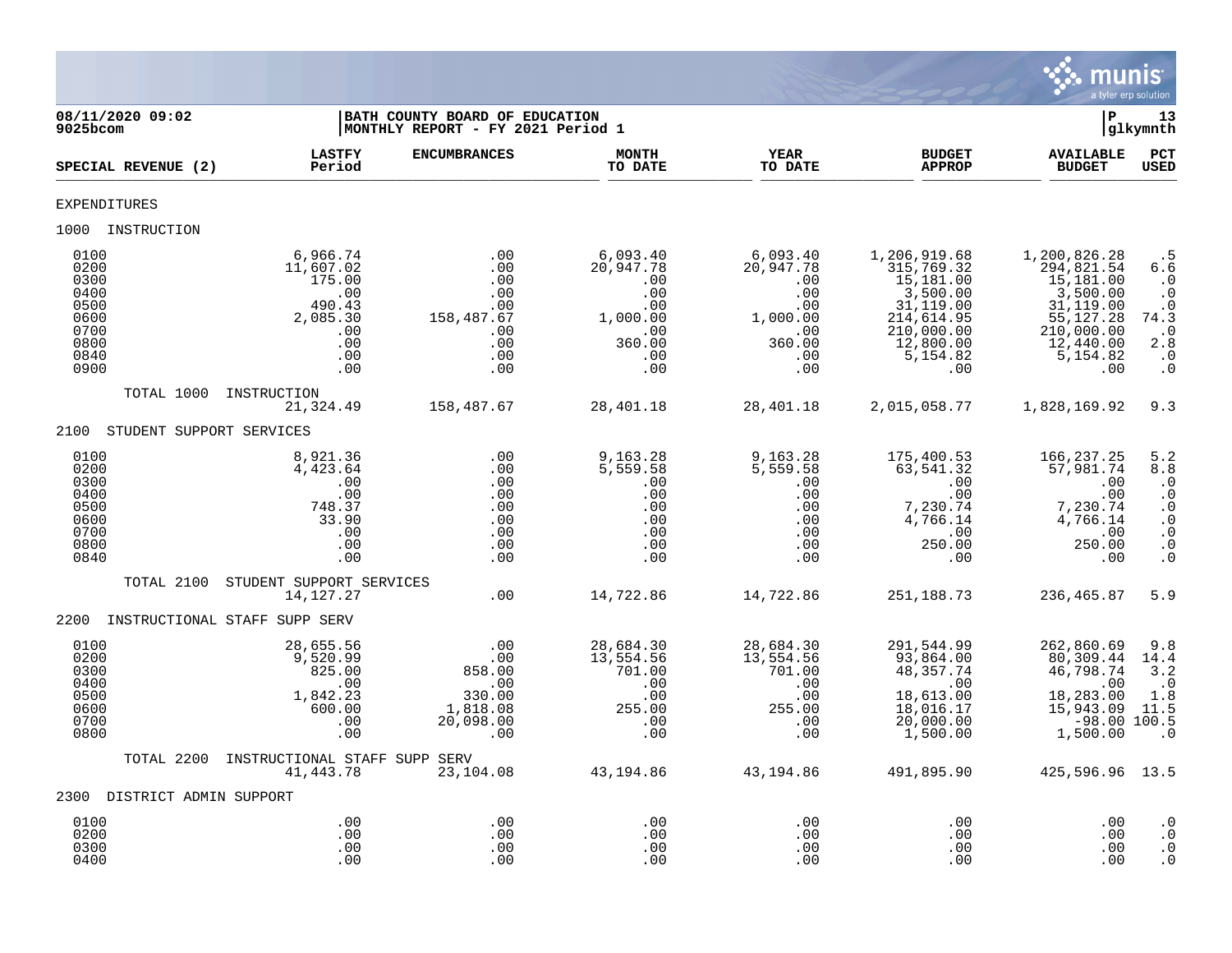

## **08/11/2020 09:02 |BATH COUNTY BOARD OF EDUCATION |P 14 9025bcom |MONTHLY REPORT - FY 2021 Period 1 |glkymnth**

|                                                      | SPECIAL REVENUE (2)    | <b>LASTFY</b><br>Period                                 | <b>ENCUMBRANCES</b>                           | <b>MONTH</b><br>TO DATE                                | <b>YEAR</b><br>TO DATE                                 | <b>BUDGET</b><br><b>APPROP</b>                                    | <b>AVAILABLE</b><br><b>BUDGET</b>                                | PCT<br><b>USED</b>                                                                      |
|------------------------------------------------------|------------------------|---------------------------------------------------------|-----------------------------------------------|--------------------------------------------------------|--------------------------------------------------------|-------------------------------------------------------------------|------------------------------------------------------------------|-----------------------------------------------------------------------------------------|
| 0500<br>0600<br>0700<br>0800                         |                        | .00<br>.00<br>.00<br>.00                                | .00<br>.00<br>.00<br>.00                      | .00<br>.00<br>.00<br>.00                               | .00<br>.00<br>.00<br>.00                               | .00<br>.00<br>.00<br>.00                                          | .00<br>.00<br>.00<br>.00                                         | $\cdot$ 0<br>$\cdot$ 0<br>$\cdot$ 0<br>$\boldsymbol{\cdot}$ 0                           |
|                                                      | TOTAL 2300             | DISTRICT ADMIN SUPPORT<br>.00                           | .00                                           | .00                                                    | .00                                                    | .00                                                               | .00                                                              | $\cdot$ 0                                                                               |
| 2400                                                 | SCHOOL ADMIN SUPPORT   |                                                         |                                               |                                                        |                                                        |                                                                   |                                                                  |                                                                                         |
| 0100<br>0200<br>0300<br>0600<br>0700<br>0800         |                        | .00<br>.00<br>.00<br>.00<br>.00<br>.00                  | .00<br>.00<br>.00<br>.00<br>.00<br>.00        | .00<br>.00<br>.00<br>.00<br>.00<br>.00                 | .00<br>.00<br>.00<br>.00<br>.00<br>.00                 | .00<br>.00<br>.00<br>.00<br>.00<br>.00                            | .00<br>.00<br>.00<br>.00<br>.00<br>.00                           | $\cdot$ 0<br>$\cdot$ 0<br>$\cdot$ 0<br>$\boldsymbol{\cdot}$ 0<br>$\cdot$ 0<br>$\cdot$ 0 |
|                                                      | TOTAL 2400             | SCHOOL ADMIN SUPPORT<br>.00                             | .00                                           | .00                                                    | .00                                                    | .00                                                               | .00                                                              | $\boldsymbol{\cdot}$ 0                                                                  |
| 2500                                                 |                        | BUSINESS SUPPORT SERVICES                               |                                               |                                                        |                                                        |                                                                   |                                                                  |                                                                                         |
| 0100<br>0200<br>0300<br>0400<br>0500<br>0600<br>0700 |                        | .00<br>.00<br>.00<br>.00<br>.00<br>.00<br>.00           | .00<br>.00<br>.00<br>.00<br>.00<br>.00<br>.00 | .00<br>.00<br>.00<br>.00<br>.00<br>.00<br>.00          | .00<br>.00<br>.00<br>.00<br>.00<br>.00<br>.00          | .00<br>.00<br>.00<br>.00<br>.00<br>.00<br>.00                     | .00<br>.00<br>.00<br>.00<br>.00<br>.00<br>.00                    | $\cdot$ 0<br>$\cdot$ 0<br>$\cdot$ 0<br>$\cdot$ 0<br>$\cdot$ 0<br>$\cdot$ 0<br>$\cdot$ 0 |
|                                                      | TOTAL 2500             | BUSINESS SUPPORT SERVICES<br>.00                        | .00                                           | .00                                                    | .00                                                    | .00                                                               | .00                                                              | $\cdot$ 0                                                                               |
| 2600                                                 |                        | PLANT OPERATIONS AND MAINTENANCE                        |                                               |                                                        |                                                        |                                                                   |                                                                  |                                                                                         |
| 0100<br>0200<br>0300<br>0400<br>0500<br>0600         |                        | 928.80<br>291.16<br>4,750.96<br>.00<br>.00<br>$-237.82$ | .00<br>.00<br>.00<br>.00<br>.00<br>3,760.32   | 937.60<br>291.70<br>.00<br>2,313.36<br>.00<br>1,622.16 | 937.60<br>291.70<br>.00<br>2,313.36<br>.00<br>1,622.16 | 10,637.00<br>4,621.56<br>.00<br>4,500.00<br>2,500.00<br>20,000.00 | 9,699.40<br>4,329.86<br>.00<br>2,186.64<br>2,500.00<br>14,617.52 | 8.8<br>6.3<br>$\cdot$ 0<br>51.4<br>$\cdot$ 0<br>26.9                                    |
|                                                      | TOTAL 2600             | PLANT OPERATIONS AND MAINTENANCE<br>5,733.10            | 3,760.32                                      | 5,164.82                                               | 5,164.82                                               | 42,258.56                                                         | 33, 333. 42                                                      | 21.1                                                                                    |
| 2700                                                 | STUDENT TRANSPORTATION |                                                         |                                               |                                                        |                                                        |                                                                   |                                                                  |                                                                                         |
| 0100<br>0200<br>0300<br>0600<br>0700<br>0800         |                        | .00<br>.00<br>.00<br>.00<br>.00<br>.00                  | .00<br>.00<br>.00<br>.00<br>.00<br>.00        | .00<br>.00<br>.00<br>.00<br>.00<br>.00                 | .00<br>.00<br>.00<br>.00<br>.00<br>.00                 | 20,660.00<br>6,552.00<br>.00<br>.00<br>.00<br>.00                 | 20,660.00<br>6,552.00<br>.00<br>.00<br>.00<br>.00                | $\cdot$ 0<br>$\cdot$ 0<br>$\cdot$ 0<br>$\boldsymbol{\cdot}$ 0<br>$\cdot$ 0<br>$\cdot$ 0 |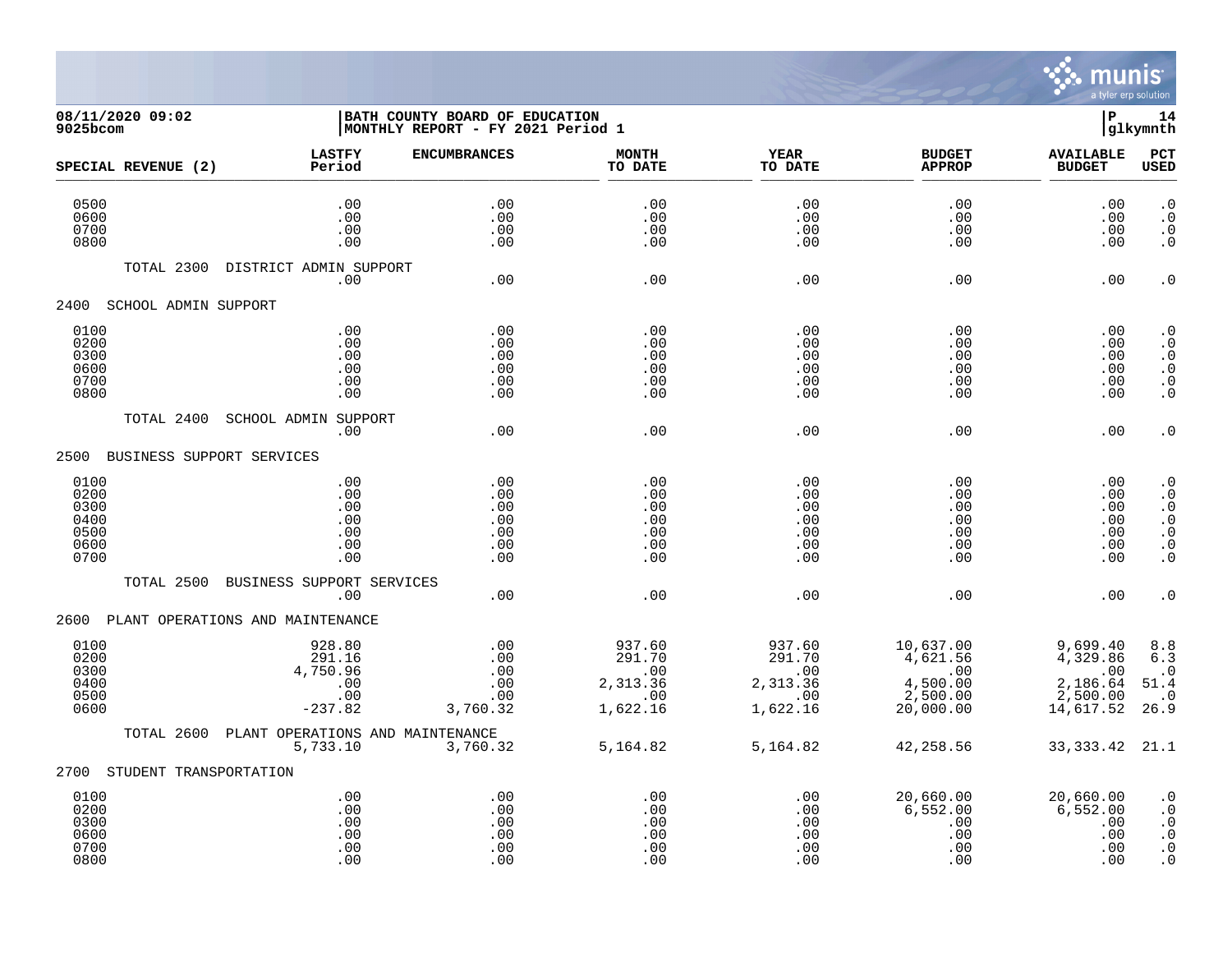

| 08/11/2020 09:02<br>9025bcom                                         |                                                                       | BATH COUNTY BOARD OF EDUCATION<br>MONTHLY REPORT - FY 2021 Period 1 |                                                                          |                                                                         |                                                                                              | $\mathbf{P}$                                                                                          | 15<br>glkymnth                                                                           |
|----------------------------------------------------------------------|-----------------------------------------------------------------------|---------------------------------------------------------------------|--------------------------------------------------------------------------|-------------------------------------------------------------------------|----------------------------------------------------------------------------------------------|-------------------------------------------------------------------------------------------------------|------------------------------------------------------------------------------------------|
| SPECIAL REVENUE (2)                                                  | <b>LASTFY</b><br>Period                                               | <b>ENCUMBRANCES</b>                                                 | <b>MONTH</b><br>TO DATE                                                  | <b>YEAR</b><br>TO DATE                                                  | <b>BUDGET</b><br><b>APPROP</b>                                                               | <b>AVAILABLE</b><br><b>BUDGET</b>                                                                     | <b>PCT</b><br><b>USED</b>                                                                |
| TOTAL 2700                                                           | STUDENT TRANSPORTATION<br>.00                                         | .00                                                                 | .00                                                                      | .00                                                                     | 27,212.00                                                                                    | 27, 212.00                                                                                            | $\cdot$ 0                                                                                |
| 3100<br>FOOD SERVICE OPERATION                                       |                                                                       |                                                                     |                                                                          |                                                                         |                                                                                              |                                                                                                       |                                                                                          |
| 0500<br>0600<br>0700<br>0800                                         | .00<br>.00<br>1,939.72<br>.00                                         | .00<br>.00<br>.00<br>.00                                            | .00<br>.00<br>.00<br>.00                                                 | .00<br>.00<br>.00<br>.00                                                | .00<br>.00<br>28,000.00<br>.00                                                               | .00<br>.00<br>28,000.00<br>.00                                                                        | $\cdot$ 0<br>$\boldsymbol{\cdot}$ 0<br>$\ddot{0}$<br>$\cdot$ 0                           |
| TOTAL 3100                                                           | FOOD SERVICE OPERATION<br>1,939.72                                    | .00                                                                 | .00                                                                      | .00                                                                     | 28,000.00                                                                                    | 28,000.00                                                                                             | $\cdot$ 0                                                                                |
| 3200<br>DAY CARE OPERATIONS                                          |                                                                       |                                                                     |                                                                          |                                                                         |                                                                                              |                                                                                                       |                                                                                          |
| 0500                                                                 | .00                                                                   | .00                                                                 | .00                                                                      | .00                                                                     | .00                                                                                          | .00                                                                                                   | $\cdot$ 0                                                                                |
|                                                                      | TOTAL 3200 DAY CARE OPERATIONS<br>.00                                 | .00                                                                 | .00                                                                      | .00                                                                     | .00                                                                                          | .00                                                                                                   | $\cdot$ 0                                                                                |
| 3300<br>COMMUNITY SERVICES                                           |                                                                       |                                                                     |                                                                          |                                                                         |                                                                                              |                                                                                                       |                                                                                          |
| 0100<br>0200<br>0300<br>0400<br>0500<br>0600<br>0700<br>0800<br>0900 | 15, 334.38<br>669.60<br>.00<br>.00<br>.00<br>.00<br>.00<br>.00<br>.00 | .00<br>.00<br>.00<br>.00<br>.00<br>13,051.00<br>.00<br>.00<br>.00   | 16, 342.53<br>956.55<br>.00<br>.00<br>.00<br>485.46<br>.00<br>.00<br>.00 | 16,342.53<br>956.55<br>.00<br>.00<br>.00<br>485.46<br>.00<br>.00<br>.00 | 231,641.62<br>19,832.69<br>720.00<br>450.00<br>3,409.50<br>12,162.71<br>.00<br>160.00<br>.00 | 215,299.09<br>18,876.14<br>720.00<br>450.00<br>3,409.50<br>$-1, 373.75$ 111.3<br>.00<br>160.00<br>.00 | 7.1<br>4.8<br>$\cdot$ 0<br>$\cdot$ 0<br>$\cdot$ 0<br>$\cdot$ 0<br>$\cdot$ 0<br>$\cdot$ 0 |
| TOTAL 3300                                                           | COMMUNITY SERVICES<br>16,003.98                                       | 13,051.00                                                           | 17,784.54                                                                | 17,784.54                                                               | 268,376.52                                                                                   | 237,540.98 11.5                                                                                       |                                                                                          |
| 5100<br>DEBT SERVICE                                                 |                                                                       |                                                                     |                                                                          |                                                                         |                                                                                              |                                                                                                       |                                                                                          |
| 0800                                                                 | .00                                                                   | .00                                                                 | .00                                                                      | .00                                                                     | .00                                                                                          | .00                                                                                                   | $\cdot$ 0                                                                                |
| TOTAL 5100                                                           | DEBT SERVICE<br>.00                                                   | .00                                                                 | .00                                                                      | .00                                                                     | .00                                                                                          | .00                                                                                                   | $\cdot$ 0                                                                                |
| 5200<br>FUND TRANSFERS                                               |                                                                       |                                                                     |                                                                          |                                                                         |                                                                                              |                                                                                                       |                                                                                          |
| 0900                                                                 | .00                                                                   | .00                                                                 | .00                                                                      | .00                                                                     | .00                                                                                          | .00                                                                                                   | $\cdot$ 0                                                                                |
|                                                                      | TOTAL 5200 FUND TRANSFERS<br>.00                                      | .00                                                                 | .00                                                                      | .00                                                                     | .00                                                                                          | .00                                                                                                   | $\cdot$ 0                                                                                |
| TOTAL EXPENDITURES                                                   | 100,572.34                                                            | 198,403.07                                                          | 109,268.26                                                               | 109,268.26                                                              | 3, 123, 990.48                                                                               | 2,816,319.15                                                                                          | 9.9                                                                                      |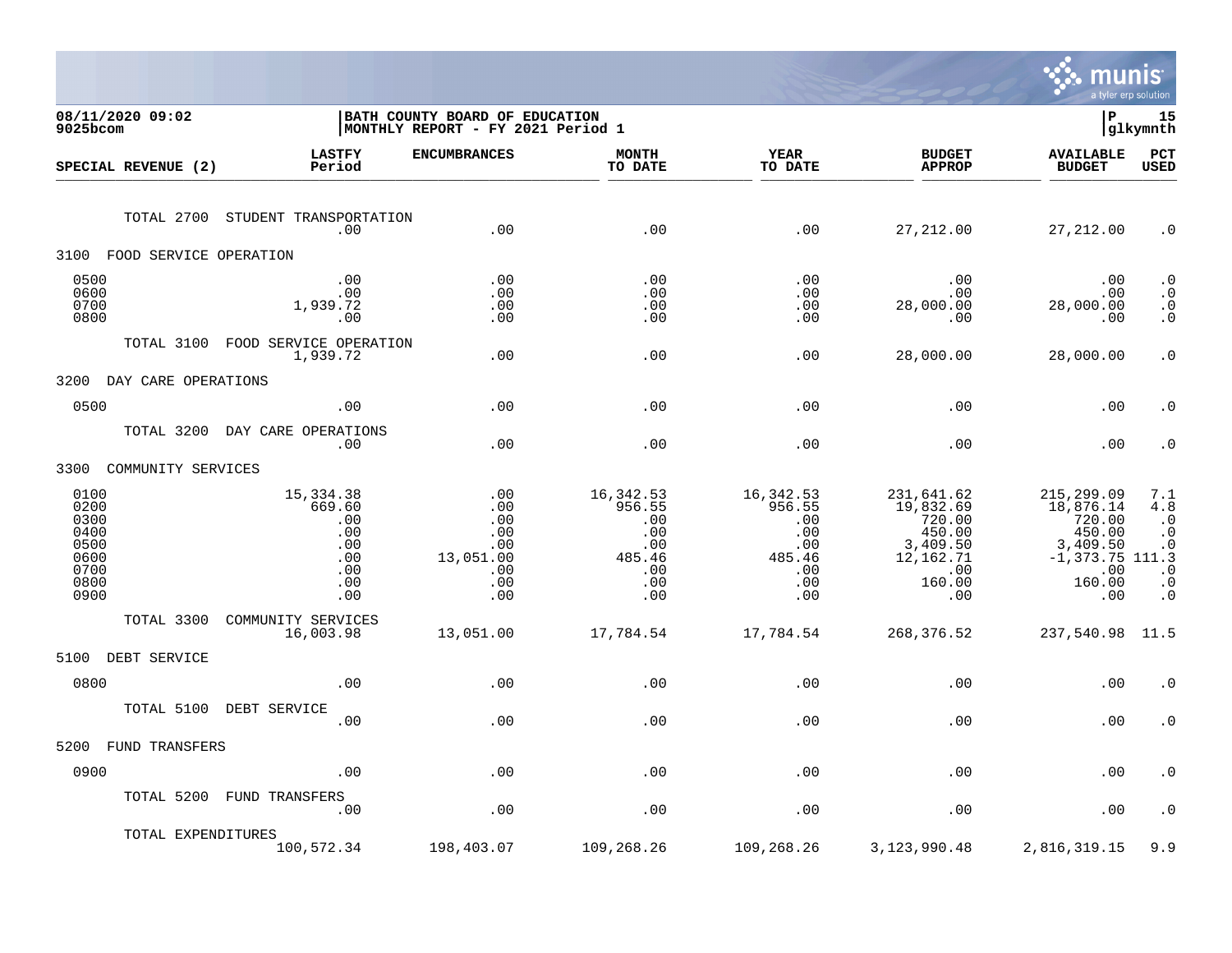|                              |                         |                                                                     |                         |                        |                                | . munis<br>a tyler erp solution   |             |
|------------------------------|-------------------------|---------------------------------------------------------------------|-------------------------|------------------------|--------------------------------|-----------------------------------|-------------|
| 08/11/2020 09:02<br>9025bcom |                         | BATH COUNTY BOARD OF EDUCATION<br>MONTHLY REPORT - FY 2021 Period 1 |                         |                        |                                | 16<br> glkymnth                   |             |
| SPECIAL REVENUE (2)          | <b>LASTFY</b><br>Period | <b>ENCUMBRANCES</b>                                                 | <b>MONTH</b><br>TO DATE | <b>YEAR</b><br>TO DATE | <b>BUDGET</b><br><b>APPROP</b> | <b>AVAILABLE</b><br><b>BUDGET</b> | PCT<br>USED |
| TOTAL FOR SPECIAL REVENUE    | (2)<br>138,699.71       | $-198, 403.07$                                                      | 54,512.54               | 54,512.54              | .00                            | 143,890.53                        | $\cdot$ 0   |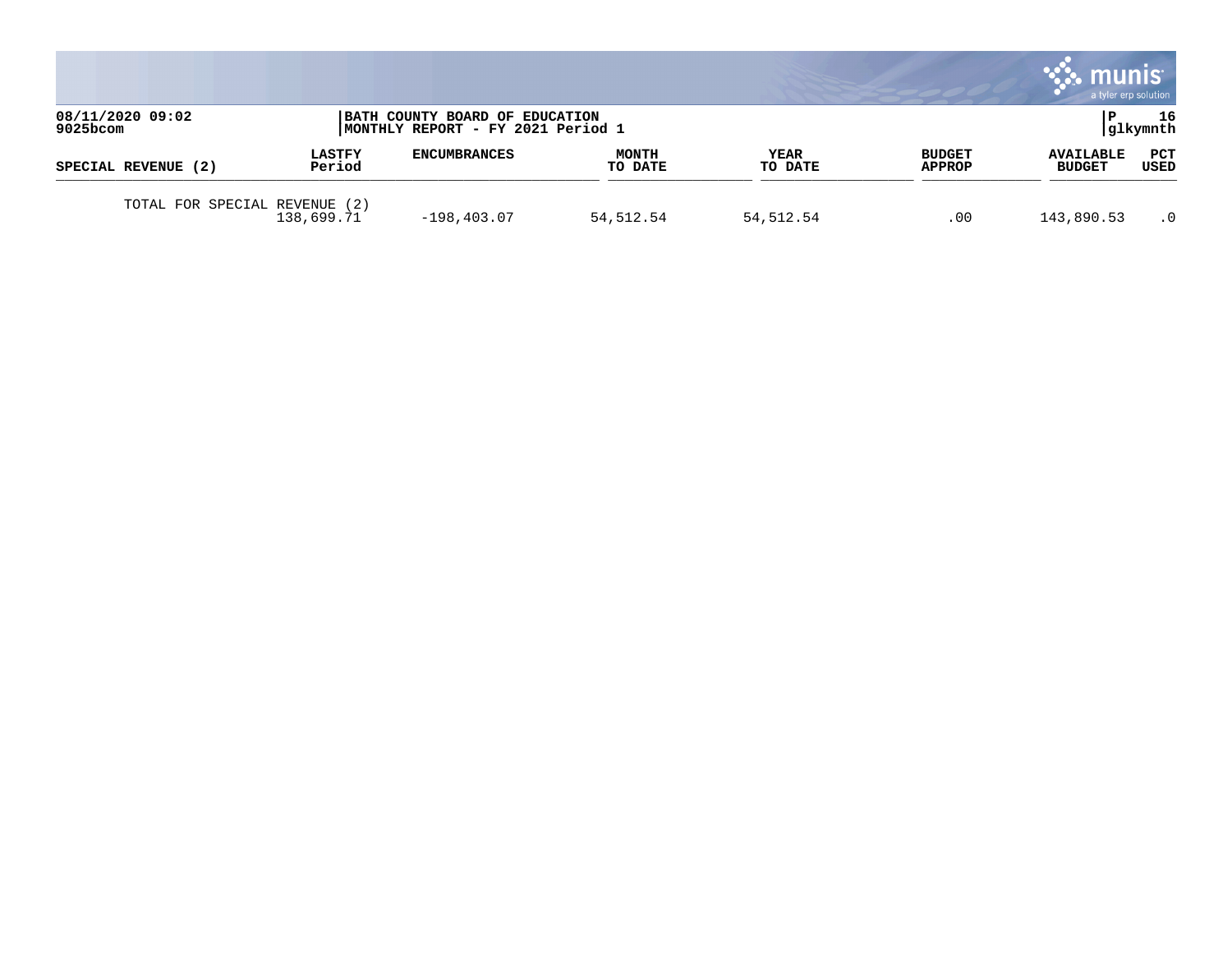|                                                |                   |                                                                      |                         |                   |                                | a tyler erp solution              |                                     |
|------------------------------------------------|-------------------|----------------------------------------------------------------------|-------------------------|-------------------|--------------------------------|-----------------------------------|-------------------------------------|
| 08/11/2020 09:02<br>9025bcom                   |                   | BATH COUNTY BOARD OF EDUCATION<br> MONTHLY REPORT - FY 2021 Period 1 |                         |                   |                                | lР                                | 17<br> glkymnth                     |
| DISTRICT ACTIVITY FD (ANNUAL) Period           | <b>LASTFY</b>     | <b>ENCUMBRANCES</b>                                                  | <b>MONTH</b><br>TO DATE | YEAR<br>TO DATE   | <b>BUDGET</b><br><b>APPROP</b> | <b>AVAILABLE</b><br><b>BUDGET</b> | PCT<br><b>USED</b>                  |
| <b>REVENUES</b>                                |                   |                                                                      |                         |                   |                                |                                   |                                     |
| 0999 BEGINNING BALANCE                         |                   |                                                                      |                         |                   |                                |                                   |                                     |
| TOTAL 0999 BEGINNING BALANCE                   | 94,621.51         | .00                                                                  | 96,410.11               | 96,410.11         | 94,621.51                      | $-1,788.60$ 101.9                 |                                     |
| RECEIPTS                                       |                   |                                                                      |                         |                   |                                |                                   |                                     |
| REVENUE FROM LOCAL SOURCES                     |                   |                                                                      |                         |                   |                                |                                   |                                     |
| STUDENT ACTIVITIES                             |                   |                                                                      |                         |                   |                                |                                   |                                     |
| 1740 FEES<br>1750 DONATIONS<br>1790 OTHER STUD | .00<br>.00<br>.00 | .00<br>.00<br>.00                                                    | .00<br>.00<br>.00       | .00<br>.00<br>.00 | 5,706.14<br>.00<br>24,974.51   | 5,706.14<br>.00<br>24,974.51      | $\cdot$ 0<br>$\cdot$ 0<br>$\cdot$ 0 |
| TOTAL STUDENT ACTIVITIES                       | .00               | .00                                                                  | .00                     | .00               | 30,680.65                      | 30,680.65                         | $\cdot$ 0                           |
| OTHER REVENUE FROM LOCAL SOURCES               |                   |                                                                      |                         |                   |                                |                                   |                                     |
| 1920 CONTRIBUTE<br>1990 MISC REV               | 2,500.00<br>.00   | .00<br>.00                                                           | 500.00<br>.00           | 500.00<br>.00     | 10,125.00<br>14,010.00         | 9,625.00<br>14,010.00             | 4.9<br>$\cdot$ 0                    |
| TOTAL OTHER REVENUE FROM LOCAL SOURCES         | 2,500.00          | .00                                                                  | 500.00                  | 500.00            | 24, 135.00                     | 23,635.00                         | 2.1                                 |
| TOTAL REVENUE FROM LOCAL SOURCES               | 2,500.00          | .00                                                                  | 500.00                  | 500.00            | 54,815.65                      | 54, 315.65                        | . 9                                 |
| REVENUE FROM FEDERAL SOURCES                   |                   |                                                                      |                         |                   |                                |                                   |                                     |
| FEDERAL REIMBURSEMENT                          |                   |                                                                      |                         |                   |                                |                                   |                                     |
| 4810 MED REIMB                                 | .00               | .00                                                                  | .00                     | .00               | .00                            | .00                               | $\cdot$ 0                           |
| TOTAL FEDERAL REIMBURSEMENT                    | .00               | .00                                                                  | .00                     | .00               | .00                            | .00                               | $\cdot$ 0                           |
| TOTAL REVENUE FROM FEDERAL SOURCES             | .00               | .00                                                                  | .00                     | .00               | .00                            | .00                               | $\cdot$ 0                           |
| TOTAL RECEIPTS                                 | 2,500.00          | .00                                                                  | 500.00                  | 500.00            | 54,815.65                      | 54, 315.65                        | . 9                                 |
| TOTAL REVENUE                                  | 97, 121.51        | .00                                                                  | 96,910.11               | 96,910.11         | 149,437.16                     | 52,527.05                         | 64.9                                |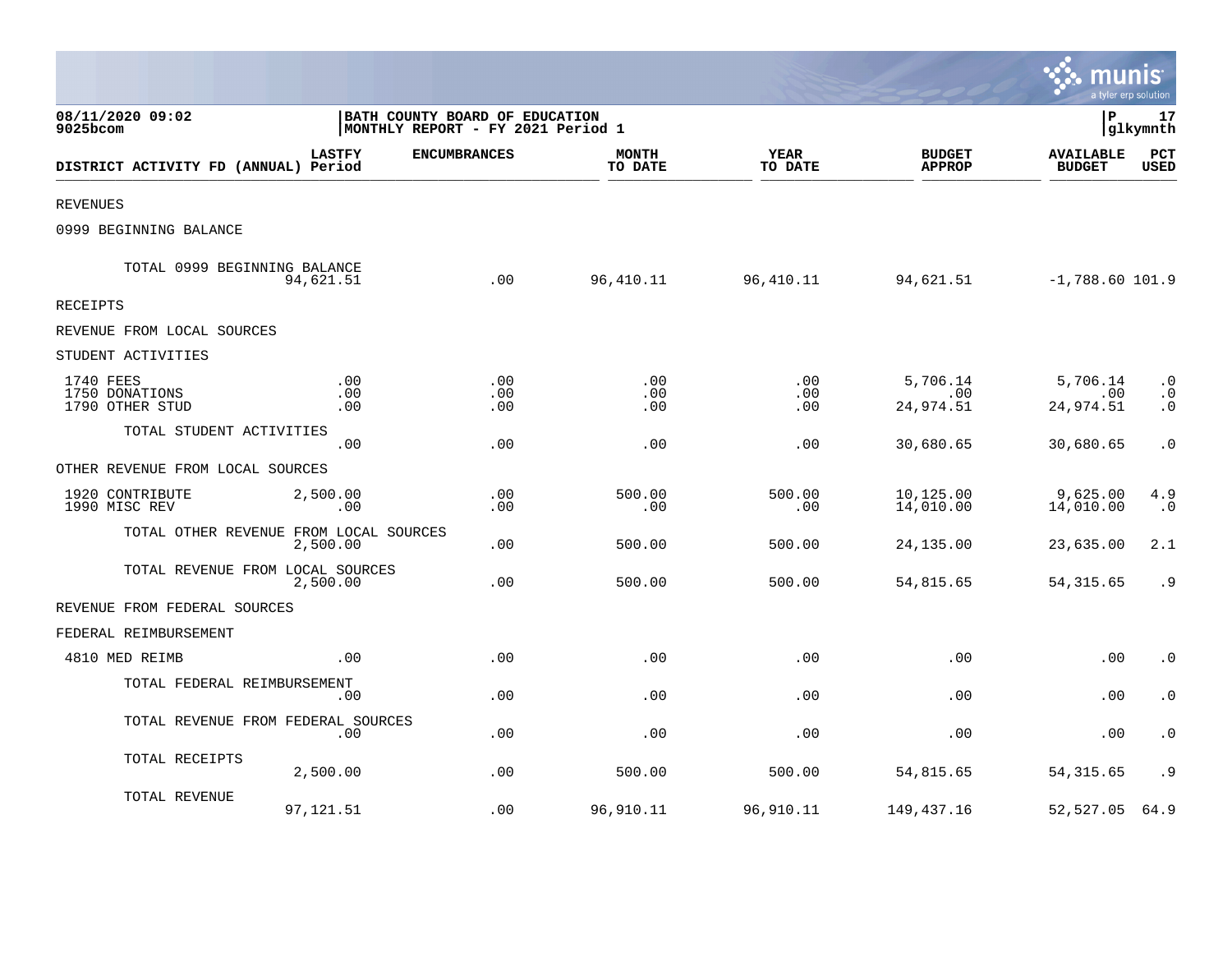

| 08/11/2020 09:02<br>$9025$ bcom                              |                                                                        | BATH COUNTY BOARD OF EDUCATION<br>MONTHLY REPORT - FY 2021 Period 1 |                                                      |                                                      |                                                                                           | P                                                                                                  | 18<br>glkymnth                                                                                                 |
|--------------------------------------------------------------|------------------------------------------------------------------------|---------------------------------------------------------------------|------------------------------------------------------|------------------------------------------------------|-------------------------------------------------------------------------------------------|----------------------------------------------------------------------------------------------------|----------------------------------------------------------------------------------------------------------------|
|                                                              | <b>LASTFY</b><br>DISTRICT ACTIVITY FD (ANNUAL) Period                  | <b>ENCUMBRANCES</b>                                                 | <b>MONTH</b><br>TO DATE                              | <b>YEAR</b><br>TO DATE                               | <b>BUDGET</b><br><b>APPROP</b>                                                            | <b>AVAILABLE</b><br><b>BUDGET</b>                                                                  | PCT<br><b>USED</b>                                                                                             |
| <b>EXPENDITURES</b>                                          |                                                                        |                                                                     |                                                      |                                                      |                                                                                           |                                                                                                    |                                                                                                                |
| 1000 INSTRUCTION                                             |                                                                        |                                                                     |                                                      |                                                      |                                                                                           |                                                                                                    |                                                                                                                |
| 0100<br>0200<br>0300<br>0400<br>0500<br>0600<br>0700<br>0800 | 144.00<br>45.67<br>.00<br>$\ldots$<br>90.30<br>923.19<br>.00<br>595.00 | .00<br>.00<br>1,500.00<br>.00<br>.00<br>350.00<br>.00<br>.00        | .00<br>.00<br>.00<br>.00<br>.00<br>.00<br>.00<br>.00 | .00<br>.00<br>.00<br>.00<br>.00<br>.00<br>.00<br>.00 | 4,643.51<br>868.00<br>980.00<br>992.07<br>4,532.81<br>101,302.74<br>10,829.60<br>8,069.53 | 4,643.51<br>868.00<br>$-520.00$ 153.1<br>992.07<br>4,532.81<br>100,952.74<br>10,829.60<br>8,069.53 | $\cdot$ 0<br>$\cdot$ 0<br>$\begin{matrix} . & 0 \\ . & 0 \end{matrix}$<br>$\cdot$ 4<br>$\cdot$ 0<br>$\ddot{0}$ |
| TOTAL 1000                                                   | INSTRUCTION<br>1,798.16                                                | 1,850.00                                                            | .00                                                  | .00                                                  | 132, 218.26                                                                               | 130,368.26                                                                                         | 1.4                                                                                                            |
| 2100                                                         | STUDENT SUPPORT SERVICES                                               |                                                                     |                                                      |                                                      |                                                                                           |                                                                                                    |                                                                                                                |
| 0600                                                         | .00                                                                    | .00                                                                 | .00                                                  | .00                                                  | 2,341.95                                                                                  | 2,341.95                                                                                           | $\cdot$ 0                                                                                                      |
| TOTAL 2100                                                   | STUDENT SUPPORT SERVICES<br>.00                                        | .00                                                                 | .00                                                  | .00                                                  | 2,341.95                                                                                  | 2,341.95                                                                                           | $\cdot$ 0                                                                                                      |
| 2200                                                         | INSTRUCTIONAL STAFF SUPP SERV                                          |                                                                     |                                                      |                                                      |                                                                                           |                                                                                                    |                                                                                                                |
| 0600<br>0700                                                 | .00<br>.00                                                             | .00<br>.00                                                          | .00<br>.00                                           | .00<br>.00                                           | 11,738.04<br>.00                                                                          | 11,738.04<br>.00                                                                                   | $\cdot$ 0<br>$\cdot$ 0                                                                                         |
| TOTAL 2200                                                   | INSTRUCTIONAL STAFF SUPP SERV<br>.00                                   | .00                                                                 | .00                                                  | .00                                                  | 11,738.04                                                                                 | 11,738.04                                                                                          | $\cdot$ 0                                                                                                      |
| 2600                                                         | PLANT OPERATIONS AND MAINTENANCE                                       |                                                                     |                                                      |                                                      |                                                                                           |                                                                                                    |                                                                                                                |
| 0600                                                         | .00                                                                    | .00                                                                 | .00                                                  | .00                                                  | .00                                                                                       | .00                                                                                                | $\cdot$ 0                                                                                                      |
| TOTAL 2600                                                   | PLANT OPERATIONS AND MAINTENANCE<br>.00                                | .00                                                                 | .00                                                  | .00                                                  | .00                                                                                       | .00                                                                                                | $\cdot$ 0                                                                                                      |
| 2700<br>STUDENT TRANSPORTATION                               |                                                                        |                                                                     |                                                      |                                                      |                                                                                           |                                                                                                    |                                                                                                                |
| 0100<br>0200<br>0800                                         | .00<br>.00<br>.00                                                      | .00<br>.00<br>.00                                                   | .00<br>.00<br>.00                                    | .00<br>.00<br>.00                                    | $.00 \,$<br>.00<br>3,138.91                                                               | .00<br>.00<br>3,138.91                                                                             | $\cdot$ 0<br>$\frac{0}{0}$                                                                                     |
| TOTAL 2700                                                   | STUDENT TRANSPORTATION<br>.00                                          | .00                                                                 | .00                                                  | .00                                                  | 3,138.91                                                                                  | 3,138.91                                                                                           | $\cdot$ 0                                                                                                      |
| TOTAL EXPENDITURES                                           | 1,798.16                                                               | 1,850.00                                                            | .00                                                  | .00                                                  | 149,437.16                                                                                | 147,587.16                                                                                         | 1.2                                                                                                            |
|                                                              | TOTAL FOR DISTRICT ACTIVITY FD (ANNUAL) (21)<br>95, 323.35             | $-1,850.00$                                                         | 96,910.11                                            | 96,910.11                                            | .00                                                                                       | $-95,060.11$                                                                                       | $\cdot$ 0                                                                                                      |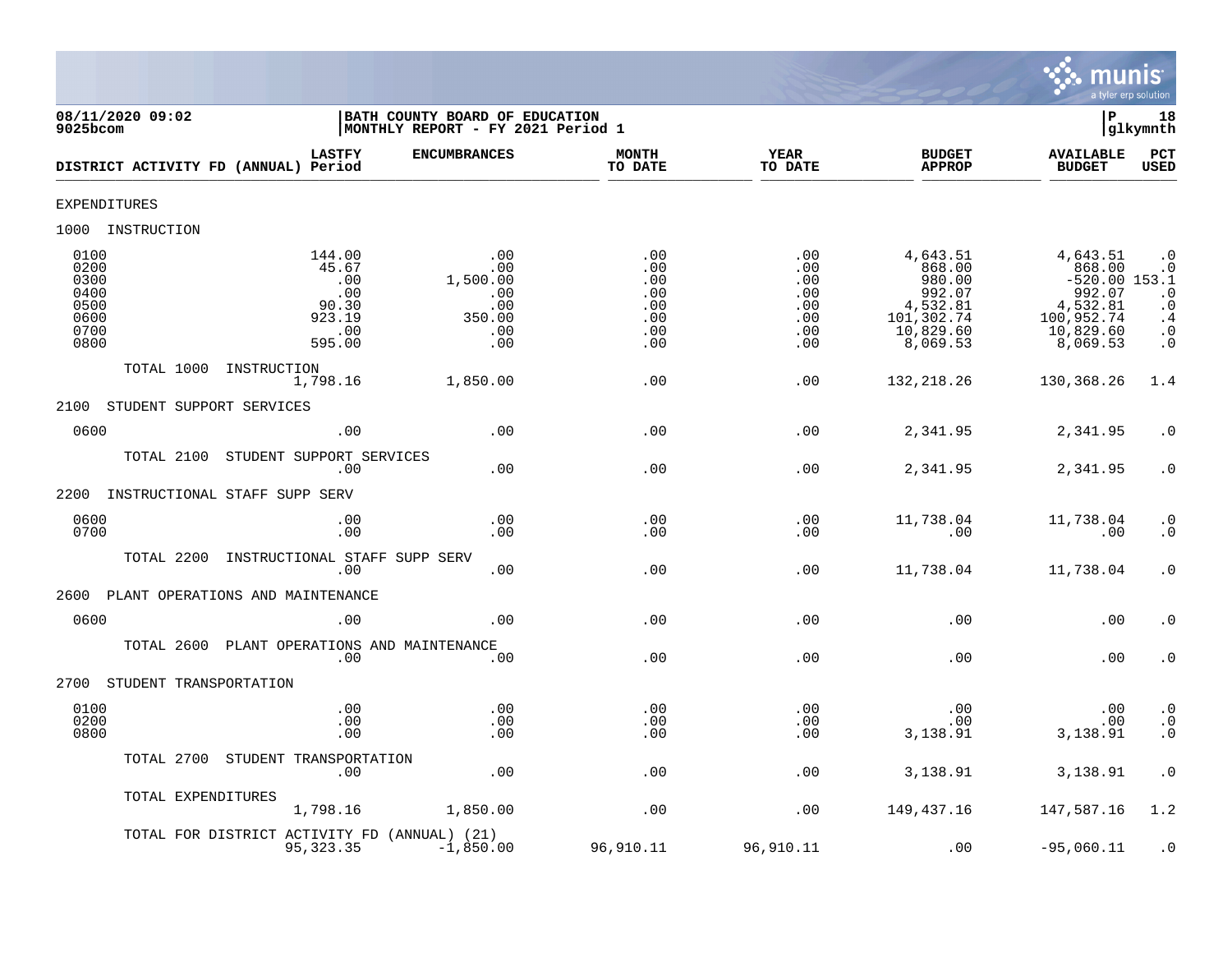|                                                              |                                                                     |                          |                          |                          |                                | munis<br>a tyler erp solution     |                                                               |
|--------------------------------------------------------------|---------------------------------------------------------------------|--------------------------|--------------------------|--------------------------|--------------------------------|-----------------------------------|---------------------------------------------------------------|
| 08/11/2020 09:02<br>9025bcom                                 | BATH COUNTY BOARD OF EDUCATION<br>MONTHLY REPORT - FY 2021 Period 1 |                          |                          |                          |                                | ∣P                                | 19<br> glkymnth                                               |
| SPEC REV - STUDENT ACTIVITY (2Period                         | <b>LASTFY</b>                                                       | <b>ENCUMBRANCES</b>      | <b>MONTH</b><br>TO DATE  | <b>YEAR</b><br>TO DATE   | <b>BUDGET</b><br><b>APPROP</b> | <b>AVAILABLE</b><br><b>BUDGET</b> | PCT<br><b>USED</b>                                            |
| <b>REVENUES</b>                                              |                                                                     |                          |                          |                          |                                |                                   |                                                               |
| <b>RECEIPTS</b>                                              |                                                                     |                          |                          |                          |                                |                                   |                                                               |
| REVENUE FROM LOCAL SOURCES                                   |                                                                     |                          |                          |                          |                                |                                   |                                                               |
| STUDENT ACTIVITIES                                           |                                                                     |                          |                          |                          |                                |                                   |                                                               |
| 1710 ADMISSIONS<br>1730 DUES<br>1740 FEES<br>1790 OTHER STUD | .00<br>.00<br>.00<br>.00                                            | .00<br>.00<br>.00<br>.00 | .00<br>.00<br>.00<br>.00 | .00<br>.00<br>.00<br>.00 | .00<br>.00<br>.00<br>.00       | .00<br>.00<br>.00<br>.00          | $\cdot$ 0<br>$\boldsymbol{\cdot}$ 0<br>$\cdot$ 0<br>$\cdot$ 0 |
| TOTAL STUDENT ACTIVITIES                                     | .00                                                                 | .00                      | .00                      | .00                      | .00                            | .00                               | $\cdot$ 0                                                     |
| OTHER REVENUE FROM LOCAL SOURCES                             |                                                                     |                          |                          |                          |                                |                                   |                                                               |
| 1920 CONTRIBUTE                                              | .00                                                                 | .00                      | .00                      | .00                      | .00                            | .00                               | $\cdot$ 0                                                     |
| TOTAL OTHER REVENUE FROM LOCAL SOURCES                       | .00                                                                 | .00                      | .00                      | .00                      | .00                            | .00                               | $\cdot$ 0                                                     |
| TOTAL REVENUE FROM LOCAL SOURCES                             | .00                                                                 | .00                      | .00                      | .00                      | .00                            | .00                               | $\cdot$ 0                                                     |
| TOTAL RECEIPTS                                               | .00                                                                 | .00                      | .00                      | .00                      | .00                            | .00                               | $\cdot$ 0                                                     |
| TOTAL REVENUE                                                | .00                                                                 | .00                      | .00                      | .00                      | .00                            | .00                               | $\cdot$ 0                                                     |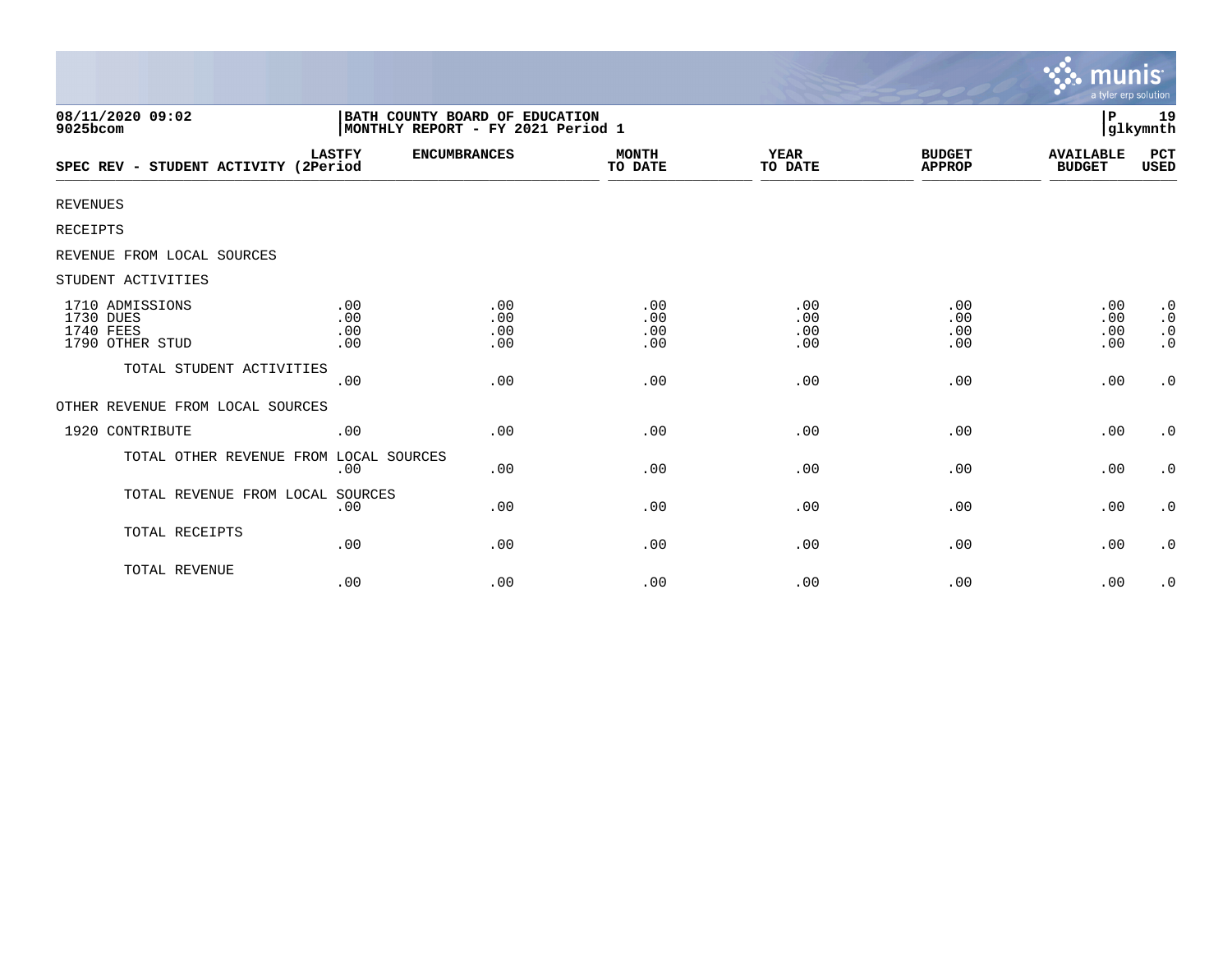

| 08/11/2020 09:02<br>9025bcom                         |                                               | BATH COUNTY BOARD OF EDUCATION<br>MONTHLY REPORT - FY 2021 Period 1 |                                               |                                               |                                               |                                               |                                                                                                                                                     |  |
|------------------------------------------------------|-----------------------------------------------|---------------------------------------------------------------------|-----------------------------------------------|-----------------------------------------------|-----------------------------------------------|-----------------------------------------------|-----------------------------------------------------------------------------------------------------------------------------------------------------|--|
| SPEC REV - STUDENT ACTIVITY (2Period                 | <b>LASTFY</b>                                 | <b>ENCUMBRANCES</b>                                                 | <b>MONTH</b><br>TO DATE                       | <b>YEAR</b><br>TO DATE                        | <b>BUDGET</b><br><b>APPROP</b>                | <b>AVAILABLE</b><br><b>BUDGET</b>             | PCT<br><b>USED</b>                                                                                                                                  |  |
| EXPENDITURES                                         |                                               |                                                                     |                                               |                                               |                                               |                                               |                                                                                                                                                     |  |
| INSTRUCTION<br>1000                                  |                                               |                                                                     |                                               |                                               |                                               |                                               |                                                                                                                                                     |  |
| 0100<br>0300<br>0400<br>0500<br>0600<br>0700<br>0800 | .00<br>.00<br>.00<br>.00<br>.00<br>.00<br>.00 | .00<br>.00<br>.00<br>.00<br>.00<br>.00<br>.00                       | .00<br>.00<br>.00<br>.00<br>.00<br>.00<br>.00 | .00<br>.00<br>.00<br>.00<br>.00<br>.00<br>.00 | .00<br>.00<br>.00<br>.00<br>.00<br>.00<br>.00 | .00<br>.00<br>.00<br>.00<br>.00<br>.00<br>.00 | $\cdot$ 0<br>$\boldsymbol{\cdot}$ 0<br>$\cdot$ 0<br>$\cdot$ 0<br>$\cdot$ 0<br>$\boldsymbol{\cdot}$ 0<br>$\cdot$ 0                                   |  |
| TOTAL 1000                                           | INSTRUCTION<br>.00                            | .00                                                                 | .00                                           | .00                                           | .00                                           | .00                                           | $\cdot$ 0                                                                                                                                           |  |
| STUDENT SUPPORT SERVICES<br>2100                     |                                               |                                                                     |                                               |                                               |                                               |                                               |                                                                                                                                                     |  |
| 0100<br>0300<br>0400<br>0500<br>0600<br>0700<br>0800 | .00<br>.00<br>.00<br>.00<br>.00<br>.00<br>.00 | .00<br>.00<br>.00<br>.00<br>.00<br>.00<br>.00                       | .00<br>.00<br>.00<br>.00<br>.00<br>.00<br>.00 | .00<br>.00<br>.00<br>.00<br>.00<br>.00<br>.00 | .00<br>.00<br>.00<br>.00<br>.00<br>.00<br>.00 | .00<br>.00<br>.00<br>.00<br>.00<br>.00<br>.00 | $\begin{smallmatrix} 0.1 \\ 0.1 \end{smallmatrix}$<br>$\boldsymbol{\cdot}$ 0<br>$\begin{array}{c} . & 0 \\ . & 0 \\ . & 0 \end{array}$<br>$\cdot$ 0 |  |
| TOTAL 2100                                           | STUDENT SUPPORT SERVICES                      |                                                                     |                                               |                                               |                                               |                                               |                                                                                                                                                     |  |
| 2200                                                 | .00<br>INSTRUCTIONAL STAFF SUPP SERV          | .00                                                                 | .00                                           | .00                                           | .00                                           | .00                                           | $\cdot$ 0                                                                                                                                           |  |
| 0100<br>0300<br>0400<br>0500<br>0600<br>0700<br>0800 | .00<br>.00<br>.00<br>.00<br>.00<br>.00<br>.00 | .00<br>.00<br>.00<br>.00<br>.00<br>.00<br>.00                       | .00<br>.00<br>.00<br>.00<br>.00<br>.00<br>.00 | .00<br>.00<br>.00<br>.00<br>.00<br>.00<br>.00 | .00<br>.00<br>.00<br>.00<br>.00<br>.00<br>.00 | .00<br>.00<br>.00<br>.00<br>.00<br>.00<br>.00 | $\cdot$ 0<br>$\overline{0}$<br>$\boldsymbol{\cdot}$ 0<br>$\overline{0}$<br>$\overline{0}$<br>$\boldsymbol{\cdot}$ 0<br>$\overline{0}$               |  |
| TOTAL 2200                                           | INSTRUCTIONAL STAFF SUPP SERV<br>.00          | .00                                                                 | .00                                           | .00                                           | .00                                           | .00                                           | $\cdot$ 0                                                                                                                                           |  |
| 2600                                                 | PLANT OPERATIONS AND MAINTENANCE              |                                                                     |                                               |                                               |                                               |                                               |                                                                                                                                                     |  |
| 0100<br>0300<br>0400<br>0500<br>0600<br>0700<br>0800 | .00<br>.00<br>.00<br>.00<br>.00<br>.00<br>.00 | .00<br>.00<br>.00<br>.00<br>.00<br>.00<br>.00                       | .00<br>.00<br>.00<br>.00<br>.00<br>.00<br>.00 | .00<br>.00<br>.00<br>.00<br>.00<br>.00<br>.00 | .00<br>.00<br>.00<br>.00<br>.00<br>.00<br>.00 | .00<br>.00<br>.00<br>.00<br>.00<br>.00<br>.00 | $\cdot$ 0<br>$\boldsymbol{\cdot}$ 0<br>$\begin{smallmatrix} 0.1 \\ 0.1 \end{smallmatrix}$<br>$\boldsymbol{\cdot}$ 0<br>$\ddot{0}$<br>$\cdot$ 0      |  |
| TOTAL 2600                                           | PLANT OPERATIONS AND MAINTENANCE<br>.00       | .00                                                                 | .00                                           | .00                                           | .00                                           | .00                                           | $\cdot$ 0                                                                                                                                           |  |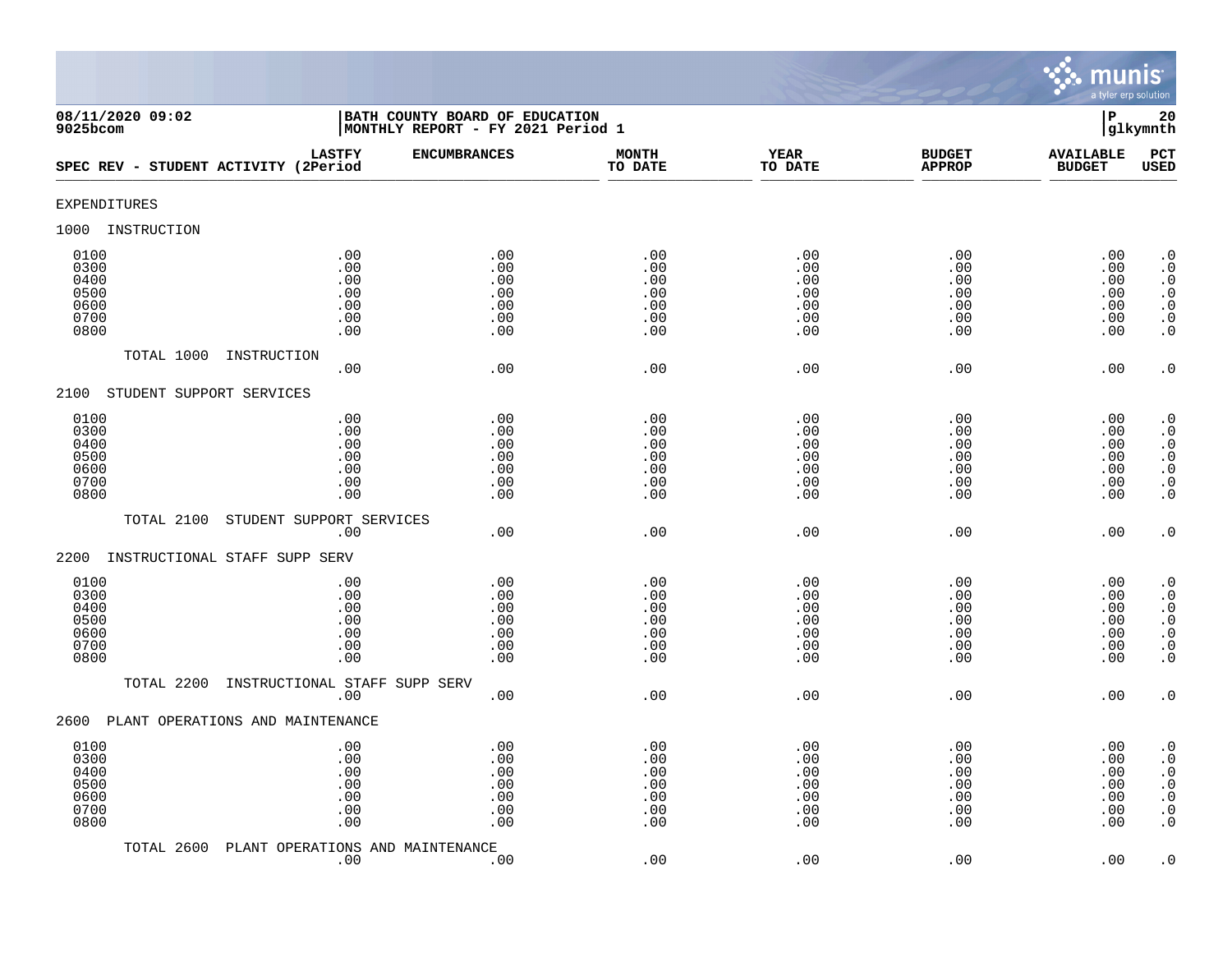

|                                                      | 08/11/2020 09:02<br>BATH COUNTY BOARD OF EDUCATION<br> MONTHLY REPORT - FY 2021 Period 1<br>9025bcom |                                               |                                               |                                               | P                                             | 21<br>glkymnth                                |                                               |                                                                                         |
|------------------------------------------------------|------------------------------------------------------------------------------------------------------|-----------------------------------------------|-----------------------------------------------|-----------------------------------------------|-----------------------------------------------|-----------------------------------------------|-----------------------------------------------|-----------------------------------------------------------------------------------------|
|                                                      | SPEC REV - STUDENT ACTIVITY (2Period                                                                 | <b>LASTFY</b>                                 | <b>ENCUMBRANCES</b>                           | <b>MONTH</b><br>TO DATE                       | <b>YEAR</b><br>TO DATE                        | <b>BUDGET</b><br><b>APPROP</b>                | <b>AVAILABLE</b><br><b>BUDGET</b>             | PCT<br><b>USED</b>                                                                      |
| 2700                                                 | STUDENT TRANSPORTATION                                                                               |                                               |                                               |                                               |                                               |                                               |                                               |                                                                                         |
| 0100<br>0300<br>0400<br>0500<br>0600<br>0700<br>0800 |                                                                                                      | .00<br>.00<br>.00<br>.00<br>.00<br>.00<br>.00 | .00<br>.00<br>.00<br>.00<br>.00<br>.00<br>.00 | .00<br>.00<br>.00<br>.00<br>.00<br>.00<br>.00 | .00<br>.00<br>.00<br>.00<br>.00<br>.00<br>.00 | .00<br>.00<br>.00<br>.00<br>.00<br>.00<br>.00 | .00<br>.00<br>.00<br>.00<br>.00<br>.00<br>.00 | $\cdot$ 0<br>$\cdot$ 0<br>$\cdot$ 0<br>$\cdot$ 0<br>$\cdot$ 0<br>$\cdot$ 0<br>$\cdot$ 0 |
|                                                      | TOTAL 2700                                                                                           | STUDENT TRANSPORTATION<br>.00                 | .00                                           | .00                                           | .00                                           | .00                                           | .00                                           | $\cdot$ 0                                                                               |
|                                                      | TOTAL EXPENDITURES                                                                                   | .00                                           | .00                                           | .00                                           | .00                                           | .00                                           | .00                                           | $\cdot$ 0                                                                               |
|                                                      | TOTAL FOR<br>SPEC REV -                                                                              | STUDENT ACTIVITY<br>.00                       | (25)<br>.00                                   | .00                                           | .00                                           | .00                                           | .00                                           | $\cdot$ 0                                                                               |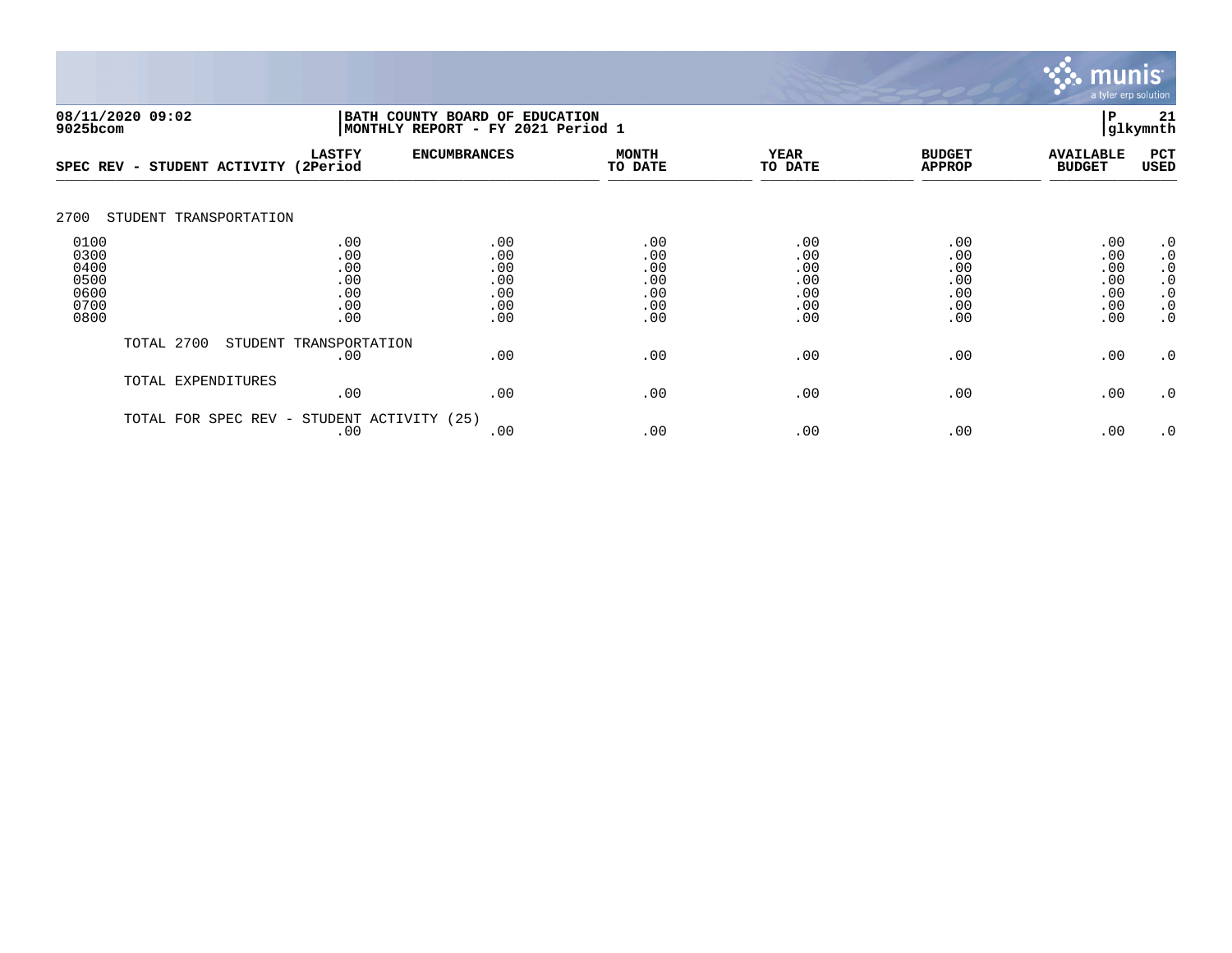|                                  |                         |                                                                     |                         |                        |                                | munis<br>a tyler erp solution     |                        |
|----------------------------------|-------------------------|---------------------------------------------------------------------|-------------------------|------------------------|--------------------------------|-----------------------------------|------------------------|
| 08/11/2020 09:02<br>9025bcom     |                         | BATH COUNTY BOARD OF EDUCATION<br>MONTHLY REPORT - FY 2021 Period 1 |                         |                        |                                |                                   |                        |
| CAPITAL OUTLAY FUND (310)        | <b>LASTFY</b><br>Period | <b>ENCUMBRANCES</b>                                                 | <b>MONTH</b><br>TO DATE | <b>YEAR</b><br>TO DATE | <b>BUDGET</b><br><b>APPROP</b> | <b>AVAILABLE</b><br><b>BUDGET</b> | PCT<br><b>USED</b>     |
| <b>REVENUES</b>                  |                         |                                                                     |                         |                        |                                |                                   |                        |
| 0999 BEGINNING BALANCE           |                         |                                                                     |                         |                        |                                |                                   |                        |
| TOTAL 0999 BEGINNING BALANCE     | .00                     | .00                                                                 | .00                     | .00                    | .00                            | .00                               | $\cdot$ 0              |
| <b>RECEIPTS</b>                  |                         |                                                                     |                         |                        |                                |                                   |                        |
| REVENUE FROM STATE SOURCES       |                         |                                                                     |                         |                        |                                |                                   |                        |
| RESTRICTED                       |                         |                                                                     |                         |                        |                                |                                   |                        |
| 3200 RES STATE                   | 87,000.00               | .00                                                                 | 86,105.00               | 86,105.00              | 172,209.00                     | 86,104.00                         | 50.0                   |
| TOTAL RESTRICTED                 | 87,000.00               | .00                                                                 | 86,105.00               | 86,105.00              | 172,209.00                     | 86,104.00                         | 50.0                   |
| TOTAL REVENUE FROM STATE SOURCES | 87,000.00               | .00                                                                 | 86,105.00               | 86,105.00              | 172,209.00                     | 86,104.00                         | 50.0                   |
| OTHER RECEIPTS                   |                         |                                                                     |                         |                        |                                |                                   |                        |
| INTERFUND TRANSFERS              |                         |                                                                     |                         |                        |                                |                                   |                        |
| 5210 FND XFER                    | .00                     | .00                                                                 | .00                     | .00                    | .00                            | .00                               | $\boldsymbol{\cdot}$ 0 |
| TOTAL INTERFUND TRANSFERS        | .00                     | .00                                                                 | .00                     | .00                    | .00                            | .00                               | $\cdot$ 0              |
| TOTAL OTHER RECEIPTS             | .00                     | .00                                                                 | .00                     | .00                    | .00                            | .00                               | $\cdot$ 0              |
| TOTAL RECEIPTS                   | 87,000.00               | .00                                                                 | 86,105.00               | 86,105.00              | 172,209.00                     | 86,104.00                         | 50.0                   |
| TOTAL REVENUE                    | 87,000.00               | .00                                                                 | 86,105.00               | 86,105.00              | 172,209.00                     | 86,104.00                         | 50.0                   |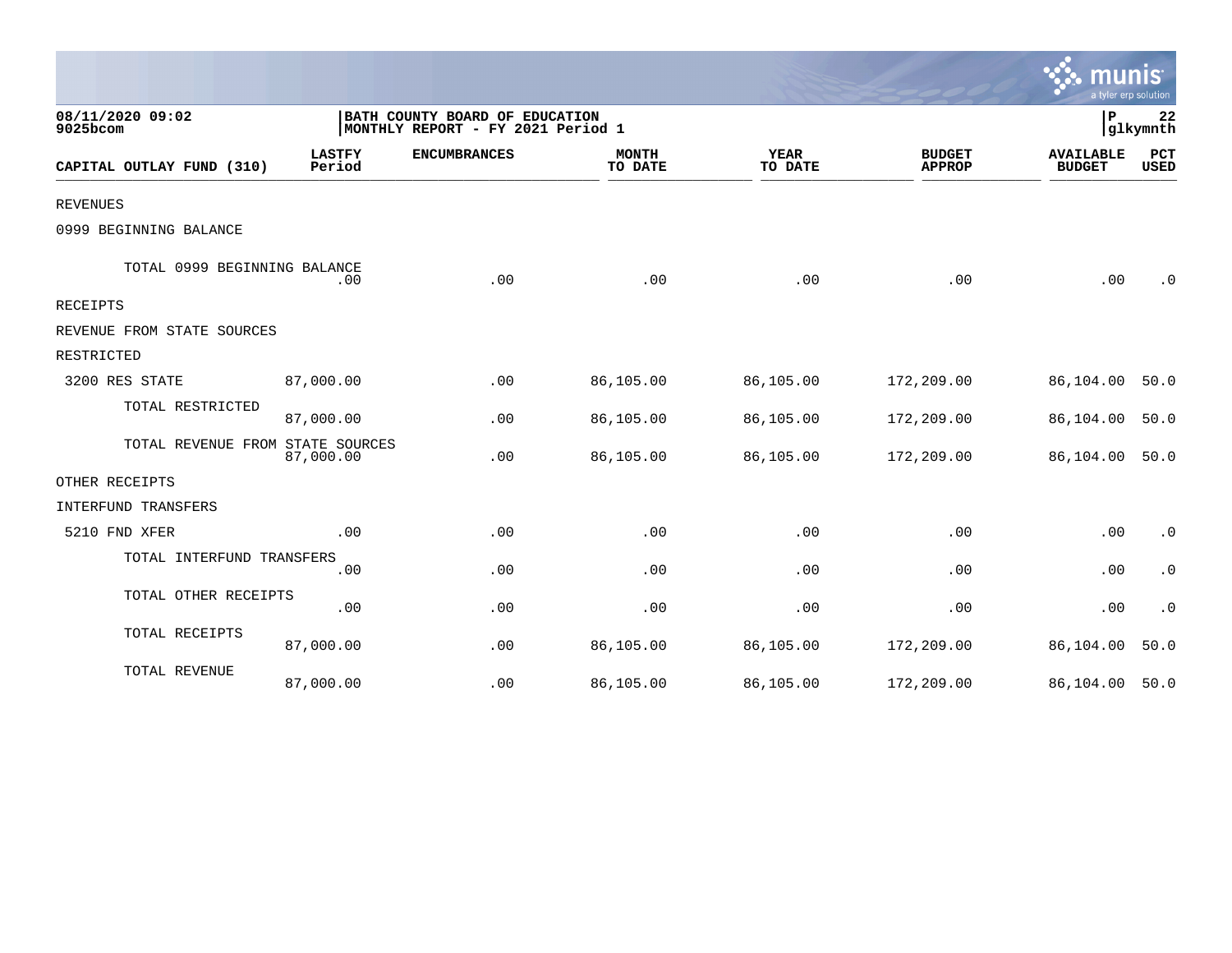

| 08/11/2020 09:02<br>9025bcom             |                                         | BATH COUNTY BOARD OF EDUCATION<br> MONTHLY REPORT - FY 2021 Period 1 |                         |                        |                                | P                                 | 23<br>glkymnth         |
|------------------------------------------|-----------------------------------------|----------------------------------------------------------------------|-------------------------|------------------------|--------------------------------|-----------------------------------|------------------------|
| CAPITAL OUTLAY FUND (310)                | <b>LASTFY</b><br>Period                 | <b>ENCUMBRANCES</b>                                                  | <b>MONTH</b><br>TO DATE | <b>YEAR</b><br>TO DATE | <b>BUDGET</b><br><b>APPROP</b> | <b>AVAILABLE</b><br><b>BUDGET</b> | PCT<br><b>USED</b>     |
| <b>EXPENDITURES</b>                      |                                         |                                                                      |                         |                        |                                |                                   |                        |
| PLANT OPERATIONS AND MAINTENANCE<br>2600 |                                         |                                                                      |                         |                        |                                |                                   |                        |
| 0400<br>0500                             | .00<br>.00                              | .00<br>.00                                                           | .00<br>.00              | .00<br>.00             | .00<br>.00                     | .00<br>.00                        | $\cdot$ 0<br>$\cdot$ 0 |
| TOTAL 2600                               | PLANT OPERATIONS AND MAINTENANCE<br>.00 | .00                                                                  | .00                     | .00                    | .00                            | .00                               | $\cdot$ 0              |
| DEBT SERVICE<br>5100                     |                                         |                                                                      |                         |                        |                                |                                   |                        |
| 0800<br>0840                             | .00<br>.00                              | .00<br>.00                                                           | .00<br>.00              | .00<br>.00             | .00<br>172,209.00              | .00<br>172,209.00                 | $\cdot$ 0<br>$\cdot$ 0 |
| TOTAL 5100<br>DEBT SERVICE               | .00                                     | .00                                                                  | .00                     | .00                    | 172,209.00                     | 172,209.00                        | $\cdot$ 0              |
| FUND TRANSFERS<br>5200                   |                                         |                                                                      |                         |                        |                                |                                   |                        |
| 0900                                     | .00                                     | .00                                                                  | .00                     | .00                    | .00                            | .00                               | $\cdot$ 0              |
| TOTAL 5200                               | FUND TRANSFERS<br>.00                   | .00                                                                  | .00                     | .00                    | .00                            | .00                               | $\cdot$ 0              |
| TOTAL EXPENDITURES                       | .00                                     | .00                                                                  | .00                     | .00                    | 172,209.00                     | 172,209.00                        | $\cdot$ 0              |
| TOTAL FOR CAPITAL OUTLAY FUND            | 87,000.00                               | (310)<br>.00                                                         | 86,105.00               | 86,105.00              | .00                            | $-86, 105.00$                     | $\cdot$ 0              |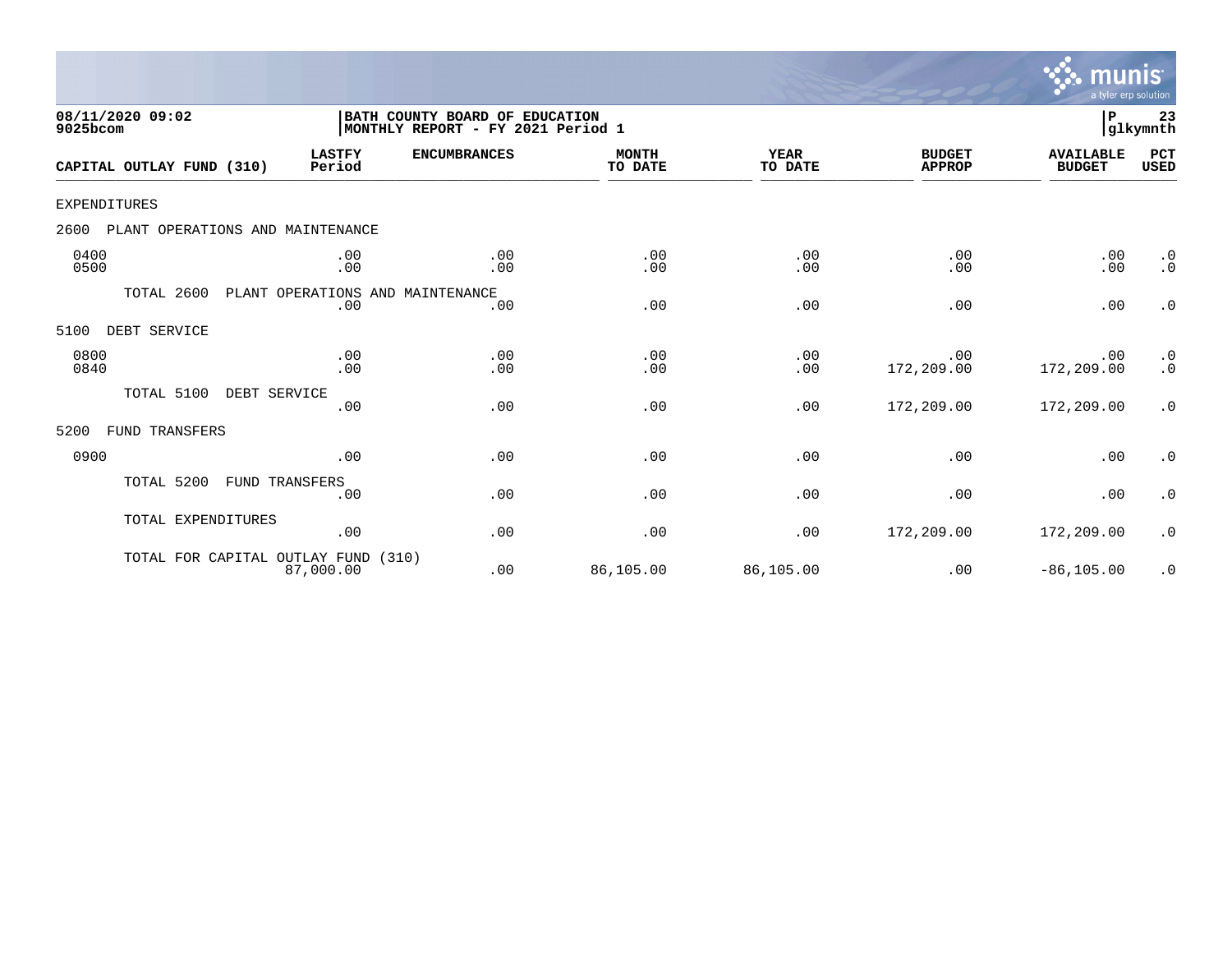|                                                                                                   |                                        |                                                                       |                                        |                                        |                                               | munis<br>a tyler erp solution                 |                                                                                         |
|---------------------------------------------------------------------------------------------------|----------------------------------------|-----------------------------------------------------------------------|----------------------------------------|----------------------------------------|-----------------------------------------------|-----------------------------------------------|-----------------------------------------------------------------------------------------|
| 08/11/2020 09:02<br>9025bcom                                                                      |                                        | BATH COUNTY BOARD OF EDUCATION<br>  MONTHLY REPORT - FY 2021 Period 1 |                                        |                                        |                                               | l P                                           | 24<br> glkymnth                                                                         |
| BUILDING FUND (5 CENT LEVY) (3Period                                                              | <b>LASTFY</b>                          | <b>ENCUMBRANCES</b>                                                   | <b>MONTH</b><br>TO DATE                | <b>YEAR</b><br>TO DATE                 | <b>BUDGET</b><br><b>APPROP</b>                | <b>AVAILABLE</b><br><b>BUDGET</b>             | PCT<br><b>USED</b>                                                                      |
| <b>REVENUES</b>                                                                                   |                                        |                                                                       |                                        |                                        |                                               |                                               |                                                                                         |
| 0999 BEGINNING BALANCE                                                                            |                                        |                                                                       |                                        |                                        |                                               |                                               |                                                                                         |
| TOTAL 0999 BEGINNING BALANCE                                                                      | .00                                    | .00                                                                   | .00                                    | .00                                    | .00                                           | .00                                           | $\cdot$ 0                                                                               |
| <b>RECEIPTS</b>                                                                                   |                                        |                                                                       |                                        |                                        |                                               |                                               |                                                                                         |
| REVENUE FROM LOCAL SOURCES                                                                        |                                        |                                                                       |                                        |                                        |                                               |                                               |                                                                                         |
| AD VALOREM TAXES                                                                                  |                                        |                                                                       |                                        |                                        |                                               |                                               |                                                                                         |
| 1111 GRP TAX<br>1113 PSCRP TAX<br>1115 DLQ TAX<br>1116 DISTL TAX<br>1117 MV TAX<br>1118 UNMND TAX | .00<br>.00<br>.00<br>.00<br>.00<br>.00 | .00<br>.00<br>.00<br>.00<br>.00<br>.00                                | .00<br>.00<br>.00<br>.00<br>.00<br>.00 | .00<br>.00<br>.00<br>.00<br>.00<br>.00 | 565,000.00<br>.00<br>.00<br>.00<br>.00<br>.00 | 565,000.00<br>.00<br>.00<br>.00<br>.00<br>.00 | $\cdot$ 0<br>$\cdot$ 0<br>$\cdot$ 0<br>$\boldsymbol{\cdot}$ 0<br>$\cdot$ 0<br>$\cdot$ 0 |
| TOTAL AD VALOREM TAXES                                                                            | .00                                    | .00                                                                   | .00                                    | .00                                    | 565,000.00                                    | 565,000.00                                    | $\cdot$ 0                                                                               |
| PENALTIES & INTEREST ON TAXES                                                                     |                                        |                                                                       |                                        |                                        |                                               |                                               |                                                                                         |
| 1140 PEN & INT                                                                                    | .00.                                   | .00                                                                   | .00                                    | .00                                    | .00                                           | .00                                           | $\cdot$ 0                                                                               |
| TOTAL PENALTIES & INTEREST ON TAXES                                                               | .00                                    | .00                                                                   | .00                                    | .00                                    | .00                                           | .00                                           | $\cdot$ 0                                                                               |
| OTHER TAXES                                                                                       |                                        |                                                                       |                                        |                                        |                                               |                                               |                                                                                         |
| 1191 OMIT TAX<br>1192 EXCISE TAX                                                                  | .00<br>.00                             | .00<br>.00                                                            | .00<br>.00                             | .00<br>.00                             | .00<br>.00                                    | .00<br>.00                                    | $\cdot$ 0<br>$\cdot$ 0                                                                  |
| TOTAL OTHER TAXES                                                                                 | .00                                    | .00                                                                   | .00                                    | .00                                    | .00                                           | .00                                           | $\cdot$ 0                                                                               |
| EARNINGS ON INVESTMENTS                                                                           |                                        |                                                                       |                                        |                                        |                                               |                                               |                                                                                         |
| 1510 INT ON INV                                                                                   | .00                                    | .00                                                                   | .00                                    | .00                                    | .00                                           | .00                                           | $\cdot$ 0                                                                               |
| TOTAL EARNINGS ON INVESTMENTS                                                                     | .00                                    | .00                                                                   | .00                                    | .00                                    | .00                                           | .00                                           | $\cdot$ 0                                                                               |
| TOTAL REVENUE FROM LOCAL SOURCES                                                                  | .00                                    | .00                                                                   | .00                                    | .00                                    | 565,000.00                                    | 565,000.00                                    | $\cdot$ 0                                                                               |
| REVENUE FROM STATE SOURCES                                                                        |                                        |                                                                       |                                        |                                        |                                               |                                               |                                                                                         |

 $\bullet$ 

RESTRICTED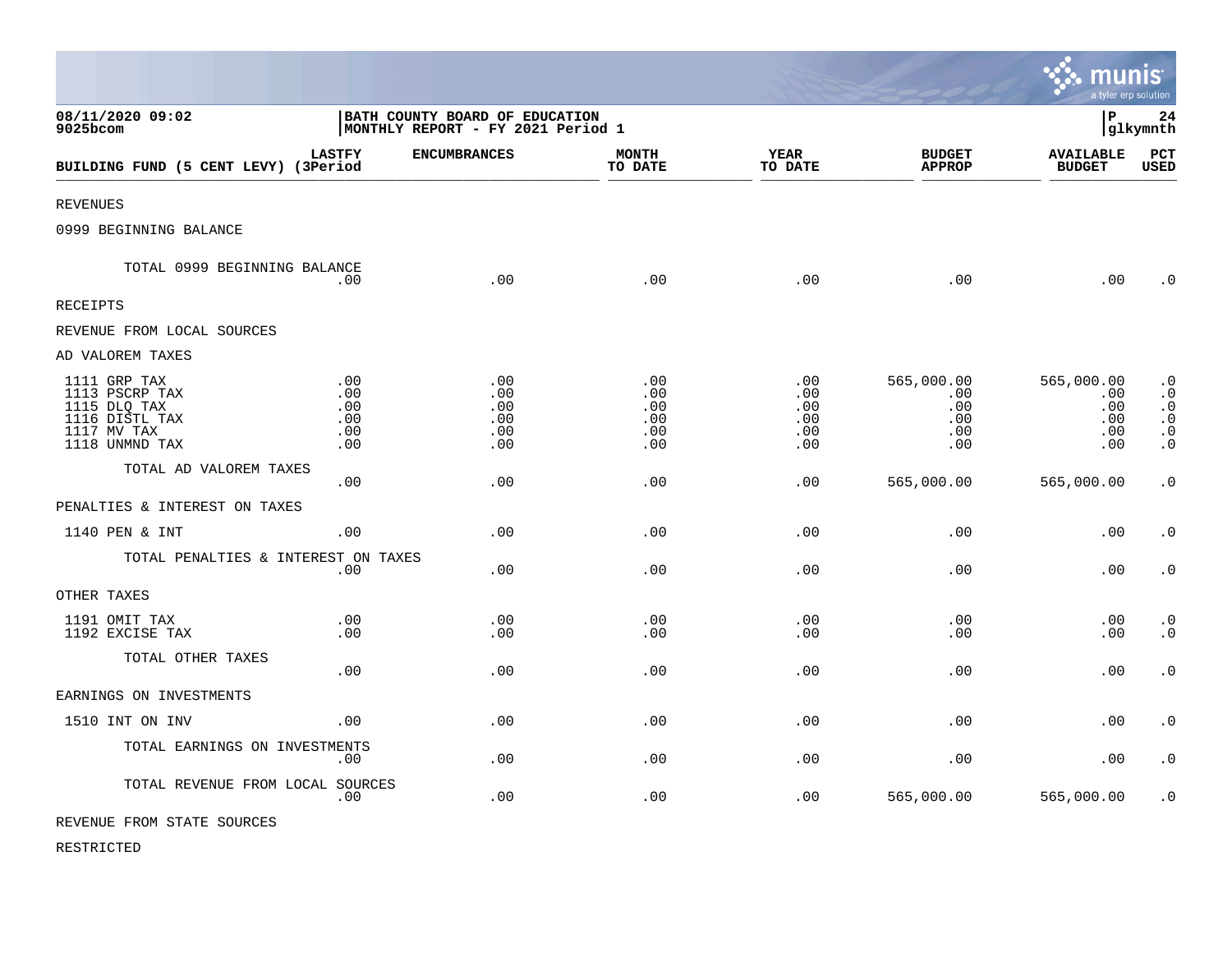

| 08/11/2020 09:02<br>9025bcom                                                                                  |                                        | BATH COUNTY BOARD OF EDUCATION<br> MONTHLY REPORT - FY 2021 Period 1 |                                        |                                        |                                        | lР                                     | 25<br>glkymnth                                                             |
|---------------------------------------------------------------------------------------------------------------|----------------------------------------|----------------------------------------------------------------------|----------------------------------------|----------------------------------------|----------------------------------------|----------------------------------------|----------------------------------------------------------------------------|
| BUILDING FUND (5 CENT LEVY) (3Period                                                                          | <b>LASTFY</b>                          | <b>ENCUMBRANCES</b>                                                  | <b>MONTH</b><br>TO DATE                | <b>YEAR</b><br>TO DATE                 | <b>BUDGET</b><br><b>APPROP</b>         | <b>AVAILABLE</b><br><b>BUDGET</b>      | <b>PCT</b><br>USED                                                         |
| 3200 RES STATE                                                                                                | 453,080.00                             | .00                                                                  | 506,216.00                             | 506,216.00                             | 1,012,432.00                           | 506,216.00                             | 50.0                                                                       |
| TOTAL RESTRICTED                                                                                              | 453,080.00                             | .00                                                                  | 506,216.00                             | 506,216.00                             | 1,012,432.00                           | 506,216.00                             | 50.0                                                                       |
| TOTAL REVENUE FROM STATE SOURCES                                                                              | 453,080.00                             | .00                                                                  | 506,216.00                             | 506,216.00                             | 1,012,432.00                           | 506,216.00                             | 50.0                                                                       |
| OTHER RECEIPTS                                                                                                |                                        |                                                                      |                                        |                                        |                                        |                                        |                                                                            |
| INTERFUND TRANSFERS                                                                                           |                                        |                                                                      |                                        |                                        |                                        |                                        |                                                                            |
| 5210 FND XFER                                                                                                 | .00                                    | .00                                                                  | .00                                    | .00                                    | .00                                    | .00                                    | $\cdot$ 0                                                                  |
| TOTAL INTERFUND TRANSFERS                                                                                     | .00                                    | .00                                                                  | .00                                    | .00                                    | .00                                    | .00                                    | $\cdot$ 0                                                                  |
| SALE OR COMP FOR LOSS OF ASSETS                                                                               |                                        |                                                                      |                                        |                                        |                                        |                                        |                                                                            |
| 5311 SALE LAND<br>5312 LOSS LAND<br>5331 SALE BLDG<br>5332 LOSS BLDG<br>5341<br>SALE EQUIP<br>5342 LOSS EQUIP | .00<br>.00<br>.00<br>.00<br>.00<br>.00 | .00<br>.00<br>.00<br>.00<br>.00<br>.00                               | .00<br>.00<br>.00<br>.00<br>.00<br>.00 | .00<br>.00<br>.00<br>.00<br>.00<br>.00 | .00<br>.00<br>.00<br>.00<br>.00<br>.00 | .00<br>.00<br>.00<br>.00<br>.00<br>.00 | $\cdot$ 0<br>$\cdot$ 0<br>$\cdot$ 0<br>$\cdot$ 0<br>$\cdot$ 0<br>$\cdot$ 0 |
| TOTAL SALE OR COMP FOR LOSS OF ASSETS                                                                         | .00                                    | .00                                                                  | .00                                    | .00                                    | .00                                    | .00                                    | $\cdot$ 0                                                                  |
| TOTAL OTHER RECEIPTS                                                                                          | .00                                    | .00                                                                  | .00                                    | .00                                    | .00                                    | .00                                    | $\cdot$ 0                                                                  |
| TOTAL RECEIPTS                                                                                                | 453,080.00                             | .00                                                                  | 506,216.00                             | 506,216.00                             | 1,577,432.00                           | 1,071,216.00                           | 32.1                                                                       |
| TOTAL REVENUE                                                                                                 | 453,080.00                             | .00                                                                  | 506,216.00                             | 506,216.00                             | 1,577,432.00                           | 1,071,216.00 32.1                      |                                                                            |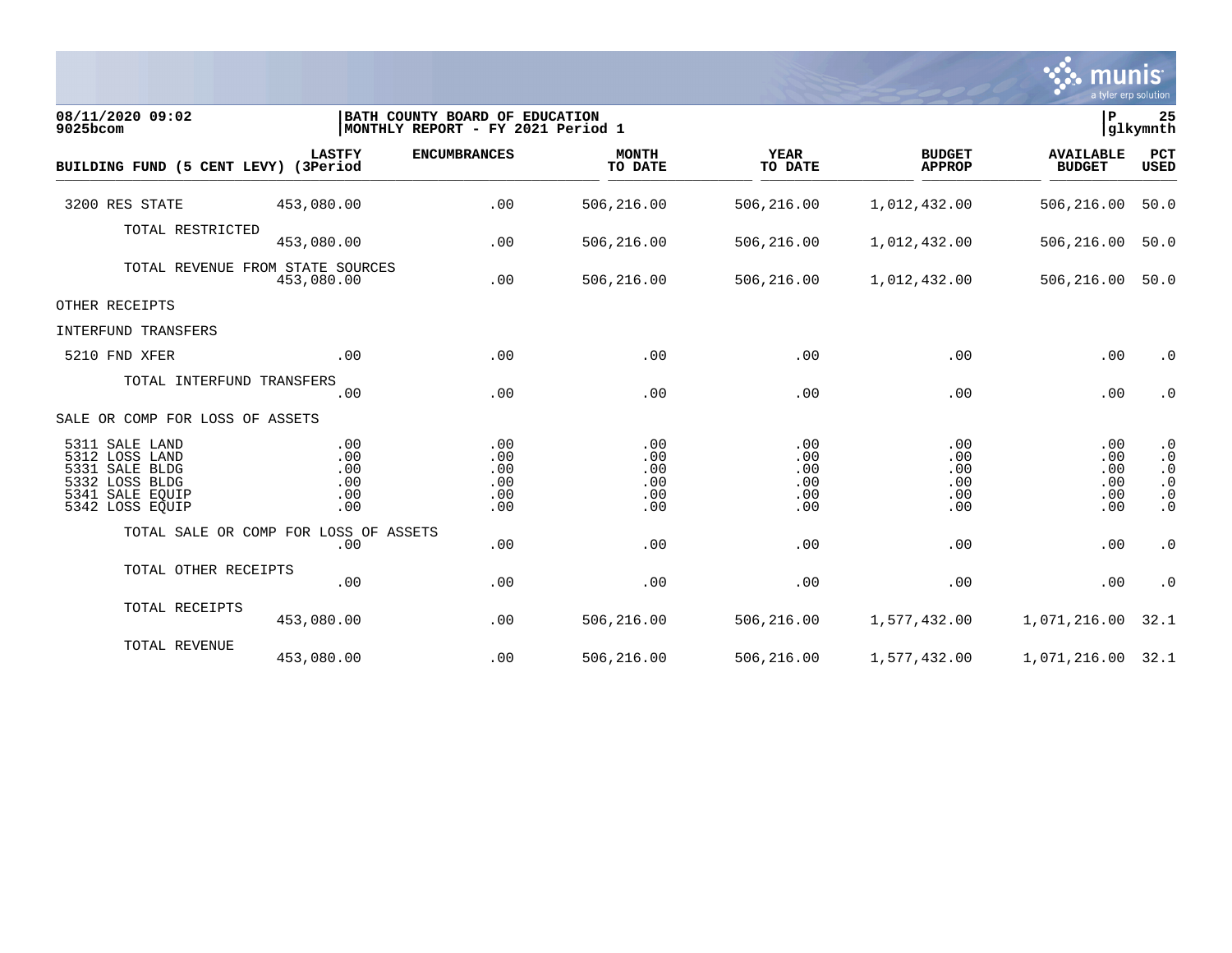

| 08/11/2020 09:02<br>9025bcom         |                                                               | BATH COUNTY BOARD OF EDUCATION<br> MONTHLY REPORT - FY 2021 Period 1 |                         |                        |                                | ∣₽                                | 26<br>glkymnth            |
|--------------------------------------|---------------------------------------------------------------|----------------------------------------------------------------------|-------------------------|------------------------|--------------------------------|-----------------------------------|---------------------------|
| BUILDING FUND (5 CENT LEVY) (3Period | <b>LASTFY</b>                                                 | <b>ENCUMBRANCES</b>                                                  | <b>MONTH</b><br>TO DATE | <b>YEAR</b><br>TO DATE | <b>BUDGET</b><br><b>APPROP</b> | <b>AVAILABLE</b><br><b>BUDGET</b> | <b>PCT</b><br><b>USED</b> |
| EXPENDITURES                         |                                                               |                                                                      |                         |                        |                                |                                   |                           |
| 4700<br>BUILDING IMPROVEMENTS        |                                                               |                                                                      |                         |                        |                                |                                   |                           |
| 0400<br>0840                         | .00<br>.00                                                    | .00<br>.00                                                           | .00<br>.00              | .00<br>.00             | .00<br>231,524.63              | .00<br>231,524.63                 | $\cdot$ 0<br>$\cdot$ 0    |
| TOTAL 4700                           | BUILDING IMPROVEMENTS<br>.00                                  | .00                                                                  | .00                     | .00                    | 231,524.63                     | 231,524.63                        | $\cdot$ 0                 |
| DEBT SERVICE<br>5100                 |                                                               |                                                                      |                         |                        |                                |                                   |                           |
| 0300<br>0800                         | .00<br>.00                                                    | .00<br>.00                                                           | .00<br>.00              | .00<br>.00             | .00<br>.00                     | .00<br>.00                        | $\cdot$ 0<br>$\cdot$ 0    |
| TOTAL 5100                           | DEBT SERVICE<br>.00                                           | .00                                                                  | .00                     | .00                    | .00                            | .00                               | $\cdot$ 0                 |
| 5200<br><b>FUND TRANSFERS</b>        |                                                               |                                                                      |                         |                        |                                |                                   |                           |
| 0900                                 | 585, 383.96                                                   | .00                                                                  | 586, 533.26             | 586,533.26             | 1,345,907.37                   | 759, 374. 11 43. 6                |                           |
| TOTAL 5200                           | TRANSFERS<br>FUND<br>585,383.96                               | .00                                                                  | 586, 533.26             | 586,533.26             | 1,345,907.37                   | 759,374.11                        | 43.6                      |
| TOTAL EXPENDITURES                   | 585, 383.96                                                   | .00                                                                  | 586, 533.26             | 586,533.26             | 1,577,432.00                   | 990,898.74 37.2                   |                           |
|                                      | TOTAL FOR BUILDING FUND (5 CENT LEVY) (320)<br>$-132, 303.96$ | .00                                                                  | $-80, 317.26$           | $-80, 317.26$          | .00                            | 80, 317.26                        | $\cdot$ 0                 |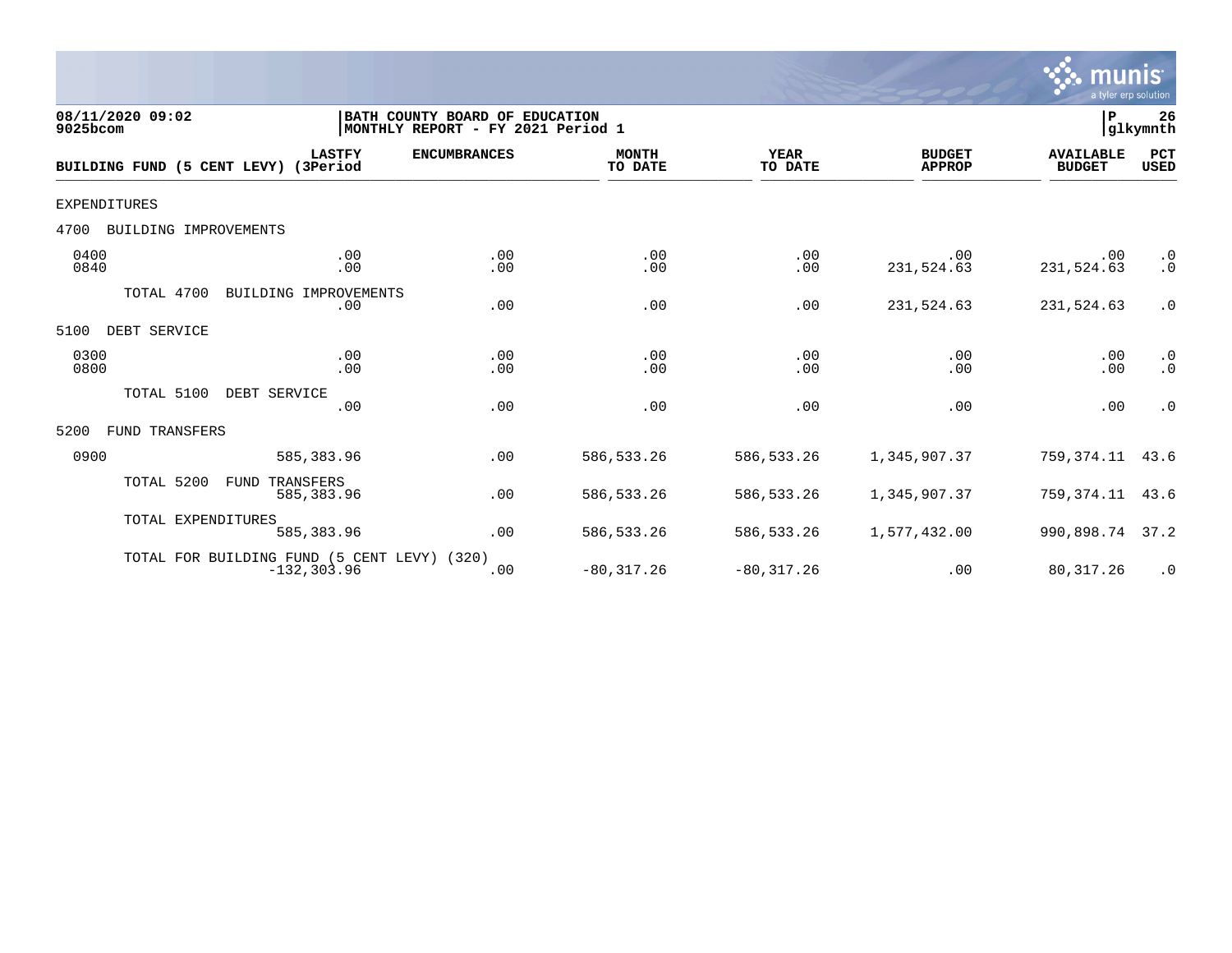|                                  |                                                                     |                     |                         |                        |                                | munis<br>a tyler erp solution     |                        |
|----------------------------------|---------------------------------------------------------------------|---------------------|-------------------------|------------------------|--------------------------------|-----------------------------------|------------------------|
| 08/11/2020 09:02<br>9025bcom     | BATH COUNTY BOARD OF EDUCATION<br>MONTHLY REPORT - FY 2021 Period 1 |                     |                         |                        |                                |                                   | 27<br>glkymnth         |
| CONSTRUCTION FUND (360)          | <b>LASTFY</b><br>Period                                             | <b>ENCUMBRANCES</b> | <b>MONTH</b><br>TO DATE | <b>YEAR</b><br>TO DATE | <b>BUDGET</b><br><b>APPROP</b> | <b>AVAILABLE</b><br><b>BUDGET</b> | PCT<br><b>USED</b>     |
| <b>REVENUES</b>                  |                                                                     |                     |                         |                        |                                |                                   |                        |
| <b>RECEIPTS</b>                  |                                                                     |                     |                         |                        |                                |                                   |                        |
| REVENUE FROM LOCAL SOURCES       |                                                                     |                     |                         |                        |                                |                                   |                        |
| EARNINGS ON INVESTMENTS          |                                                                     |                     |                         |                        |                                |                                   |                        |
| 1510 INT ON INV                  | .00                                                                 | .00                 | .00                     | .00                    | .00                            | .00                               | $\cdot$ 0              |
| TOTAL EARNINGS ON INVESTMENTS    | .00                                                                 | .00                 | .00                     | .00                    | .00                            | .00                               | $\cdot$ 0              |
| TOTAL REVENUE FROM LOCAL SOURCES | .00                                                                 | .00                 | .00                     | .00                    | .00                            | .00                               | $\cdot$ 0              |
| OTHER RECEIPTS                   |                                                                     |                     |                         |                        |                                |                                   |                        |
| <b>BOND ISSUANCE</b>             |                                                                     |                     |                         |                        |                                |                                   |                        |
| 5110 BOND PRIN                   | .00                                                                 | .00                 | .00                     | .00                    | .00                            | .00                               | $\cdot$ 0              |
| TOTAL BOND ISSUANCE              | .00                                                                 | .00                 | .00                     | .00                    | .00                            | .00                               | $\cdot$ 0              |
| INTERFUND TRANSFERS              |                                                                     |                     |                         |                        |                                |                                   |                        |
| 5210 FND XFER                    | .00                                                                 | .00                 | .00                     | .00                    | .00                            | .00                               | $\cdot$ 0              |
| TOTAL INTERFUND TRANSFERS        | .00                                                                 | .00                 | .00                     | .00                    | .00                            | .00                               | $\cdot$ 0              |
| TOTAL OTHER RECEIPTS             | .00                                                                 | .00                 | .00                     | .00                    | .00                            | .00                               | $\cdot$ 0              |
| TOTAL RECEIPTS                   | .00                                                                 | .00                 | .00                     | .00                    | .00                            | .00                               | $\boldsymbol{\cdot}$ 0 |
| TOTAL REVENUE                    | .00                                                                 | .00                 | .00                     | .00                    | .00                            | .00                               | $\cdot$ 0              |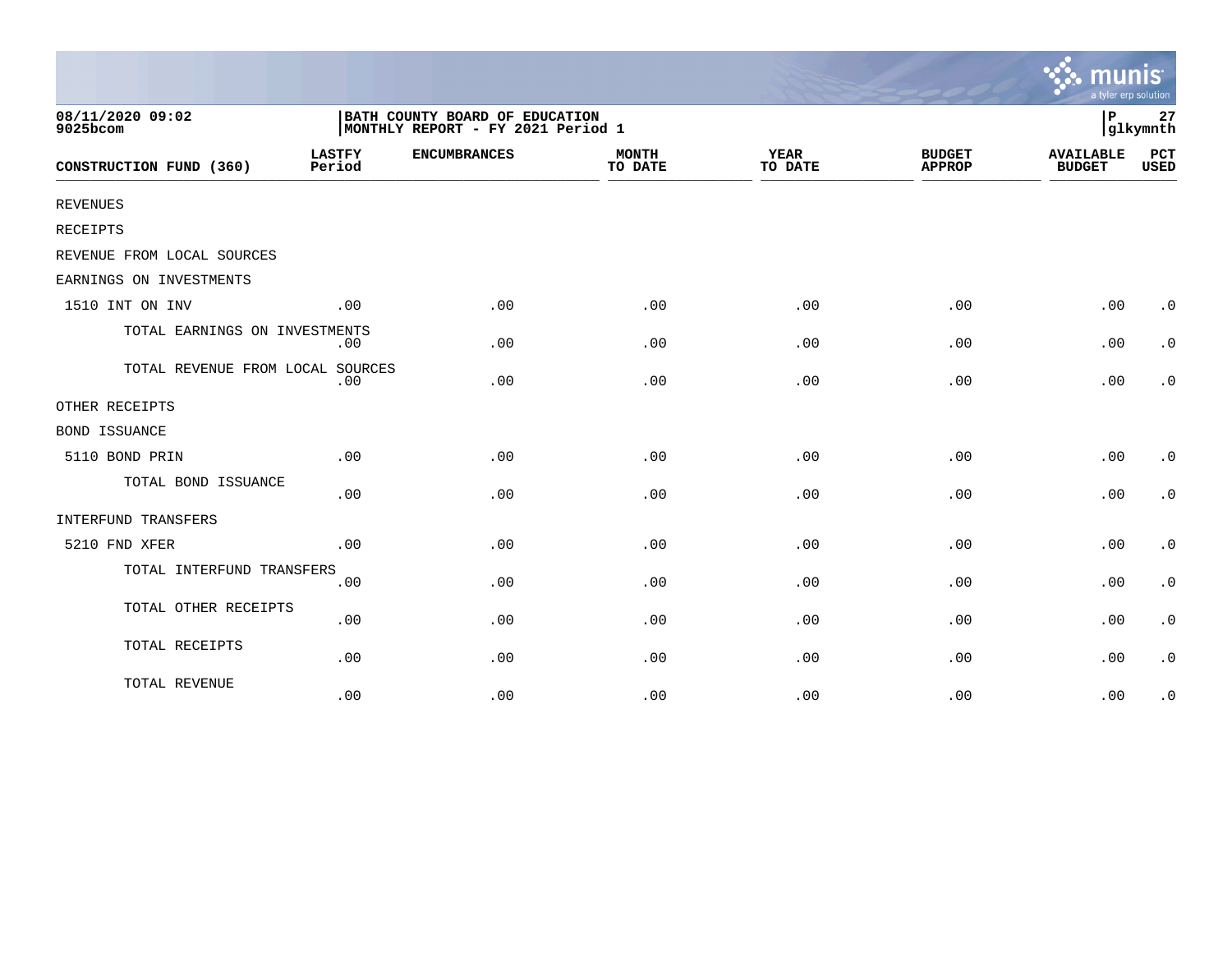|                                                              |                                                               |                                                                     |                                                      |                                                      |                                                                     | <b>munis</b><br>a tyler erp solution                         |                                                                                                                            |
|--------------------------------------------------------------|---------------------------------------------------------------|---------------------------------------------------------------------|------------------------------------------------------|------------------------------------------------------|---------------------------------------------------------------------|--------------------------------------------------------------|----------------------------------------------------------------------------------------------------------------------------|
| 08/11/2020 09:02<br>9025bcom                                 |                                                               | BATH COUNTY BOARD OF EDUCATION<br>MONTHLY REPORT - FY 2021 Period 1 |                                                      |                                                      |                                                                     | l P                                                          | 28<br> glkymnth                                                                                                            |
| CONSTRUCTION FUND (360)                                      | <b>LASTFY</b><br>Period                                       | <b>ENCUMBRANCES</b>                                                 | <b>MONTH</b><br>TO DATE                              | YEAR<br>TO DATE                                      | <b>BUDGET</b><br><b>APPROP</b>                                      | <b>AVAILABLE</b><br><b>BUDGET</b>                            | PCT<br><b>USED</b>                                                                                                         |
| <b>EXPENDITURES</b>                                          |                                                               |                                                                     |                                                      |                                                      |                                                                     |                                                              |                                                                                                                            |
| 0000 RESTRICT TO REV & BAL SHT ONLY                          |                                                               |                                                                     |                                                      |                                                      |                                                                     |                                                              |                                                                                                                            |
| 0900                                                         | .00                                                           | .00                                                                 | .00                                                  | .00                                                  | .00                                                                 | .00                                                          | . 0                                                                                                                        |
| TOTAL 0000 RESTRICT TO REV & BAL SHT ONLY                    | .00                                                           | .00                                                                 | .00                                                  | .00                                                  | .00                                                                 | .00                                                          | . 0                                                                                                                        |
| 4300 ARCHITECTURAL/ENGIN                                     |                                                               |                                                                     |                                                      |                                                      |                                                                     |                                                              |                                                                                                                            |
| 0300                                                         | .00                                                           | .00                                                                 | .00                                                  | .00                                                  | .00                                                                 | .00                                                          | . 0                                                                                                                        |
| TOTAL 4300 ARCHITECTURAL/ENGIN                               | .00                                                           | .00                                                                 | .00                                                  | .00                                                  | .00                                                                 | .00                                                          | . 0                                                                                                                        |
| 4500 BUILDING ACQUISTIONS & CONSTRUCTION                     |                                                               |                                                                     |                                                      |                                                      |                                                                     |                                                              |                                                                                                                            |
| 0300<br>0400<br>0600<br>0700<br>0800<br>0840                 | .00<br>.00<br>.00<br>.00<br>.00<br>.00                        | .00<br>.00<br>.00<br>.00<br>.00<br>.00                              | .00<br>.00<br>.00<br>.00<br>.00<br>.00               | .00<br>.00<br>.00<br>.00<br>.00<br>.00               | .00<br>.00<br>.00<br>.00<br>.00<br>.00                              | .00<br>.00<br>.00<br>.00<br>.00<br>.00                       | $\cdot$ 0<br>$\cdot$ 0<br>$\cdot$ 0<br>$\cdot$ 0<br>$\cdot$ 0<br>$\cdot$ 0                                                 |
| TOTAL 4500                                                   | .00                                                           | BUILDING ACQUISTIONS & CONSTRUCTION<br>$.00 \ \,$                   | .00                                                  | .00                                                  | .00                                                                 | .00                                                          | $\cdot$ 0                                                                                                                  |
| 4700 BUILDING IMPROVEMENTS                                   |                                                               |                                                                     |                                                      |                                                      |                                                                     |                                                              |                                                                                                                            |
| 0300<br>0400<br>0500<br>0600<br>0700<br>0800<br>0840<br>0900 | .00<br>$-20,922.60$<br>.00<br>.00<br>.00<br>.00<br>.00<br>.00 | .00<br>.00<br>.00<br>.00<br>6,035.00<br>.00<br>.00<br>.00           | .00<br>.00<br>.00<br>.00<br>.00<br>.00<br>.00<br>.00 | .00<br>.00<br>.00<br>.00<br>.00<br>.00<br>.00<br>.00 | .00<br>.00<br>.00<br>$.00 \,$<br>$.00 \,$<br>.00<br>$.00 \,$<br>.00 | .00<br>.00<br>.00<br>.00<br>$-6,035.00$<br>.00<br>.00<br>.00 | $\cdot$ 0<br>. $\boldsymbol{0}$<br>$\cdot$ 0<br>$\cdot$ 0<br>$\boldsymbol{\cdot}$ 0<br>$\cdot$ 0<br>$\cdot$ 0<br>$\cdot$ 0 |
| TOTAL 4700<br>BUILDING IMPROVEMENTS                          | $-20,922.60$                                                  | 6,035.00                                                            | .00                                                  | .00                                                  | .00                                                                 | $-6,035.00$                                                  | $\cdot$ 0                                                                                                                  |
| 5200 FUND TRANSFERS                                          |                                                               |                                                                     |                                                      |                                                      |                                                                     |                                                              |                                                                                                                            |
| 0900                                                         | .00                                                           | .00                                                                 | .00                                                  | .00                                                  | .00                                                                 | .00                                                          | $\boldsymbol{\cdot}$ 0                                                                                                     |
| TOTAL 5200 FUND TRANSFERS                                    | .00                                                           | .00                                                                 | .00                                                  | .00                                                  | .00                                                                 | .00                                                          | $\cdot$ 0                                                                                                                  |
| TOTAL EXPENDITURES                                           | $-20,922.60$                                                  | 6,035.00                                                            | .00                                                  | .00                                                  | .00                                                                 | $-6,035.00$                                                  | $\cdot$ 0                                                                                                                  |
| TOTAL FOR CONSTRUCTION FUND (360)                            |                                                               |                                                                     |                                                      |                                                      |                                                                     |                                                              |                                                                                                                            |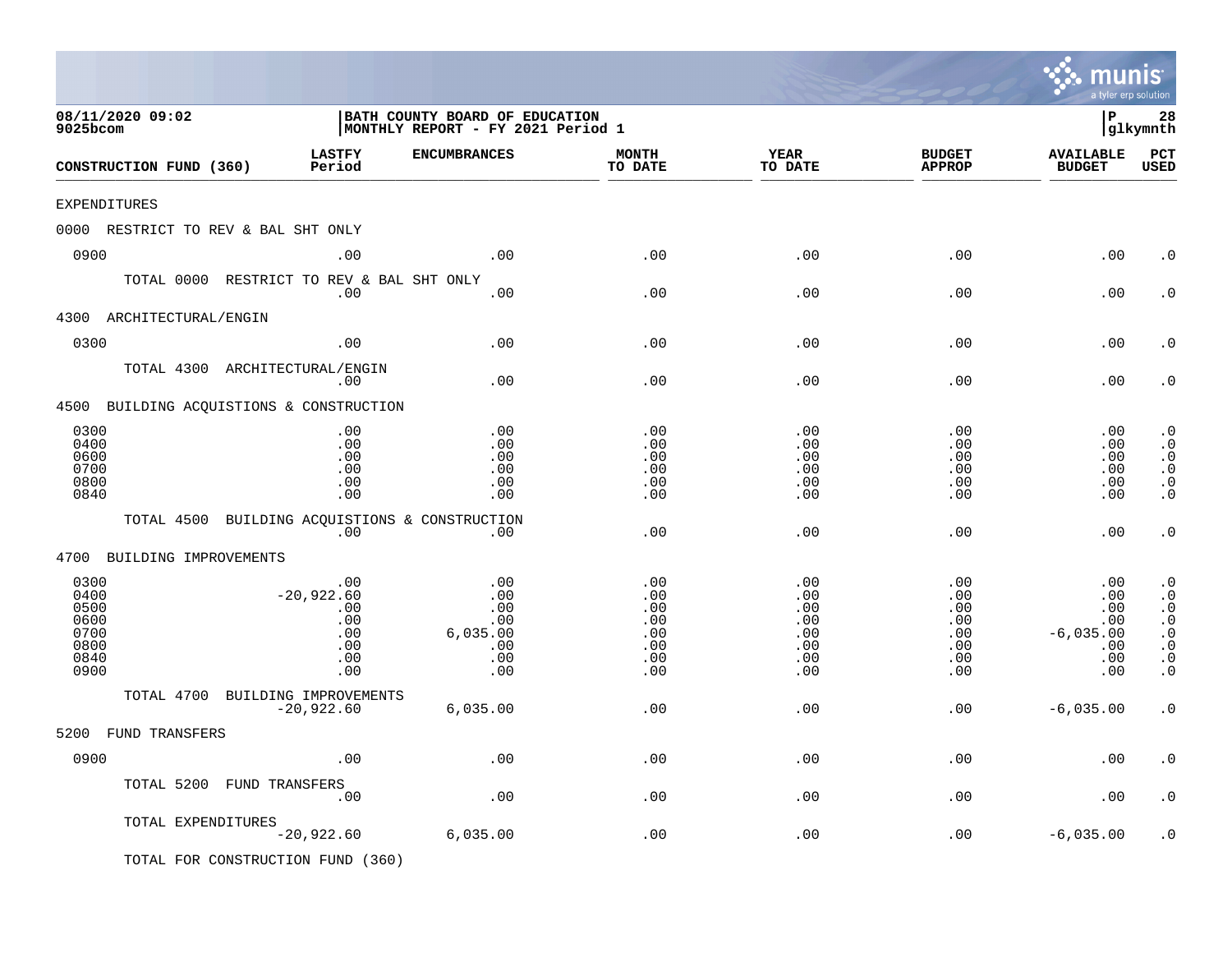|                              |                         |                                                                     |                         |                 |                         | munis<br>a tyler erp solution     |                 |
|------------------------------|-------------------------|---------------------------------------------------------------------|-------------------------|-----------------|-------------------------|-----------------------------------|-----------------|
| 08/11/2020 09:02<br>9025bcom |                         | BATH COUNTY BOARD OF EDUCATION<br>MONTHLY REPORT - FY 2021 Period 1 |                         |                 |                         |                                   | 29<br> glkymnth |
| CONSTRUCTION FUND<br>(360)   | <b>LASTFY</b><br>Period | <b>ENCUMBRANCES</b>                                                 | <b>MONTH</b><br>TO DATE | YEAR<br>TO DATE | <b>BUDGET</b><br>APPROP | <b>AVAILABLE</b><br><b>BUDGET</b> | PCT<br>USED     |
|                              | 20,922.60               | $-6,035.00$                                                         | .00                     | .00             | .00                     | 6,035.00                          | $\cdot$ 0       |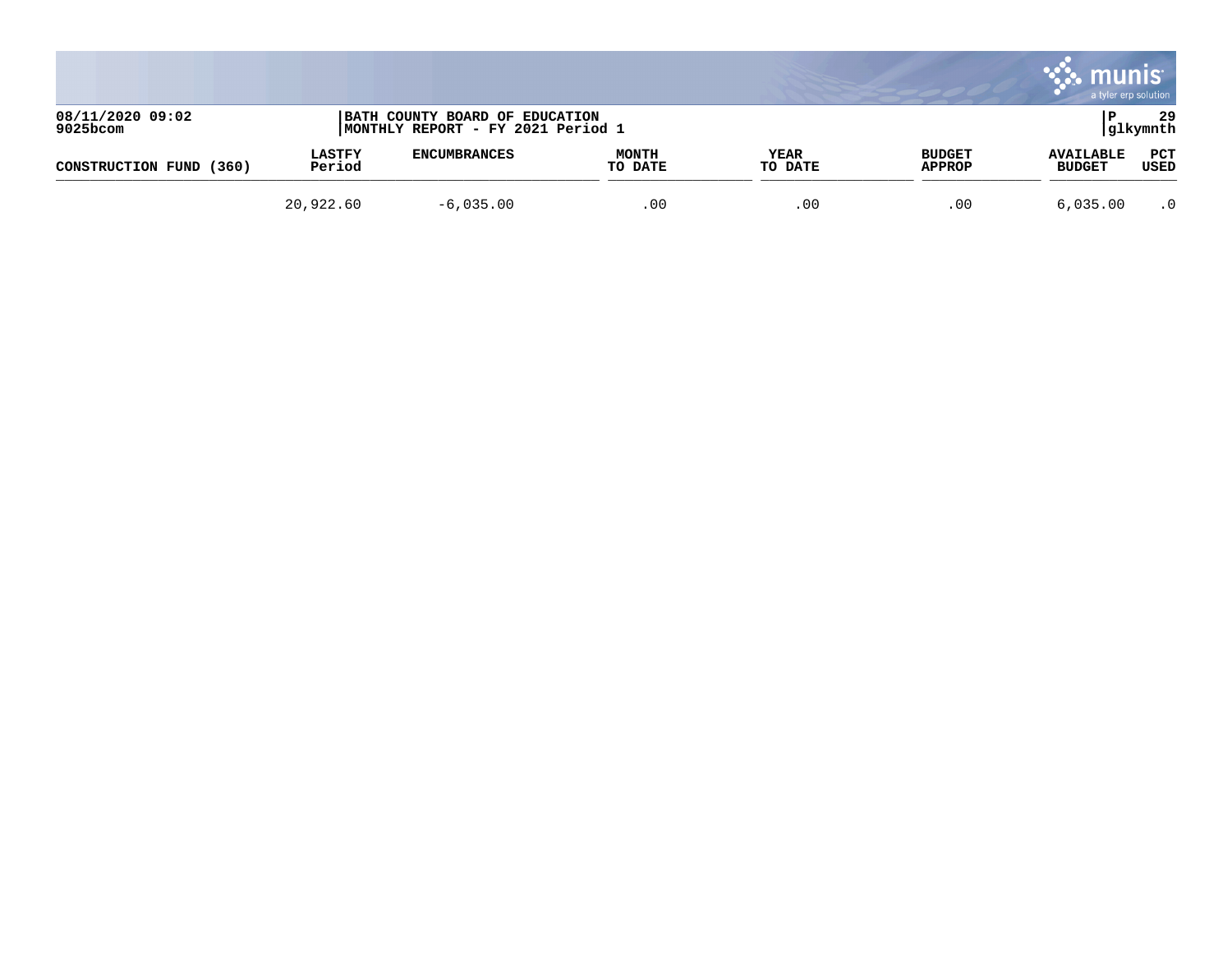|                                  |                         |                                                                     |                         |                 |                                | a tyler erp solution              |                    |
|----------------------------------|-------------------------|---------------------------------------------------------------------|-------------------------|-----------------|--------------------------------|-----------------------------------|--------------------|
| 08/11/2020 09:02<br>9025bcom     |                         | BATH COUNTY BOARD OF EDUCATION<br>MONTHLY REPORT - FY 2021 Period 1 |                         |                 |                                | ΙP                                | 30<br> glkymnth    |
| DEBT SERVICE FUND (400)          | <b>LASTFY</b><br>Period | <b>ENCUMBRANCES</b>                                                 | <b>MONTH</b><br>TO DATE | YEAR<br>TO DATE | <b>BUDGET</b><br><b>APPROP</b> | <b>AVAILABLE</b><br><b>BUDGET</b> | PCT<br><b>USED</b> |
| <b>REVENUES</b>                  |                         |                                                                     |                         |                 |                                |                                   |                    |
| RECEIPTS                         |                         |                                                                     |                         |                 |                                |                                   |                    |
| REVENUE FROM LOCAL SOURCES       |                         |                                                                     |                         |                 |                                |                                   |                    |
| EARNINGS ON INVESTMENTS          |                         |                                                                     |                         |                 |                                |                                   |                    |
| 1510 INT ON INV                  | .00                     | .00                                                                 | .00                     | .00             | .00                            | .00                               | $\cdot$ 0          |
| TOTAL EARNINGS ON INVESTMENTS    | .00                     | .00                                                                 | .00                     | .00             | .00                            | .00                               | $\cdot$ 0          |
| TOTAL REVENUE FROM LOCAL SOURCES | .00                     | .00                                                                 | .00                     | .00             | .00                            | .00                               | $\cdot$ 0          |
| REVENUE FROM STATE SOURCES       |                         |                                                                     |                         |                 |                                |                                   |                    |
| REVENUE ON BEHALF PAYMENTS       |                         |                                                                     |                         |                 |                                |                                   |                    |
| 3900 ON-BEHALF                   | .00                     | .00                                                                 | .00                     | .00             | .00                            | .00                               | $\cdot$ 0          |
| TOTAL REVENUE ON BEHALF          | PAYMENTS<br>.00         | .00                                                                 | .00                     | .00             | .00                            | .00                               | $\cdot$ 0          |
| TOTAL REVENUE FROM STATE SOURCES | .00                     | .00                                                                 | .00                     | .00             | .00                            | .00                               | $\cdot$ 0          |
| OTHER RECEIPTS                   |                         |                                                                     |                         |                 |                                |                                   |                    |
| <b>BOND ISSUANCE</b>             |                         |                                                                     |                         |                 |                                |                                   |                    |
| 5110 BOND PRIN                   | .00                     | .00                                                                 | .00                     | .00             | .00                            | .00                               | $\cdot$ 0          |
| TOTAL BOND ISSUANCE              | .00                     | .00                                                                 | .00                     | .00             | .00                            | .00                               | $\cdot$ 0          |
| <b>INTERFUND TRANSFERS</b>       |                         |                                                                     |                         |                 |                                |                                   |                    |
| 5210 FND XFER                    | 585,383.96              | .00                                                                 | 586, 533.26             | 586,533.26      | 1,345,907.37                   | 759,374.11                        | 43.6               |
| TOTAL INTERFUND TRANSFERS        | 585,383.96              | .00                                                                 | 586, 533. 26            | 586,533.26      | 1,345,907.37                   | 759,374.11                        | 43.6               |
| TOTAL OTHER RECEIPTS             | 585,383.96              | .00                                                                 | 586, 533. 26            | 586,533.26      | 1,345,907.37                   | 759,374.11                        | 43.6               |
| TOTAL RECEIPTS                   | 585,383.96              | .00                                                                 | 586, 533.26             | 586,533.26      | 1,345,907.37                   | 759,374.11                        | 43.6               |
| TOTAL REVENUE                    | 585,383.96              | .00                                                                 | 586, 533.26             | 586,533.26      | 1,345,907.37                   | 759,374.11                        | 43.6               |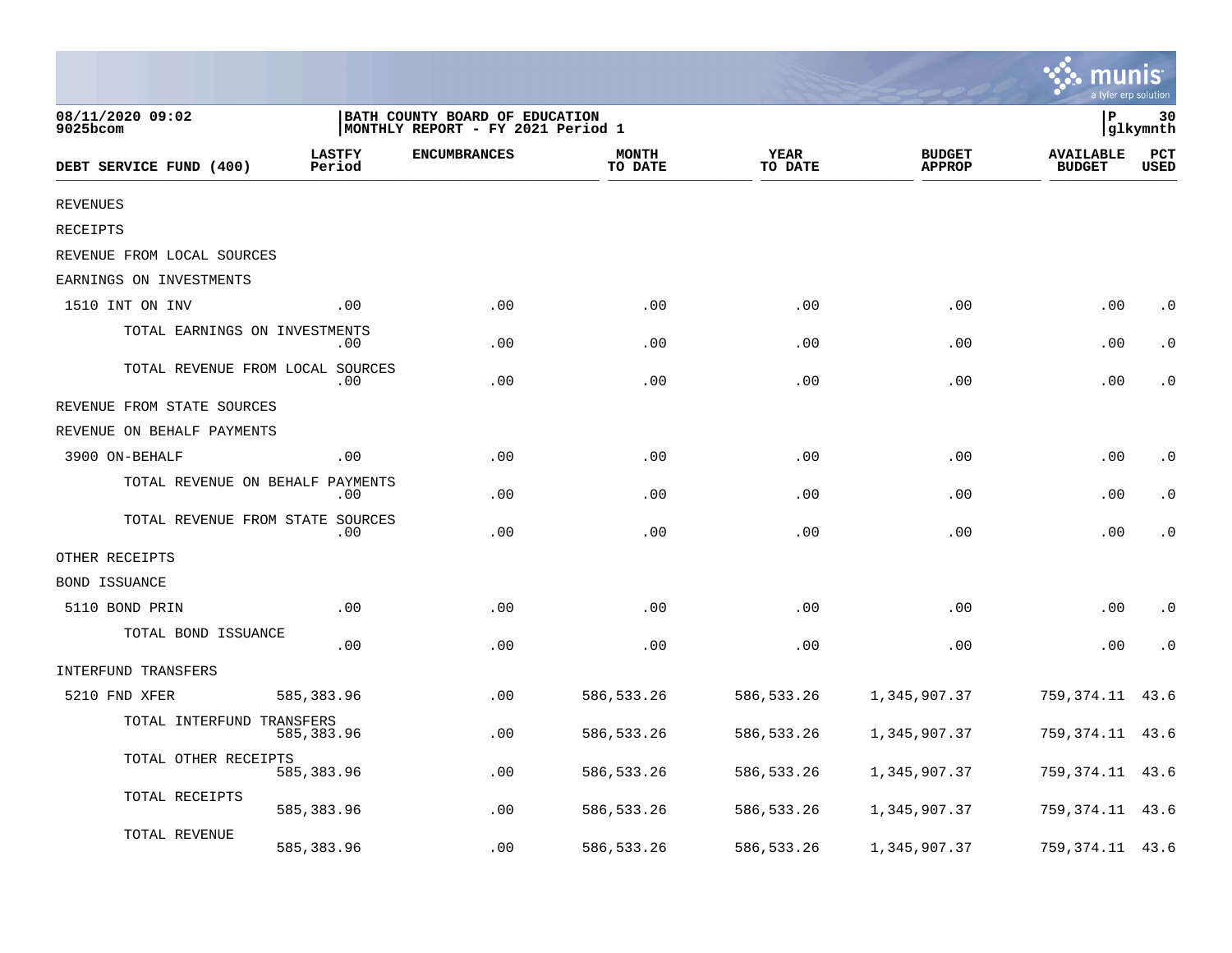

| 08/11/2020 09:02<br>9025bcom |                                          | BATH COUNTY BOARD OF<br><b>EDUCATION</b><br>MONTHLY REPORT - FY 2021 Period 1 |                         |                        |                                |                                   | 31<br>glkymnth    |  |
|------------------------------|------------------------------------------|-------------------------------------------------------------------------------|-------------------------|------------------------|--------------------------------|-----------------------------------|-------------------|--|
| DEBT SERVICE FUND (400)      | <b>LASTFY</b><br>Period                  | <b>ENCUMBRANCES</b>                                                           | <b>MONTH</b><br>TO DATE | <b>YEAR</b><br>TO DATE | <b>BUDGET</b><br><b>APPROP</b> | <b>AVAILABLE</b><br><b>BUDGET</b> | PCT<br>USED       |  |
| <b>EXPENDITURES</b>          |                                          |                                                                               |                         |                        |                                |                                   |                   |  |
| DEBT SERVICE<br>5100         |                                          |                                                                               |                         |                        |                                |                                   |                   |  |
| 0800<br>0900                 | 585,383.96<br>.00                        | .00<br>.00                                                                    | 586, 533.26<br>.00      | 586, 533. 26<br>.00    | 1,345,907.37<br>.00            | 759,374.11<br>.00                 | 43.6<br>$\cdot$ 0 |  |
| TOTAL 5100                   | DEBT<br>SERVICE<br>585,383.96            | .00                                                                           | 586, 533.26             | 586, 533. 26           | 1,345,907.37                   | 759,374.11                        | 43.6              |  |
| 5200<br>TRANSFERS<br>FUND    |                                          |                                                                               |                         |                        |                                |                                   |                   |  |
| 0900                         | .00                                      | .00                                                                           | .00                     | .00                    | .00                            | .00                               | .0                |  |
| TOTAL 5200                   | FUND TRANSFERS<br>.00                    | .00                                                                           | .00                     | .00                    | .00                            | .00                               | $\cdot$ 0         |  |
| TOTAL EXPENDITURES           | 585,383.96                               | .00                                                                           | 586, 533.26             | 586, 533. 26           | 1,345,907.37                   | 759,374.11                        | 43.6              |  |
|                              | TOTAL FOR DEBT SERVICE FUND (400)<br>.00 | .00                                                                           | .00                     | .00                    | .00                            | .00                               | .0                |  |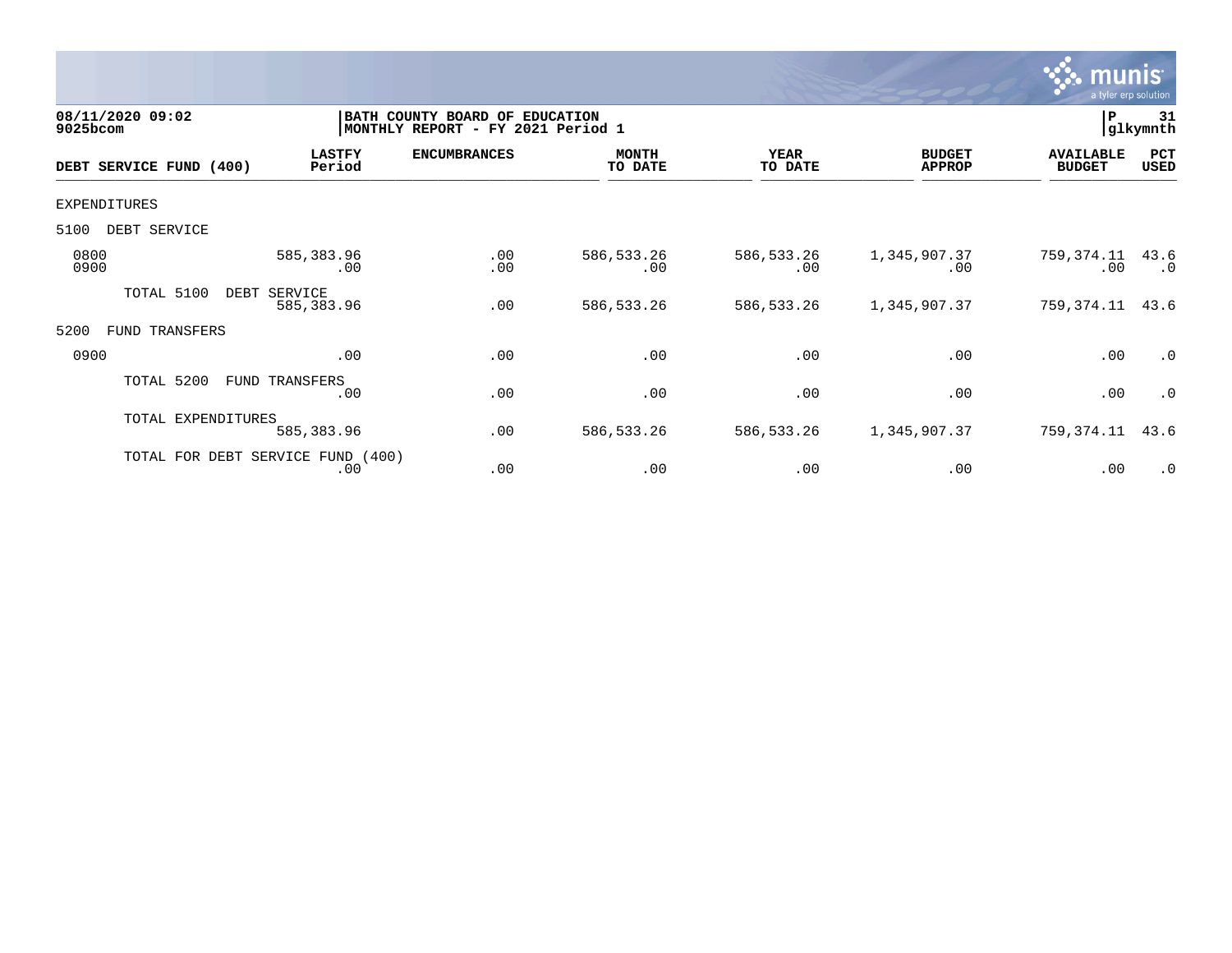|                                                                                                                                                                                                                                               |                                                                                         |                                                                                         |                                                                                         |                                                                                                     |                                                                                                                                 | munis                                                                                                  | a tyler erp solution                                                                                                                                                               |
|-----------------------------------------------------------------------------------------------------------------------------------------------------------------------------------------------------------------------------------------------|-----------------------------------------------------------------------------------------|-----------------------------------------------------------------------------------------|-----------------------------------------------------------------------------------------|-----------------------------------------------------------------------------------------------------|---------------------------------------------------------------------------------------------------------------------------------|--------------------------------------------------------------------------------------------------------|------------------------------------------------------------------------------------------------------------------------------------------------------------------------------------|
| 08/11/2020 09:02<br>9025bcom                                                                                                                                                                                                                  | BATH COUNTY BOARD OF EDUCATION<br>MONTHLY REPORT - FY 2021 Period 1                     |                                                                                         |                                                                                         |                                                                                                     |                                                                                                                                 | l P                                                                                                    | 32<br> glkymnth                                                                                                                                                                    |
| FOOD SERVICE FUND (51)                                                                                                                                                                                                                        | <b>LASTFY</b><br>Period                                                                 | <b>ENCUMBRANCES</b>                                                                     | <b>MONTH</b><br>TO DATE                                                                 | <b>YEAR</b><br>TO DATE                                                                              | <b>BUDGET</b><br><b>APPROP</b>                                                                                                  | <b>AVAILABLE</b><br><b>BUDGET</b>                                                                      | PCT<br><b>USED</b>                                                                                                                                                                 |
| REVENUES                                                                                                                                                                                                                                      |                                                                                         |                                                                                         |                                                                                         |                                                                                                     |                                                                                                                                 |                                                                                                        |                                                                                                                                                                                    |
| 0999 BEGINNING BALANCE                                                                                                                                                                                                                        |                                                                                         |                                                                                         |                                                                                         |                                                                                                     |                                                                                                                                 |                                                                                                        |                                                                                                                                                                                    |
| TOTAL 0999 BEGINNING BALANCE                                                                                                                                                                                                                  | 1,544,935.42                                                                            | $\sim$ 00                                                                               |                                                                                         |                                                                                                     | 2, 206, 099.96 2, 206, 099.96 1, 475, 644.42 -730, 455.54 149.5                                                                 |                                                                                                        |                                                                                                                                                                                    |
| RECEIPTS                                                                                                                                                                                                                                      |                                                                                         |                                                                                         |                                                                                         |                                                                                                     |                                                                                                                                 |                                                                                                        |                                                                                                                                                                                    |
| REVENUE FROM LOCAL SOURCES                                                                                                                                                                                                                    |                                                                                         |                                                                                         |                                                                                         |                                                                                                     |                                                                                                                                 |                                                                                                        |                                                                                                                                                                                    |
| EARNINGS ON INVESTMENTS                                                                                                                                                                                                                       |                                                                                         |                                                                                         |                                                                                         |                                                                                                     |                                                                                                                                 |                                                                                                        |                                                                                                                                                                                    |
| 1510 INT ON INV 2,479.19                                                                                                                                                                                                                      |                                                                                         | .00                                                                                     | 888.97                                                                                  |                                                                                                     | 888.97 3,000.00 2,111.03 29.6                                                                                                   |                                                                                                        |                                                                                                                                                                                    |
| TOTAL EARNINGS ON INVESTMENTS                                                                                                                                                                                                                 | 2,479.19                                                                                | .00                                                                                     | 888.97                                                                                  | 888.97                                                                                              | 3,000.00                                                                                                                        | 2,111.03 29.6                                                                                          |                                                                                                                                                                                    |
| FOOD SERVICE                                                                                                                                                                                                                                  |                                                                                         |                                                                                         |                                                                                         |                                                                                                     |                                                                                                                                 |                                                                                                        |                                                                                                                                                                                    |
| 1611 REIMB LNCH<br>1612 REIMB BRKF<br>1613 REIMB MILK<br>1621 NO-RMB LNH<br>1622 NO-RMB BKF<br>1623 NO-RMB MLK<br>1624 NO-RMB ALA<br>1627 NO-RM VEND<br>1628 NO-RM VEND<br>1629 NO-RM OTHR<br>1630 SPEC FUNC<br>1631 CATERING<br>1637 VENDING | .00<br>.00<br>.00<br>.00<br>.00<br>.00<br>.00<br>.00<br>.00<br>.00<br>.00<br>.00<br>.00 | .00<br>.00<br>.00<br>.00<br>.00<br>.00<br>.00<br>.00<br>.00<br>.00<br>.00<br>.00<br>.00 | .00<br>.00<br>.00<br>.00<br>.00<br>.00<br>.00<br>.00<br>.00<br>.00<br>.00<br>.00<br>.00 | .00<br>$.00 \ \,$<br>.00<br>.00<br>.00<br>.00<br>.00<br>.00<br>.00<br>.00<br>.00<br>.00<br>$.00 \,$ | 67,000.00<br>600.00<br>.00<br>.00<br>.00<br>.00<br>.00<br>.00<br>.00<br>.00<br>400.00<br>500.00<br>$\overline{\phantom{0}}$ .00 | 67,000.00<br>600.00<br>.00<br>.00<br>.00<br>.00<br>.00<br>.00<br>.00<br>.00<br>400.00<br>500.00<br>.00 | $\cdot$ 0<br>$\cdot$ 0<br>$\cdot$ 0<br>$\cdot$ 0<br>$\boldsymbol{\cdot}$ 0<br>$\cdot 0$<br>$\cdot$ 0<br>$\cdot$ 0<br>$\cdot$ 0<br>$\cdot$ 0<br>$\cdot$ 0<br>$\cdot$ 0<br>$\cdot$ 0 |
| TOTAL FOOD SERVICE                                                                                                                                                                                                                            | .00                                                                                     | .00                                                                                     | .00                                                                                     | .00                                                                                                 | 68,500.00                                                                                                                       | 68,500.00                                                                                              | $\cdot$ 0                                                                                                                                                                          |
| OTHER REVENUE FROM LOCAL SOURCES                                                                                                                                                                                                              |                                                                                         |                                                                                         |                                                                                         |                                                                                                     |                                                                                                                                 |                                                                                                        |                                                                                                                                                                                    |
| 1920 CONTRIBUTE<br>1980 PRYR REFND<br>1990 MISC REV<br>1993 OTH REBATE<br>1994 RET INSUFF                                                                                                                                                     | .00<br>.00<br>.00<br>.00<br>.00                                                         | .00<br>.00<br>.00<br>.00<br>.00                                                         | .00<br>.00<br>.00<br>.00<br>.00                                                         | .00<br>.00<br>.00<br>.00<br>.00                                                                     | .00<br>.00<br>2,000.00<br>.00<br>.00                                                                                            | .00<br>.00<br>2,000.00<br>.00<br>.00                                                                   | $\boldsymbol{\cdot}$ 0<br>$\cdot$ 0<br>$\cdot$ 0<br>$\cdot$ 0<br>$\cdot$ 0                                                                                                         |
| TOTAL OTHER REVENUE FROM LOCAL SOURCES                                                                                                                                                                                                        | .00                                                                                     | .00                                                                                     | .00                                                                                     | .00                                                                                                 | 2,000.00                                                                                                                        | 2,000.00                                                                                               | $\cdot$ 0                                                                                                                                                                          |
| TOTAL REVENUE FROM LOCAL SOURCES                                                                                                                                                                                                              | 2,479.19                                                                                | .00                                                                                     | 888.97                                                                                  | 888.97                                                                                              | 73,500.00                                                                                                                       | 72,611.03                                                                                              | 1.2                                                                                                                                                                                |

REVENUE FROM STATE SOURCES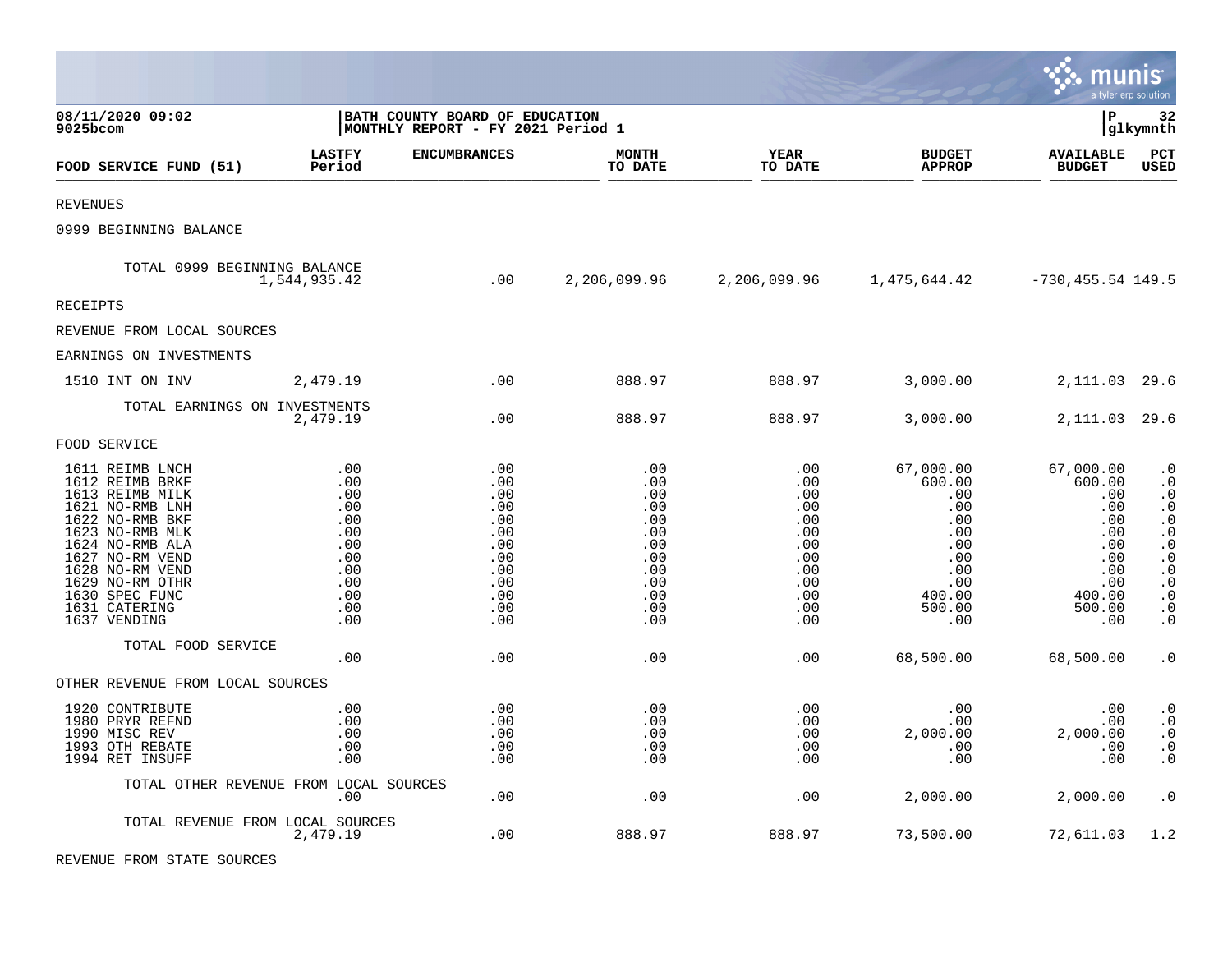

| 08/11/2020 09:02<br>9025bcom                   |                         | BATH COUNTY BOARD OF EDUCATION<br> MONTHLY REPORT - FY 2021 Period 1 |                         |                        |                                | lР                                | 33<br> glkymnth                 |
|------------------------------------------------|-------------------------|----------------------------------------------------------------------|-------------------------|------------------------|--------------------------------|-----------------------------------|---------------------------------|
| FOOD SERVICE FUND (51)                         | <b>LASTFY</b><br>Period | <b>ENCUMBRANCES</b>                                                  | <b>MONTH</b><br>TO DATE | <b>YEAR</b><br>TO DATE | <b>BUDGET</b><br><b>APPROP</b> | <b>AVAILABLE</b><br><b>BUDGET</b> | PCT<br><b>USED</b>              |
|                                                |                         |                                                                      |                         |                        |                                |                                   |                                 |
| RESTRICTED                                     |                         |                                                                      |                         |                        |                                |                                   |                                 |
| 3200 RES STATE                                 | .00                     | .00                                                                  | .00                     | .00                    | 33,000.00                      | 33,000.00                         | $\cdot$ 0                       |
| TOTAL RESTRICTED                               | .00                     | .00                                                                  | .00                     | .00                    | 33,000.00                      | 33,000.00                         | . $\boldsymbol{0}$              |
| REVENUE ON BEHALF PAYMENTS                     |                         |                                                                      |                         |                        |                                |                                   |                                 |
| 3900 ON-BEHALF                                 | .00                     | .00                                                                  | .00                     | .00                    | .00                            | .00                               | $\cdot$ 0                       |
| TOTAL REVENUE ON BEHALF                        | PAYMENTS<br>$.00 \,$    | .00                                                                  | .00                     | .00                    | .00                            | .00                               | $\cdot$ 0                       |
| TOTAL REVENUE FROM STATE SOURCES               | $.00 \,$                | .00                                                                  | .00                     | .00                    | 33,000.00                      | 33,000.00                         | . 0                             |
| REVENUE FROM FEDERAL SOURCES                   |                         |                                                                      |                         |                        |                                |                                   |                                 |
| RESTRICTED THROUGH THE STATE                   |                         |                                                                      |                         |                        |                                |                                   |                                 |
| 4500 RES FED/ST                                | .00                     | .00                                                                  | .00                     | .00                    | 1,194,000.00                   | 1,194,000.00                      | $\cdot$ 0                       |
| TOTAL RESTRICTED THROUGH THE STATE             | $.00 \,$                | .00                                                                  | .00                     | .00                    | 1,194,000.00                   | 1,194,000.00                      | $\cdot$ 0                       |
| CHILD NUTRITION PROGRAM DONATED COMMODIT       |                         |                                                                      |                         |                        |                                |                                   |                                 |
| 4950 CHD NT DC                                 | .00                     | .00                                                                  | .00                     | .00                    | .00                            | .00                               | $\cdot$ 0                       |
| TOTAL CHILD NUTRITION PROGRAM DONATED COMMODIT | $.00 \,$                | .00                                                                  | .00                     | .00                    | .00                            | .00                               | $\cdot$ 0                       |
| TOTAL REVENUE FROM FEDERAL SOURCES             | $.00 \,$                | .00                                                                  | .00                     | .00                    | 1,194,000.00                   | 1,194,000.00                      | $\cdot$ 0                       |
| OTHER RECEIPTS                                 |                         |                                                                      |                         |                        |                                |                                   |                                 |
| INTERFUND TRANSFERS                            |                         |                                                                      |                         |                        |                                |                                   |                                 |
| 5210 FND XFER                                  | .00                     | .00                                                                  | .00                     | .00                    | .00                            | .00                               | $\cdot$ 0                       |
| TOTAL INTERFUND TRANSFERS                      | .00                     | .00                                                                  | .00                     | .00                    | .00                            | .00                               | $\cdot$ 0                       |
| SALE OR COMP FOR LOSS OF ASSETS                |                         |                                                                      |                         |                        |                                |                                   |                                 |
| 5341 SALE EQUIP<br>5342 LOSS EQUIP             | .00<br>.00              | .00<br>.00                                                           | .00<br>.00              | .00<br>.00             | .00<br>.00                     | .00<br>.00                        | . $\boldsymbol{0}$<br>$\cdot$ 0 |
| TOTAL SALE OR COMP FOR LOSS OF ASSETS          | $.00 \,$                | .00                                                                  | .00                     | .00                    | .00                            | .00                               | $\cdot$ 0                       |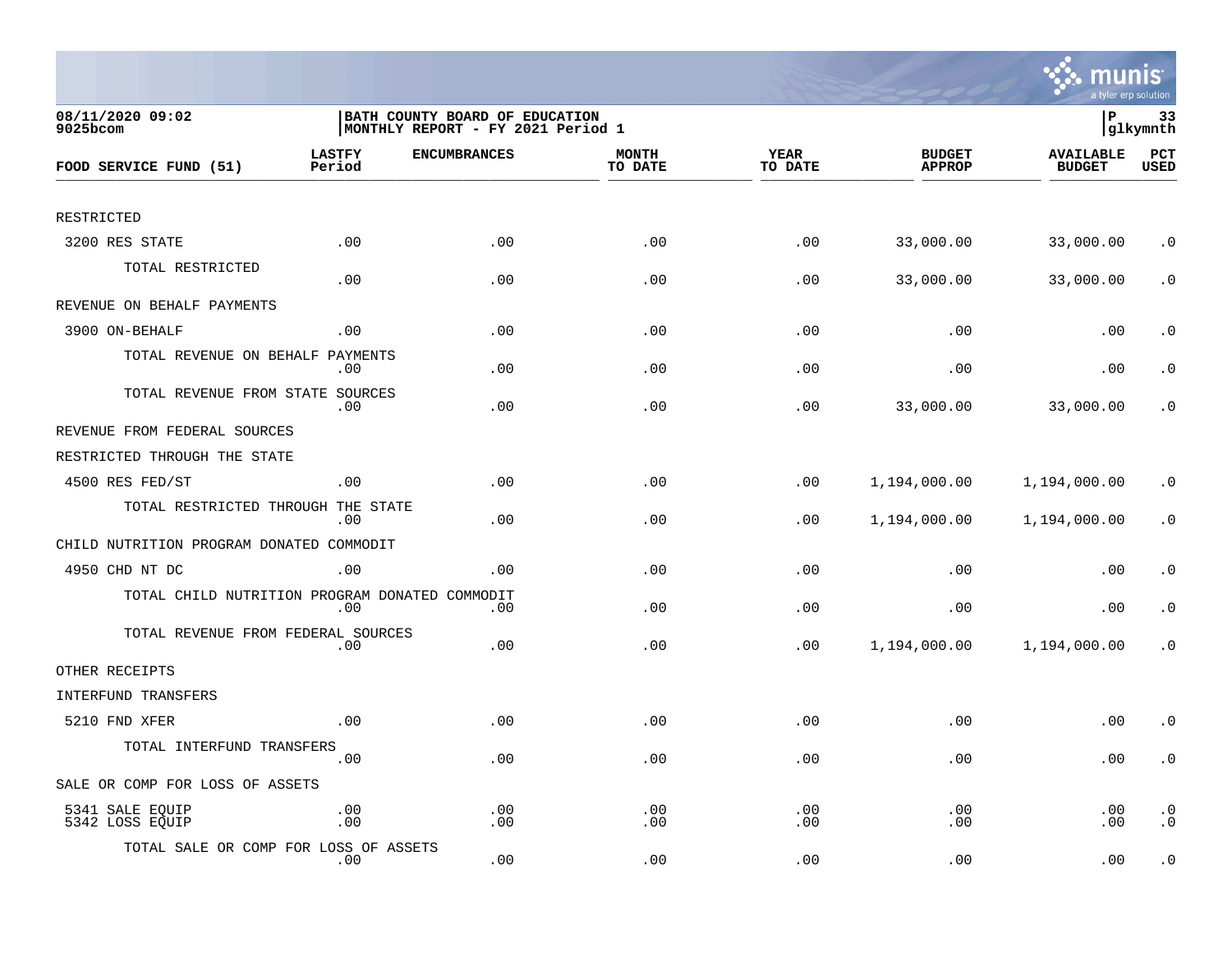|                              |                         |                                                                     |                         |                        |                                | munis l<br>a tyler erp solution   |                |
|------------------------------|-------------------------|---------------------------------------------------------------------|-------------------------|------------------------|--------------------------------|-----------------------------------|----------------|
| 08/11/2020 09:02<br>9025bcom |                         | BATH COUNTY BOARD OF EDUCATION<br>MONTHLY REPORT - FY 2021 Period 1 |                         |                        |                                | l P                               | 34<br>glkymnth |
| FOOD SERVICE FUND (51)       | <b>LASTFY</b><br>Period | <b>ENCUMBRANCES</b>                                                 | <b>MONTH</b><br>TO DATE | <b>YEAR</b><br>TO DATE | <b>BUDGET</b><br><b>APPROP</b> | <b>AVAILABLE</b><br><b>BUDGET</b> | PCT<br>USED    |
| TOTAL OTHER RECEIPTS         | .00                     | .00                                                                 | $.00 \,$                | .00                    | .00                            | .00                               | $\cdot$ 0      |
| TOTAL RECEIPTS               | 2,479.19                | .00                                                                 | 888.97                  | 888.97                 | 1,300,500.00                   | 1,299,611.03                      | $\cdot$ 1      |
| TOTAL REVENUE                | 1,547,414.61            | .00                                                                 | 2,206,988.93            | 2,206,988.93           | 2,776,144.42                   | 569,155.49                        | 79.5           |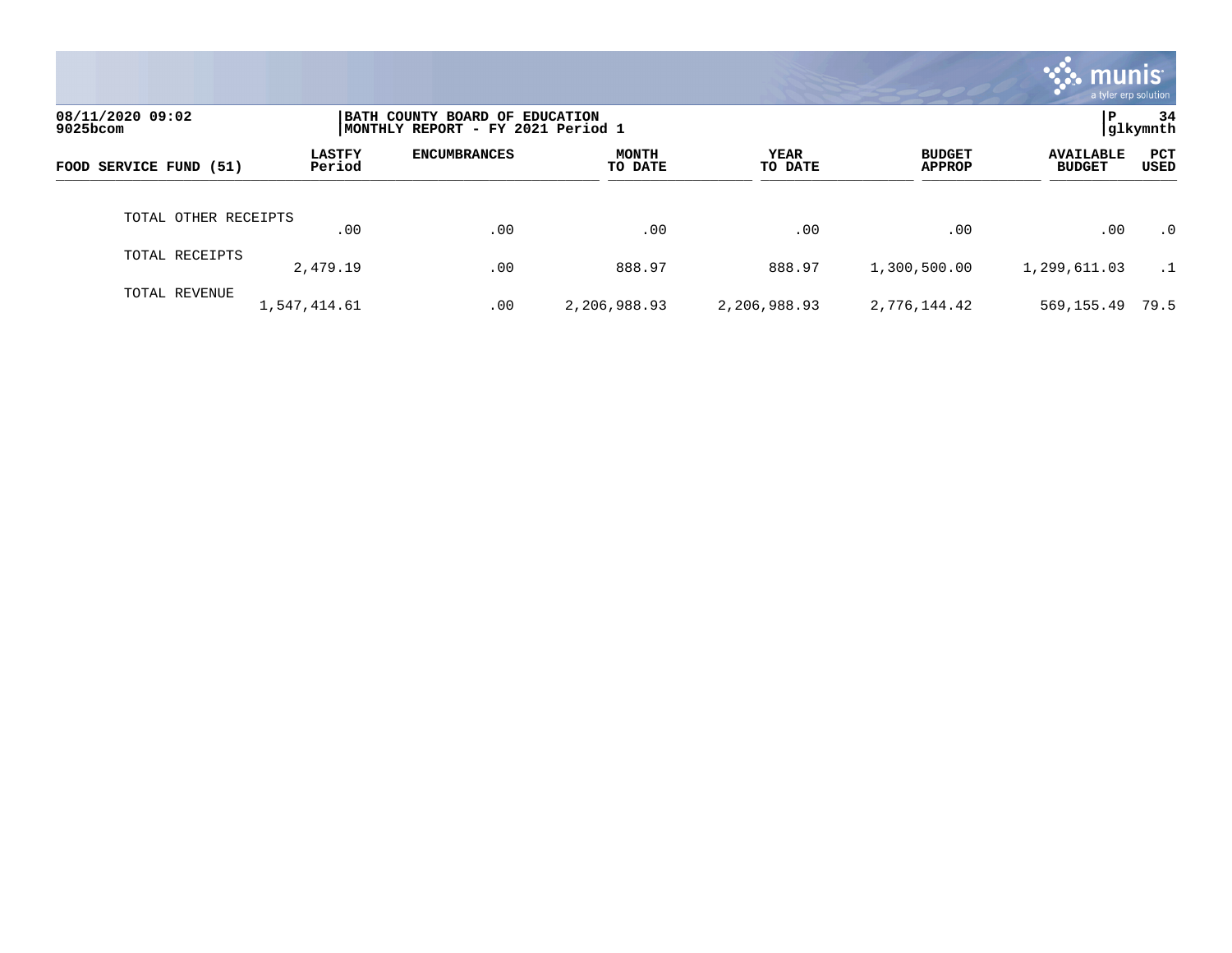|                                                                      |                                                                                                        |                                                                                                  |                                                                            |                                                                            |                                                                                                                    | <u>mul</u>                                                                                                        | a tyler erp solution                                                                                               |
|----------------------------------------------------------------------|--------------------------------------------------------------------------------------------------------|--------------------------------------------------------------------------------------------------|----------------------------------------------------------------------------|----------------------------------------------------------------------------|--------------------------------------------------------------------------------------------------------------------|-------------------------------------------------------------------------------------------------------------------|--------------------------------------------------------------------------------------------------------------------|
| 08/11/2020 09:02<br>9025bcom                                         |                                                                                                        | BATH COUNTY BOARD OF EDUCATION<br>MONTHLY REPORT - FY 2021 Period 1                              |                                                                            |                                                                            |                                                                                                                    | l P                                                                                                               | 35<br>glkymnth                                                                                                     |
| FOOD SERVICE FUND (51)                                               | <b>LASTFY</b><br>Period                                                                                | <b>ENCUMBRANCES</b>                                                                              | <b>MONTH</b><br>TO DATE                                                    | YEAR<br>TO DATE                                                            | <b>BUDGET</b><br><b>APPROP</b>                                                                                     | <b>AVAILABLE</b><br><b>BUDGET</b>                                                                                 | PCT<br><b>USED</b>                                                                                                 |
| <b>EXPENDITURES</b>                                                  |                                                                                                        |                                                                                                  |                                                                            |                                                                            |                                                                                                                    |                                                                                                                   |                                                                                                                    |
|                                                                      | 0000 RESTRICT TO REV & BAL SHT ONLY                                                                    |                                                                                                  |                                                                            |                                                                            |                                                                                                                    |                                                                                                                   |                                                                                                                    |
| 0300                                                                 | .00                                                                                                    | .00                                                                                              | .00                                                                        | .00                                                                        | .00                                                                                                                | .00                                                                                                               | $\cdot$ 0                                                                                                          |
|                                                                      | TOTAL 0000 RESTRICT TO REV & BAL SHT ONLY<br>.00                                                       | .00                                                                                              | .00                                                                        | .00                                                                        | .00                                                                                                                | .00                                                                                                               | $\cdot$ 0                                                                                                          |
| 2700 STUDENT TRANSPORTATION                                          |                                                                                                        |                                                                                                  |                                                                            |                                                                            |                                                                                                                    |                                                                                                                   |                                                                                                                    |
| 0100<br>0200                                                         | .00<br>.00                                                                                             | .00<br>.00                                                                                       | .00<br>.00                                                                 | .00<br>.00                                                                 | 151.00<br>47.00                                                                                                    | 151.00<br>47.00                                                                                                   | $\cdot$ 0<br>$\cdot$ 0                                                                                             |
|                                                                      | TOTAL 2700 STUDENT TRANSPORTATION<br>.00                                                               | .00                                                                                              | .00                                                                        | .00                                                                        | 198.00                                                                                                             | 198.00                                                                                                            | $\cdot$ 0                                                                                                          |
| 3100 FOOD SERVICE OPERATION                                          |                                                                                                        |                                                                                                  |                                                                            |                                                                            |                                                                                                                    |                                                                                                                   |                                                                                                                    |
| 0100<br>0200<br>0280<br>0300<br>0400<br>0500<br>0600<br>0700<br>0800 | 7,303.44<br>2,264.08<br>$\overline{\phantom{0}}$ .00<br>619.00<br>.00<br>.00<br>3,009.74<br>.00<br>.00 | $\overline{\phantom{0}}$ .00<br>.00<br>.00<br>.00<br>.00<br>.00<br>115,367.75<br>1,599.00<br>.00 | 9,977.44<br>3,138.88<br>.00<br>.00<br>127.95<br>59.00<br>.00<br>.00<br>.00 | 9,977.44<br>3,138.88<br>.00<br>.00<br>127.95<br>59.00<br>.00<br>.00<br>.00 | 455,124.00<br>150,777.00<br>$\sim$ 00<br>19,050.00<br>231,799.00<br>5,723.00<br>1,611,359.00<br>262, 114.42<br>.00 | 445,146.56<br>147,638.12<br>$\sim 00$<br>19,050.00<br>231,671.05<br>5,664.00<br>1,495,991.25<br>260,515.42<br>.00 | 2.2<br>2.1<br>$\cdot$ 0<br>$\begin{smallmatrix} . & 0 \\ . & 1 \end{smallmatrix}$<br>1.0<br>7.2<br>.6<br>$\cdot$ 0 |
|                                                                      | TOTAL 3100 FOOD SERVICE OPERATION<br>13,196.26                                                         | 116,966.75                                                                                       | 13,303.27                                                                  | 13,303.27                                                                  | 2,735,946.42                                                                                                       | 2,605,676.40                                                                                                      | 4.8                                                                                                                |
| 5200 FUND TRANSFERS                                                  |                                                                                                        |                                                                                                  |                                                                            |                                                                            |                                                                                                                    |                                                                                                                   |                                                                                                                    |
| 0900                                                                 | 1,120.35                                                                                               | .00                                                                                              | .00                                                                        | .00                                                                        | 40,000.00                                                                                                          | 40,000.00                                                                                                         | $\cdot$ 0                                                                                                          |
|                                                                      | TOTAL 5200 FUND TRANSFERS<br>1,120.35                                                                  | .00                                                                                              | .00                                                                        | .00                                                                        | 40,000.00                                                                                                          | 40,000.00                                                                                                         | $\cdot$ 0                                                                                                          |
|                                                                      | TOTAL EXPENDITURES                                                                                     | 14, 316.61 116, 966.75                                                                           |                                                                            | 13, 303. 27 13, 303. 27                                                    |                                                                                                                    | 2,776,144.42 2,645,874.40                                                                                         | 4.7                                                                                                                |
|                                                                      | TOTAL FOR FOOD SERVICE FUND (51)<br>1,533,098.00                                                       | $-116,966.75$                                                                                    | 2,193,685.66                                                               | 2,193,685.66                                                               | .00                                                                                                                | $-2,076,718.91$                                                                                                   | $\cdot$ 0                                                                                                          |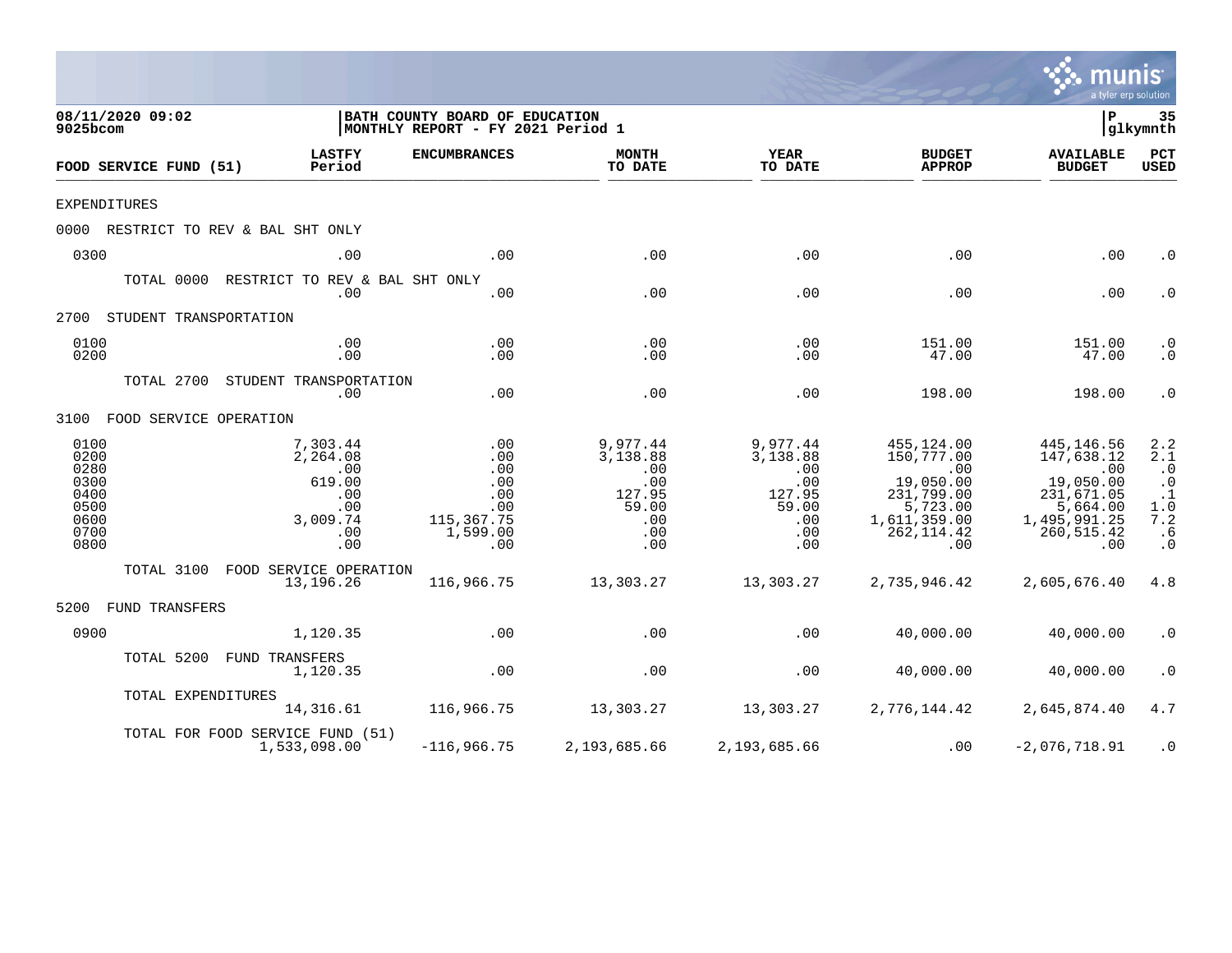|                                        |                         |                                                                     |                         |                        |                                | munis                             | a tyler erp solution   |
|----------------------------------------|-------------------------|---------------------------------------------------------------------|-------------------------|------------------------|--------------------------------|-----------------------------------|------------------------|
| 08/11/2020 09:02<br>$9025$ bcom        |                         | BATH COUNTY BOARD OF EDUCATION<br>MONTHLY REPORT - FY 2021 Period 1 |                         |                        |                                | l P                               | 36<br> glkymnth        |
| CHILD CARE (52)                        | <b>LASTFY</b><br>Period | <b>ENCUMBRANCES</b>                                                 | <b>MONTH</b><br>TO DATE | <b>YEAR</b><br>TO DATE | <b>BUDGET</b><br><b>APPROP</b> | <b>AVAILABLE</b><br><b>BUDGET</b> | PCT<br><b>USED</b>     |
| <b>REVENUES</b>                        |                         |                                                                     |                         |                        |                                |                                   |                        |
| 0999 BEGINNING BALANCE                 |                         |                                                                     |                         |                        |                                |                                   |                        |
| TOTAL 0999 BEGINNING BALANCE           | 6,251.90                | .00                                                                 | 43,202.90               | 43,202.90              | 6, 251.90                      | $-36,951.00 691.0$                |                        |
| RECEIPTS                               |                         |                                                                     |                         |                        |                                |                                   |                        |
| REVENUE FROM LOCAL SOURCES             |                         |                                                                     |                         |                        |                                |                                   |                        |
| TUITION                                |                         |                                                                     |                         |                        |                                |                                   |                        |
| 1310 TUIT IND                          | 8,884.00                | .00                                                                 | 1,374.00                | 1,374.00               | 99,051.43                      | 97,677.43                         | 1.4                    |
| TOTAL TUITION                          | 8,884.00                | .00                                                                 | 1,374.00                | 1,374.00               | 99,051.43                      | 97,677.43                         | 1.4                    |
| OTHER REVENUE FROM LOCAL SOURCES       |                         |                                                                     |                         |                        |                                |                                   |                        |
| 1920 CONTRIBUTE<br>1990 MISC REV       | .00<br>.00              | .00<br>.00                                                          | .00<br>.00              | .00<br>.00             | .00<br>.00                     | .00<br>.00                        | $\cdot$ 0<br>$\cdot$ 0 |
| TOTAL OTHER REVENUE FROM LOCAL SOURCES | .00                     | .00                                                                 | .00                     | .00                    | .00                            | .00                               | $\cdot$ 0              |
| TOTAL REVENUE FROM LOCAL SOURCES       | 8,884.00                | .00                                                                 | 1,374.00                | 1,374.00               | 99,051.43                      | 97,677.43                         | 1.4                    |
| REVENUE FROM STATE SOURCES             |                         |                                                                     |                         |                        |                                |                                   |                        |
| EXPENDITURE REIMBURSEMENTS             |                         |                                                                     |                         |                        |                                |                                   |                        |
| 3131 MISC REIMB                        | $-2,431.00$             | .00                                                                 | .00                     | .00                    | 40,000.00                      | 40,000.00                         | $\cdot$ 0              |
| TOTAL EXPENDITURE REIMBURSEMENTS       | $-2,431.00$             | .00                                                                 | .00                     | .00                    | 40,000.00                      | 40,000.00                         | $\cdot$ 0              |
| REVENUE ON BEHALF PAYMENTS             |                         |                                                                     |                         |                        |                                |                                   |                        |
| 3900 ON-BEHALF                         | .00                     | .00                                                                 | .00                     | .00                    | .00                            | .00                               | $\cdot$ 0              |
| TOTAL REVENUE ON BEHALF PAYMENTS       | .00                     | .00                                                                 | .00                     | .00                    | .00                            | .00                               | $\cdot$ 0              |
| TOTAL REVENUE FROM STATE SOURCES       | $-2,431.00$             | .00                                                                 | .00                     | .00                    | 40,000.00                      | 40,000.00                         | $\cdot$ 0              |
| REVENUE FROM FEDERAL SOURCES           |                         |                                                                     |                         |                        |                                |                                   |                        |
| RESTRICTED THROUGH THE STATE           |                         |                                                                     |                         |                        |                                |                                   |                        |

 $\bullet$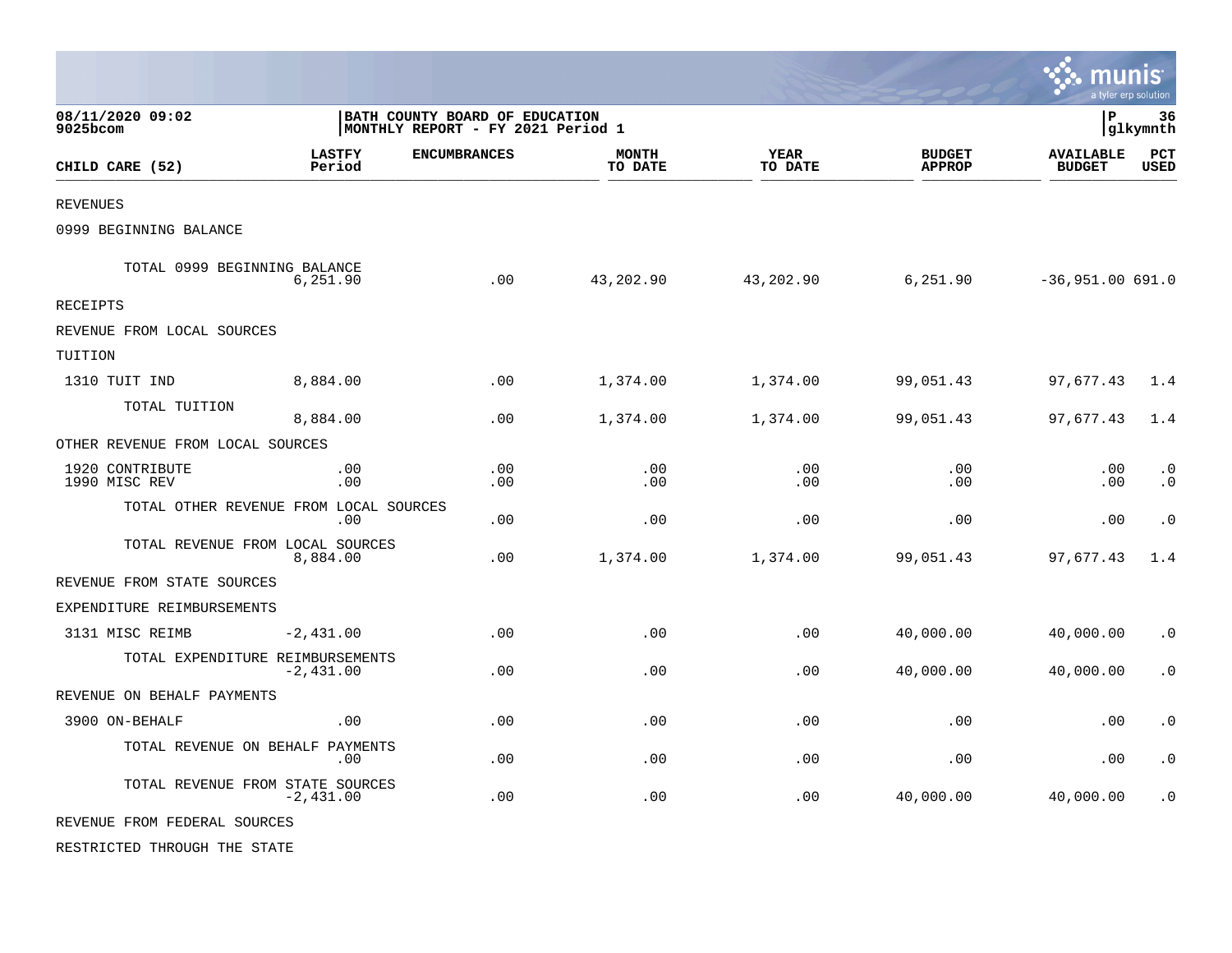

| 08/11/2020 09:02<br>9025bcom       |                         | BATH COUNTY BOARD OF EDUCATION<br> MONTHLY REPORT - FY 2021 Period 1 |                         |                        |                                | P                                 | 37<br> glkymnth    |
|------------------------------------|-------------------------|----------------------------------------------------------------------|-------------------------|------------------------|--------------------------------|-----------------------------------|--------------------|
| CHILD CARE (52)                    | <b>LASTFY</b><br>Period | <b>ENCUMBRANCES</b>                                                  | <b>MONTH</b><br>TO DATE | <b>YEAR</b><br>TO DATE | <b>BUDGET</b><br><b>APPROP</b> | <b>AVAILABLE</b><br><b>BUDGET</b> | PCT<br><b>USED</b> |
| 4500 RES FED/ST                    | .00                     | .00                                                                  | 3,000.00                | 3,000.00               | 5,300.00                       | 2,300.00                          | 56.6               |
| TOTAL RESTRICTED THROUGH           | THE STATE<br>.00        | .00                                                                  | 3,000.00                | 3,000.00               | 5,300.00                       | 2,300.00                          | 56.6               |
| TOTAL REVENUE FROM FEDERAL SOURCES | .00                     | .00                                                                  | 3,000.00                | 3,000.00               | 5,300.00                       | 2,300.00                          | 56.6               |
| OTHER RECEIPTS                     |                         |                                                                      |                         |                        |                                |                                   |                    |
| INTERFUND TRANSFERS                |                         |                                                                      |                         |                        |                                |                                   |                    |
| 5210 FND XFER                      | .00                     | .00                                                                  | .00                     | .00                    | .00                            | .00                               | $\cdot$ 0          |
| TOTAL INTERFUND TRANSFERS          | .00                     | .00                                                                  | .00                     | .00                    | .00                            | .00                               | $\cdot$ 0          |
| TOTAL OTHER RECEIPTS               | .00                     | .00                                                                  | .00                     | .00                    | .00                            | .00                               | $\cdot$ 0          |
| TOTAL RECEIPTS                     | 6,453.00                | .00                                                                  | 4,374.00                | 4,374.00               | 144, 351.43                    | 139,977.43                        | 3.0                |
| TOTAL REVENUE                      | 12,704.90               | .00                                                                  | 47,576.90               | 47,576.90              | 150,603.33                     | 103,026.43                        | 31.6               |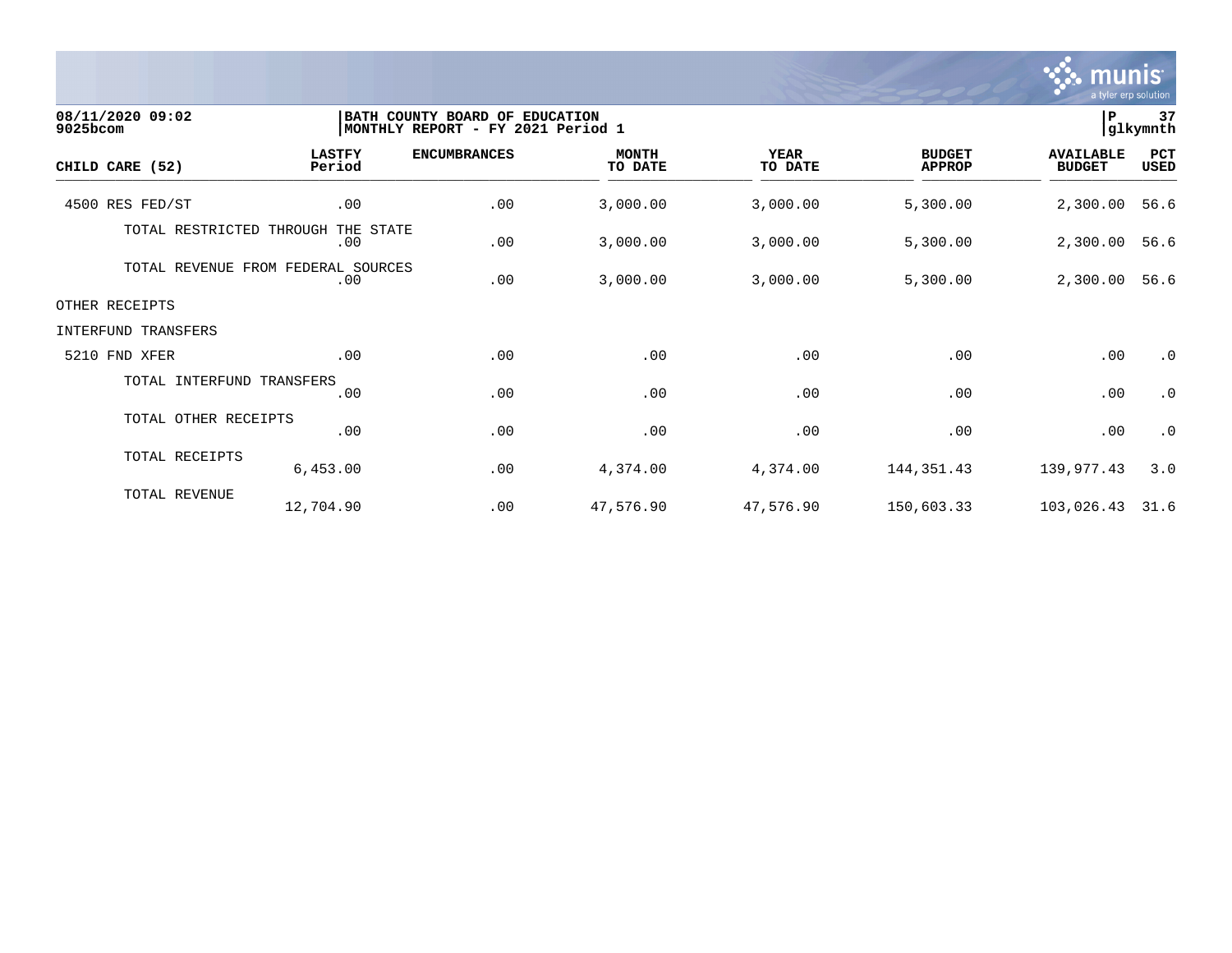

| 9025bcom                                                             | 08/11/2020 09:02    |                                                                           | BATH COUNTY BOARD OF EDUCATION<br>MONTHLY REPORT - FY 2021 Period 1 |                                                                          |                                                                          |                                                                                          | l P                                                                                      | 38<br> glkymnth                                                                                      |
|----------------------------------------------------------------------|---------------------|---------------------------------------------------------------------------|---------------------------------------------------------------------|--------------------------------------------------------------------------|--------------------------------------------------------------------------|------------------------------------------------------------------------------------------|------------------------------------------------------------------------------------------|------------------------------------------------------------------------------------------------------|
|                                                                      | CHILD CARE (52)     | <b>LASTFY</b><br>Period                                                   | <b>ENCUMBRANCES</b>                                                 | <b>MONTH</b><br>TO DATE                                                  | <b>YEAR</b><br>TO DATE                                                   | <b>BUDGET</b><br><b>APPROP</b>                                                           | <b>AVAILABLE</b><br><b>BUDGET</b>                                                        | PCT<br><b>USED</b>                                                                                   |
| EXPENDITURES                                                         |                     |                                                                           |                                                                     |                                                                          |                                                                          |                                                                                          |                                                                                          |                                                                                                      |
| 2600                                                                 |                     | PLANT OPERATIONS AND MAINTENANCE                                          |                                                                     |                                                                          |                                                                          |                                                                                          |                                                                                          |                                                                                                      |
| 0100<br>0200                                                         |                     | .00<br>.00                                                                | .00<br>.00                                                          | .00<br>.00                                                               | .00<br>.00                                                               | .00<br>.00                                                                               | .00<br>.00                                                                               | $\cdot$ 0<br>$\cdot$ 0                                                                               |
|                                                                      | TOTAL 2600          | PLANT OPERATIONS AND MAINTENANCE<br>.00                                   | .00                                                                 | .00                                                                      | .00                                                                      | .00                                                                                      | .00                                                                                      | $\cdot$ 0                                                                                            |
| 3200                                                                 | DAY CARE OPERATIONS |                                                                           |                                                                     |                                                                          |                                                                          |                                                                                          |                                                                                          |                                                                                                      |
| 0100<br>0200<br>0280<br>0300<br>0400<br>0500<br>0600<br>0700         |                     | 637.84<br>202.26<br>.00<br>25.00<br>.00<br>.00<br>.00<br>.00              | .00<br>.00<br>.00<br>.00<br>.00<br>.00<br>.00<br>.00                | .00<br>.00<br>.00<br>.00<br>.00<br>.00<br>.00<br>.00                     | .00<br>.00<br>.00<br>.00<br>.00<br>.00<br>.00<br>.00                     | 18,098.00<br>5,141.00<br>.00<br>500.00<br>1,500.00<br>500.00<br>9,594.11<br>.00          | 18,098.00<br>5,141.00<br>.00<br>500.00<br>1,500.00<br>500.00<br>9,594.11<br>.00          | $\cdot$ 0<br>$\cdot$ 0<br>$\cdot$ 0<br>$\cdot$ 0<br>$\cdot$ 0<br>$\cdot$ 0<br>$\cdot$ 0<br>$\cdot$ 0 |
|                                                                      | TOTAL 3200          | DAY CARE OPERATIONS<br>865.10                                             | .00                                                                 | .00                                                                      | .00                                                                      | 35, 333.11                                                                               | 35, 333. 11                                                                              | $\cdot$ 0                                                                                            |
| 3300                                                                 | COMMUNITY SERVICES  |                                                                           |                                                                     |                                                                          |                                                                          |                                                                                          |                                                                                          |                                                                                                      |
| 0100<br>0200<br>0280<br>0300<br>0400<br>0500<br>0600<br>0700<br>0800 |                     | 7,097.85<br>2,192.41<br>.00<br>25.00<br>.00<br>.00<br>44.34<br>.00<br>.00 | .00<br>.00<br>.00<br>.00<br>.00<br>.00<br>272.67<br>.00<br>.00      | 6,990.22<br>2,011.16<br>.00<br>.00<br>.00<br>.00<br>952.56<br>.00<br>.00 | 6,990.22<br>2,011.16<br>.00<br>.00<br>.00<br>.00<br>952.56<br>.00<br>.00 | 74,633.00<br>24,708.00<br>.00<br>500.00<br>1,500.00<br>500.00<br>13,429.22<br>.00<br>.00 | 67,642.78<br>22,696.84<br>.00<br>500.00<br>1,500.00<br>500.00<br>12,203.99<br>.00<br>.00 | 9.4<br>8.1<br>$\cdot$ 0<br>$\cdot$ 0<br>$\cdot$ 0<br>$\cdot$ 0<br>9.1<br>$\cdot$ 0<br>$\cdot$ 0      |
|                                                                      | TOTAL 3300          | COMMUNITY SERVICES<br>9,359.60                                            | 272.67                                                              | 9,953.94                                                                 | 9,953.94                                                                 | 115,270.22                                                                               | 105,043.61                                                                               | 8.9                                                                                                  |
|                                                                      | TOTAL EXPENDITURES  | 10,224.70                                                                 | 272.67                                                              | 9,953.94                                                                 | 9,953.94                                                                 | 150,603.33                                                                               | 140,376.72                                                                               | 6.8                                                                                                  |
|                                                                      |                     | TOTAL FOR CHILD CARE (52)<br>2,480.20                                     | $-272.67$                                                           | 37,622.96                                                                | 37,622.96                                                                | .00                                                                                      | $-37, 350.29$                                                                            | $\cdot$ 0                                                                                            |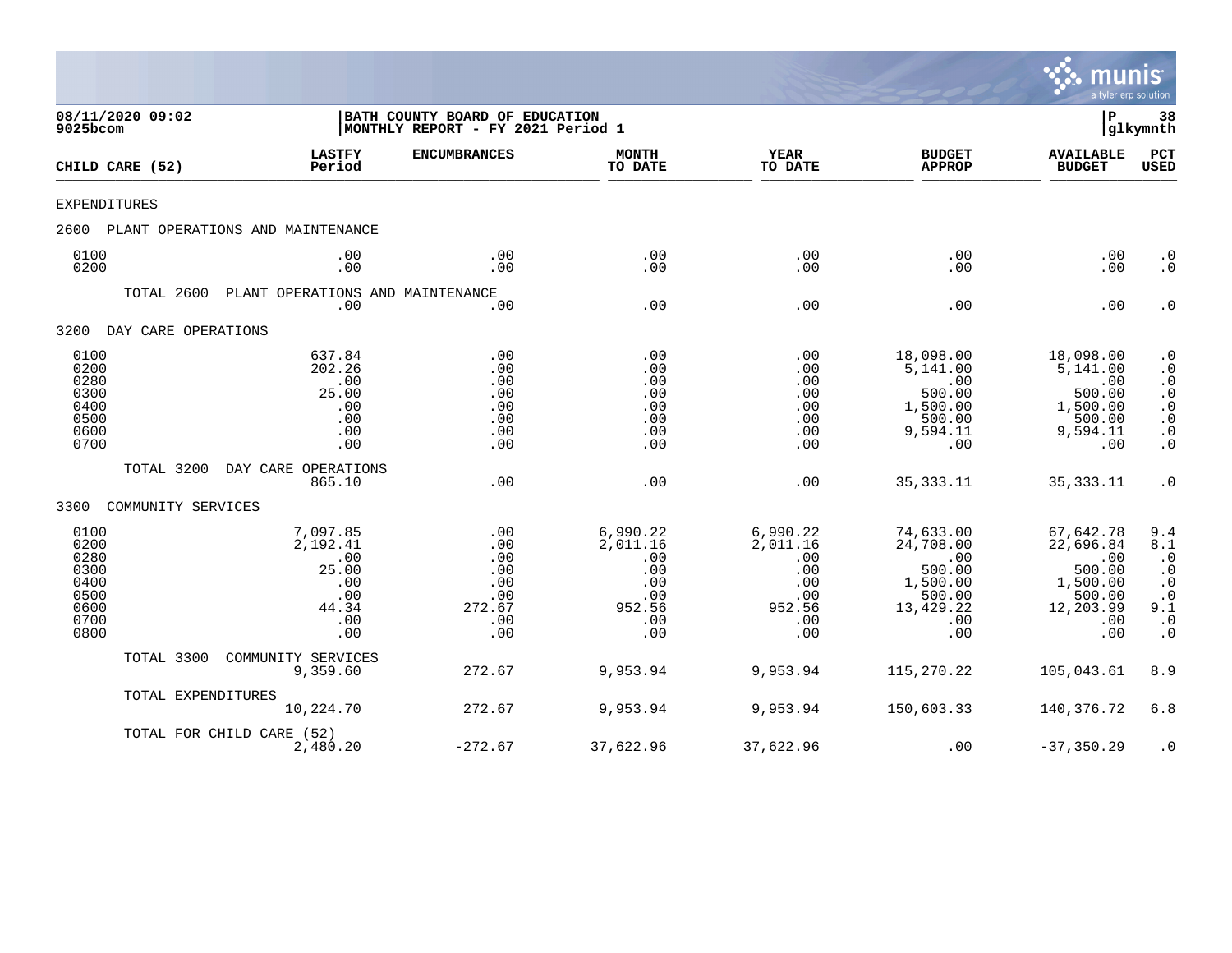|                                  |                         |                                                                     |                         |                        |                                | $\sim$ munis<br>a tyler erp solution |                           |
|----------------------------------|-------------------------|---------------------------------------------------------------------|-------------------------|------------------------|--------------------------------|--------------------------------------|---------------------------|
| 08/11/2020 09:02<br>9025bcom     |                         | BATH COUNTY BOARD OF EDUCATION<br>MONTHLY REPORT - FY 2021 Period 1 |                         |                        |                                | P                                    | 39<br>glkymnth            |
| PRESCHOOL (53)                   | <b>LASTFY</b><br>Period | <b>ENCUMBRANCES</b>                                                 | <b>MONTH</b><br>TO DATE | <b>YEAR</b><br>TO DATE | <b>BUDGET</b><br><b>APPROP</b> | <b>AVAILABLE</b><br><b>BUDGET</b>    | <b>PCT</b><br><b>USED</b> |
| <b>REVENUES</b>                  |                         |                                                                     |                         |                        |                                |                                      |                           |
| 0999 BEGINNING BALANCE           |                         |                                                                     |                         |                        |                                |                                      |                           |
| TOTAL 0999 BEGINNING BALANCE     | 1,901.91                | .00                                                                 | 493.51                  | 493.51                 | 1,901.91                       | 1,408.40                             | 26.0                      |
| <b>RECEIPTS</b>                  |                         |                                                                     |                         |                        |                                |                                      |                           |
| REVENUE FROM LOCAL SOURCES       |                         |                                                                     |                         |                        |                                |                                      |                           |
| TUITION                          |                         |                                                                     |                         |                        |                                |                                      |                           |
| 1310 TUIT IND                    | .00                     | .00                                                                 | .00                     | .00                    | 13, 157. 23                    | 13, 157. 23                          | $\cdot$ 0                 |
| TOTAL TUITION                    | .00                     | .00                                                                 | .00                     | .00                    | 13, 157. 23                    | 13, 157. 23                          | $\cdot$ 0                 |
| TOTAL REVENUE FROM LOCAL         | SOURCES<br>.00          | .00                                                                 | .00                     | .00                    | 13, 157. 23                    | 13, 157. 23                          | $\cdot$ 0                 |
| REVENUE FROM STATE SOURCES       |                         |                                                                     |                         |                        |                                |                                      |                           |
| REVENUE ON BEHALF PAYMENTS       |                         |                                                                     |                         |                        |                                |                                      |                           |
| 3900 ON-BEHALF                   | .00                     | .00                                                                 | .00                     | .00                    | .00                            | .00                                  | $\cdot$ 0                 |
| TOTAL REVENUE ON BEHALF          | PAYMENTS<br>.00         | .00                                                                 | .00                     | .00                    | .00                            | .00                                  | $\cdot$ 0                 |
| TOTAL REVENUE FROM STATE SOURCES | .00                     | .00                                                                 | .00                     | .00                    | .00                            | .00                                  | $\cdot$ 0                 |
| TOTAL RECEIPTS                   | .00                     | .00                                                                 | .00                     | .00                    | 13, 157. 23                    | 13, 157. 23                          | $\cdot$ 0                 |
| TOTAL REVENUE                    | 1,901.91                | .00                                                                 | 493.51                  | 493.51                 | 15,059.14                      | 14,565.63                            | 3.3                       |

 $\sim$   $\sim$   $\sim$   $\sim$   $\sim$   $\sim$   $\sim$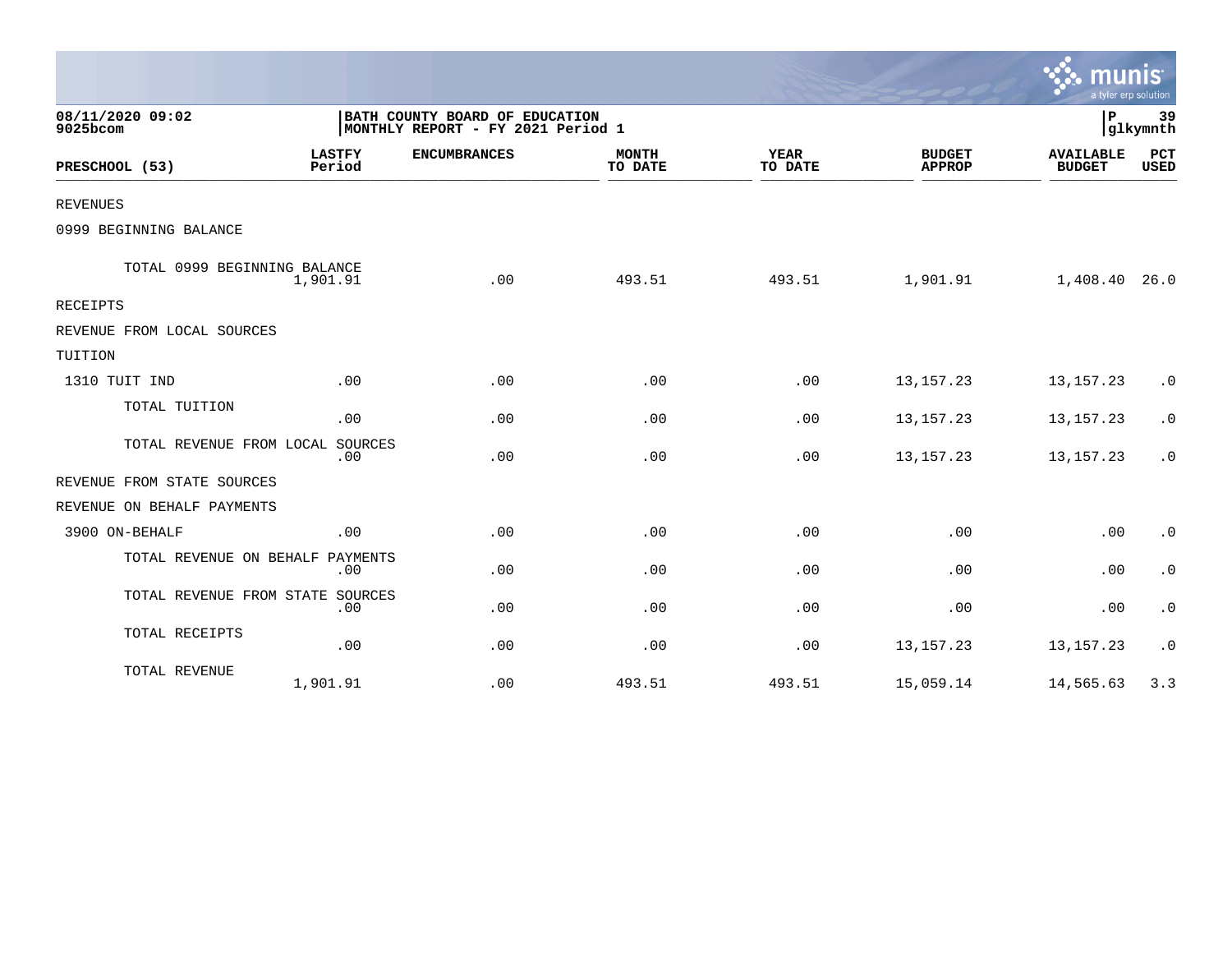|                                                                      |                                |                                                                     |                                                             |                                                             |                                                             |                                                                                             | munis<br>a tyler erp solution                                                               |                                                                                                                                                                                |
|----------------------------------------------------------------------|--------------------------------|---------------------------------------------------------------------|-------------------------------------------------------------|-------------------------------------------------------------|-------------------------------------------------------------|---------------------------------------------------------------------------------------------|---------------------------------------------------------------------------------------------|--------------------------------------------------------------------------------------------------------------------------------------------------------------------------------|
| 08/11/2020 09:02<br>9025bcom                                         |                                | BATH COUNTY BOARD OF EDUCATION<br>MONTHLY REPORT - FY 2021 Period 1 |                                                             |                                                             |                                                             |                                                                                             | P                                                                                           | 40<br>glkymnth                                                                                                                                                                 |
| PRESCHOOL (53)                                                       |                                | <b>LASTFY</b><br>Period                                             | <b>ENCUMBRANCES</b>                                         | <b>MONTH</b><br>TO DATE                                     | <b>YEAR</b><br>TO DATE                                      | <b>BUDGET</b><br><b>APPROP</b>                                                              | <b>AVAILABLE</b><br><b>BUDGET</b>                                                           | PCT<br><b>USED</b>                                                                                                                                                             |
| <b>EXPENDITURES</b>                                                  |                                |                                                                     |                                                             |                                                             |                                                             |                                                                                             |                                                                                             |                                                                                                                                                                                |
| 0000                                                                 | RESTRICT TO REV & BAL SHT ONLY |                                                                     |                                                             |                                                             |                                                             |                                                                                             |                                                                                             |                                                                                                                                                                                |
| 0280                                                                 |                                | .00                                                                 | .00                                                         | .00                                                         | .00                                                         | .00                                                                                         | .00                                                                                         | $\cdot$ 0                                                                                                                                                                      |
|                                                                      | TOTAL 0000                     | RESTRICT TO REV & BAL SHT ONLY<br>.00                               | .00                                                         | .00                                                         | .00                                                         | .00                                                                                         | .00                                                                                         | $\cdot$ 0                                                                                                                                                                      |
| 1000                                                                 | INSTRUCTION                    |                                                                     |                                                             |                                                             |                                                             |                                                                                             |                                                                                             |                                                                                                                                                                                |
| 0100<br>0200<br>0280<br>0300<br>0400<br>0500<br>0600<br>0700<br>0800 |                                | .00<br>.00<br>.00<br>.00<br>.00<br>80.00<br>55.70<br>.00<br>.00     | .00<br>.00<br>.00<br>.00<br>.00<br>.00<br>.00<br>.00<br>.00 | .00<br>.00<br>.00<br>.00<br>.00<br>.00<br>.00<br>.00<br>.00 | .00<br>.00<br>.00<br>.00<br>.00<br>.00<br>.00<br>.00<br>.00 | 2,200.00<br>2,000.00<br>.00<br>.00<br>2,422.72<br>1,063.52<br>5,200.00<br>2,122.90<br>50.00 | 2,200.00<br>2,000.00<br>.00<br>.00<br>2,422.72<br>1,063.52<br>5,200.00<br>2,122.90<br>50.00 | $\cdot$ 0<br>$\cdot$ 0<br>$\boldsymbol{\cdot}$ 0<br>$\cdot$ 0<br>$\begin{matrix} . & 0 \\ . & 0 \end{matrix}$<br>$\boldsymbol{\cdot}$ 0<br>$\boldsymbol{\cdot}$ 0<br>$\cdot$ 0 |
|                                                                      | TOTAL 1000<br>INSTRUCTION      | 135.70                                                              | .00                                                         | .00                                                         | .00                                                         | 15,059.14                                                                                   | 15,059.14                                                                                   | $\cdot$ 0                                                                                                                                                                      |
| 2700                                                                 | STUDENT TRANSPORTATION         |                                                                     |                                                             |                                                             |                                                             |                                                                                             |                                                                                             |                                                                                                                                                                                |
| 0100<br>0200                                                         |                                | .00<br>.00                                                          | .00<br>.00                                                  | .00<br>.00                                                  | .00<br>.00                                                  | .00<br>.00                                                                                  | .00<br>.00                                                                                  | $\cdot$ 0<br>$\cdot$ 0                                                                                                                                                         |
|                                                                      | TOTAL 2700                     | STUDENT TRANSPORTATION<br>.00                                       | .00                                                         | .00                                                         | .00                                                         | .00                                                                                         | .00                                                                                         | $\cdot$ 0                                                                                                                                                                      |
|                                                                      | TOTAL EXPENDITURES             | 135.70                                                              | .00                                                         | .00                                                         | .00                                                         | 15,059.14                                                                                   | 15,059.14                                                                                   | $\cdot$ 0                                                                                                                                                                      |
|                                                                      | TOTAL FOR PRESCHOOL (53)       | 1,766.21                                                            | .00                                                         | 493.51                                                      | 493.51                                                      | .00                                                                                         | $-493.51$                                                                                   | $\cdot$ 0                                                                                                                                                                      |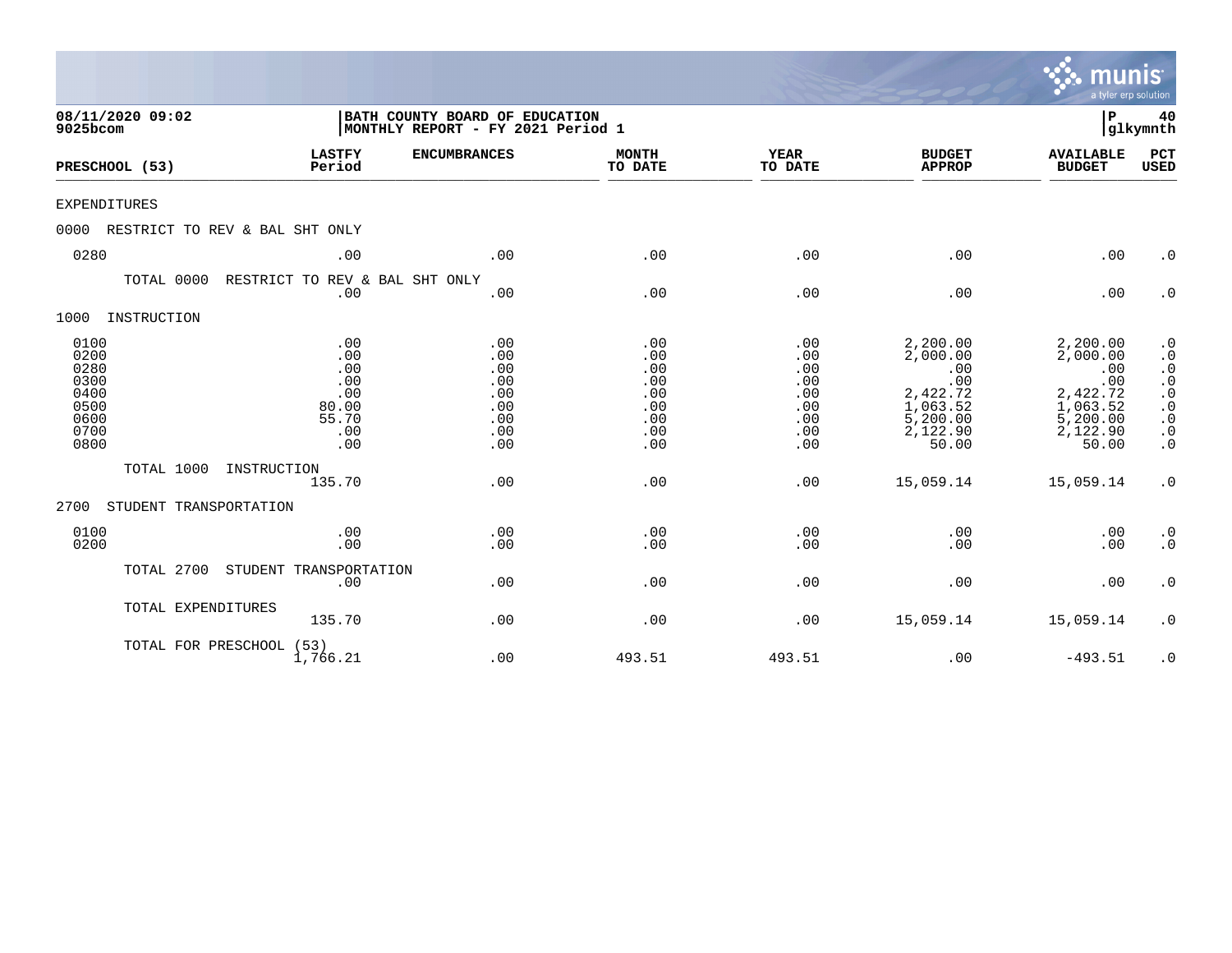|                                    |                         |                                                                     |                         |                        |                                | <b>A.</b> munis<br>a tyler erp solution |                |
|------------------------------------|-------------------------|---------------------------------------------------------------------|-------------------------|------------------------|--------------------------------|-----------------------------------------|----------------|
| 08/11/2020 09:02<br>9025bcom       |                         | BATH COUNTY BOARD OF EDUCATION<br>MONTHLY REPORT - FY 2021 Period 1 |                         |                        |                                | ∣P                                      | 41<br>glkymnth |
| CHILD CARE (61)                    | <b>LASTFY</b><br>Period | <b>ENCUMBRANCES</b>                                                 | <b>MONTH</b><br>TO DATE | <b>YEAR</b><br>TO DATE | <b>BUDGET</b><br><b>APPROP</b> | <b>AVAILABLE</b><br><b>BUDGET</b>       | PCT<br>USED    |
| <b>REVENUES</b>                    |                         |                                                                     |                         |                        |                                |                                         |                |
| RECEIPTS                           |                         |                                                                     |                         |                        |                                |                                         |                |
| REVENUE FROM LOCAL SOURCES         |                         |                                                                     |                         |                        |                                |                                         |                |
| COMMUNITY SERVICE ACTIVITIES       |                         |                                                                     |                         |                        |                                |                                         |                |
| 1810 CHILD CARE                    | .00                     | .00                                                                 | .00                     | .00                    | .00                            | .00                                     | $\cdot$ 0      |
| TOTAL COMMUNITY SERVICE ACTIVITIES | .00                     | .00                                                                 | .00                     | .00                    | .00                            | .00                                     | $\cdot$ 0      |
| TOTAL REVENUE FROM LOCAL SOURCES   | .00                     | .00                                                                 | .00                     | .00                    | .00                            | .00                                     | . 0            |
| REVENUE FROM STATE SOURCES         |                         |                                                                     |                         |                        |                                |                                         |                |
| EXPENDITURE REIMBURSEMENTS         |                         |                                                                     |                         |                        |                                |                                         |                |
| 3131 MISC REIMB                    | .00                     | .00                                                                 | .00                     | .00                    | .00                            | .00                                     | $\cdot$ 0      |
| TOTAL EXPENDITURE REIMBURSEMENTS   | .00                     | .00                                                                 | .00                     | .00                    | .00                            | .00                                     | $\cdot$ 0      |
| RESTRICTED                         |                         |                                                                     |                         |                        |                                |                                         |                |
| 3200 RES STATE                     | .00                     | .00                                                                 | .00                     | .00                    | .00                            | .00                                     | $\cdot$ 0      |
| TOTAL RESTRICTED                   | .00                     | .00                                                                 | .00                     | .00                    | .00                            | .00                                     | $\cdot$ 0      |
| TOTAL REVENUE FROM STATE SOURCES   | $.00 \,$                | .00                                                                 | .00                     | .00                    | .00                            | .00                                     | $\cdot$ 0      |
| OTHER RECEIPTS                     |                         |                                                                     |                         |                        |                                |                                         |                |
| INTERFUND TRANSFERS                |                         |                                                                     |                         |                        |                                |                                         |                |
| 5210 FND XFER                      | .00                     | .00                                                                 | .00                     | .00                    | .00                            | .00                                     | $\cdot$ 0      |
| TOTAL INTERFUND TRANSFERS          | .00                     | .00                                                                 | .00                     | .00                    | .00                            | .00                                     | $\cdot$ 0      |
| TOTAL OTHER RECEIPTS               | .00                     | .00                                                                 | .00                     | .00                    | .00                            | .00                                     | $\cdot$ 0      |
| TOTAL RECEIPTS                     | .00                     | .00                                                                 | .00                     | .00                    | .00                            | .00                                     | $\cdot$ 0      |
| TOTAL REVENUE                      | .00                     | .00                                                                 | .00                     | .00                    | .00                            | .00                                     | $\cdot$ 0      |

the contract of the contract of the contract of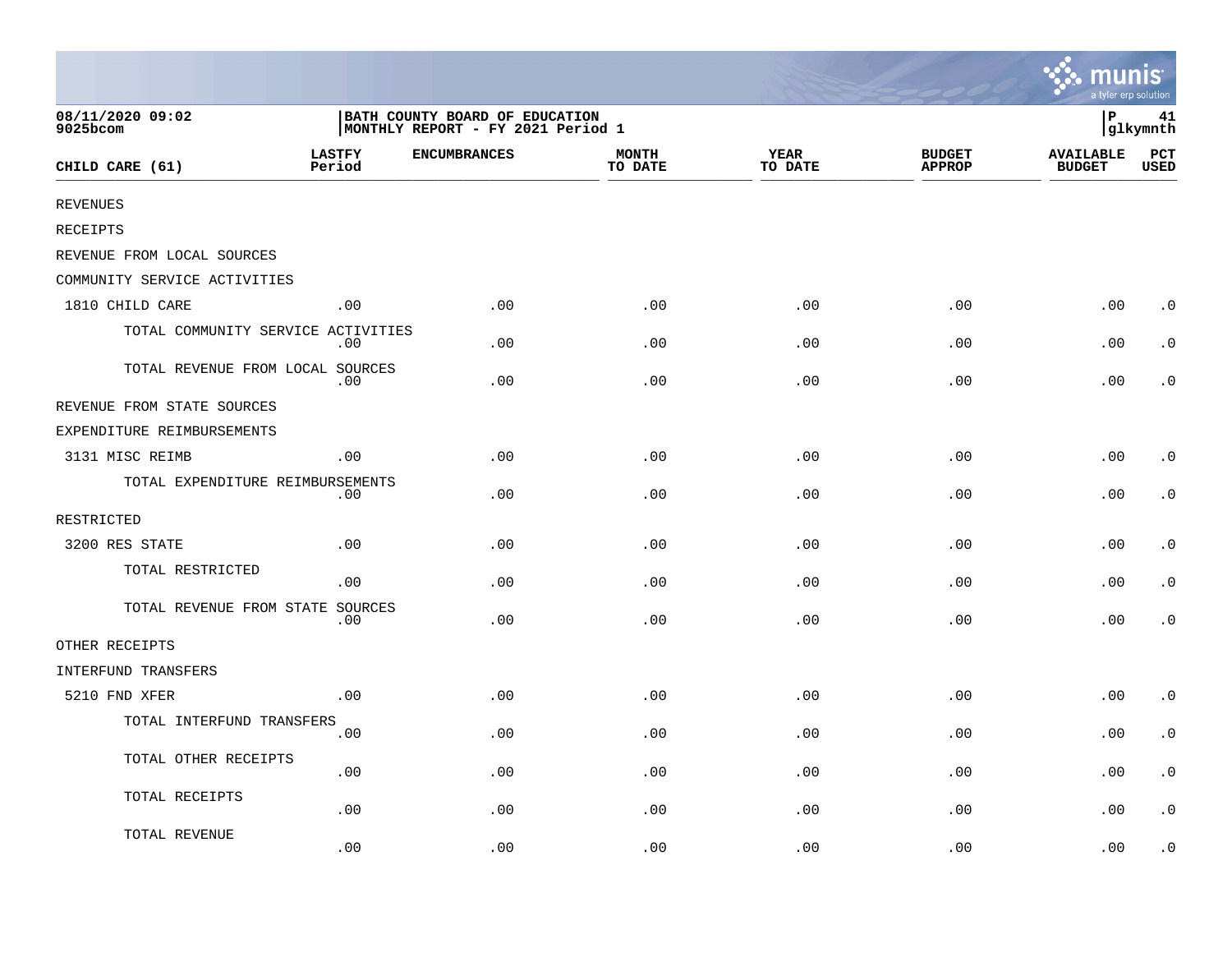

| 9025bcom                                     | 08/11/2020 09:02     | BATH COUNTY BOARD OF EDUCATION<br> MONTHLY REPORT - FY 2021 Period 1 |                                        |                                        |                                        |                                        |                                        | 42<br>glkymnth                                                      |
|----------------------------------------------|----------------------|----------------------------------------------------------------------|----------------------------------------|----------------------------------------|----------------------------------------|----------------------------------------|----------------------------------------|---------------------------------------------------------------------|
|                                              | CHILD CARE (61)      | <b>LASTFY</b><br>Period                                              | <b>ENCUMBRANCES</b>                    | <b>MONTH</b><br>TO DATE                | YEAR<br>TO DATE                        | <b>BUDGET</b><br><b>APPROP</b>         | <b>AVAILABLE</b><br><b>BUDGET</b>      | PCT<br>USED                                                         |
| <b>EXPENDITURES</b>                          |                      |                                                                      |                                        |                                        |                                        |                                        |                                        |                                                                     |
| 3300                                         | COMMUNITY SERVICES   |                                                                      |                                        |                                        |                                        |                                        |                                        |                                                                     |
| 0100<br>0200<br>0300<br>0500<br>0600<br>0700 |                      | .00<br>.00<br>.00<br>.00<br>.00<br>.00                               | .00<br>.00<br>.00<br>.00<br>.00<br>.00 | .00<br>.00<br>.00<br>.00<br>.00<br>.00 | .00<br>.00<br>.00<br>.00<br>.00<br>.00 | .00<br>.00<br>.00<br>.00<br>.00<br>.00 | .00<br>.00<br>.00<br>.00<br>.00<br>.00 | .0<br>$\cdot$ 0<br>$\cdot$ 0<br>$\cdot$ 0<br>$\cdot$ 0<br>$\cdot$ 0 |
|                                              | TOTAL 3300           | COMMUNITY SERVICES<br>.00                                            | .00                                    | .00                                    | .00                                    | .00                                    | .00                                    | .0                                                                  |
|                                              | TOTAL EXPENDITURES   | .00                                                                  | .00                                    | .00                                    | .00                                    | .00                                    | .00                                    | $\cdot$ 0                                                           |
|                                              | TOTAL FOR CHILD CARE | (61)<br>.00                                                          | .00                                    | .00                                    | .00                                    | .00                                    | .00                                    | .0                                                                  |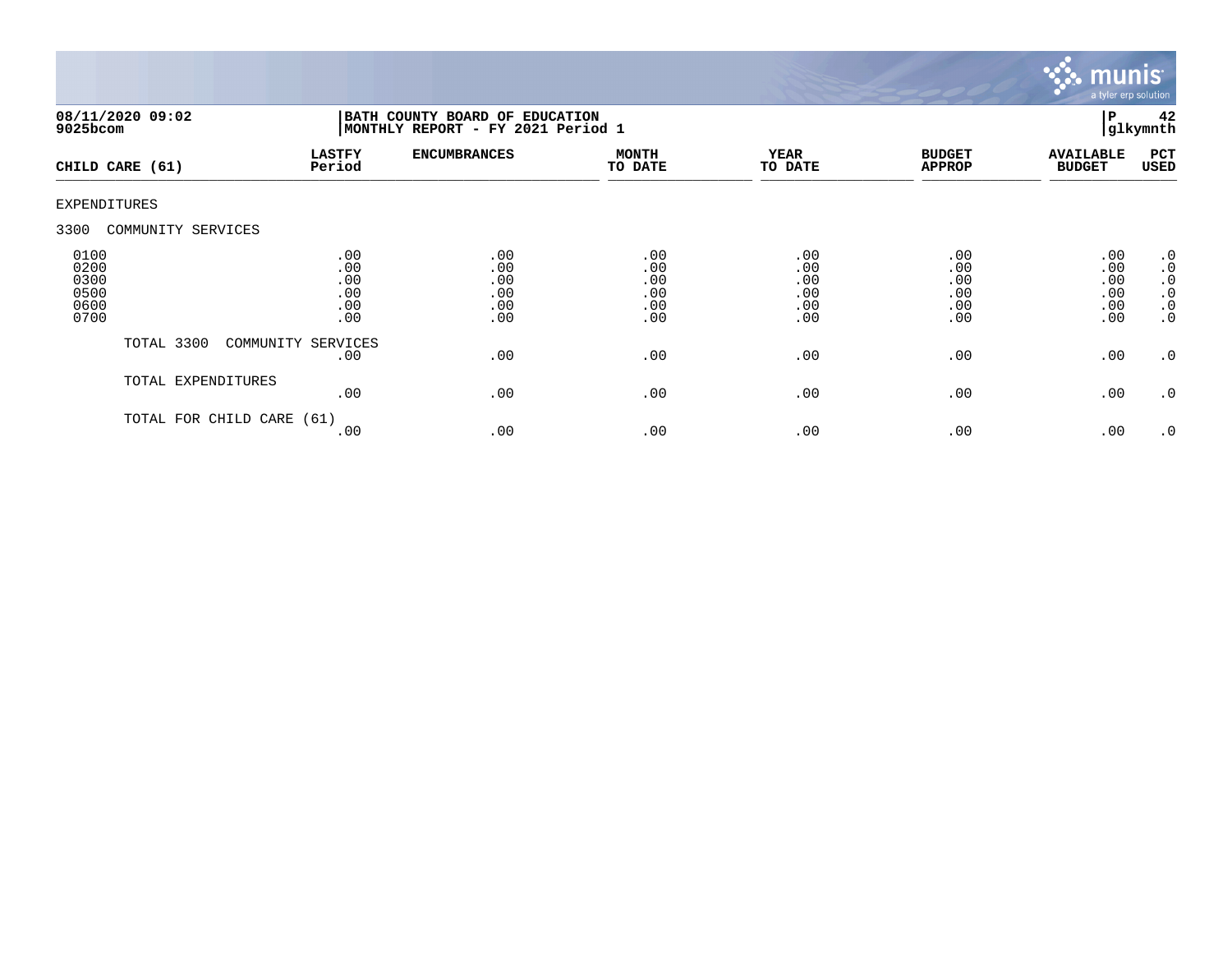|                              |                         |                                                                     |                         |                        |                                | munis <sup>.</sup><br>a tyler erp solution |                |
|------------------------------|-------------------------|---------------------------------------------------------------------|-------------------------|------------------------|--------------------------------|--------------------------------------------|----------------|
| 08/11/2020 09:02<br>9025bcom |                         | BATH COUNTY BOARD OF EDUCATION<br>MONTHLY REPORT - FY 2021 Period 1 |                         |                        |                                | $\, {\bf P}$                               | 43<br>glkymnth |
| PRESCHOOL (62)               | <b>LASTFY</b><br>Period | <b>ENCUMBRANCES</b>                                                 | <b>MONTH</b><br>TO DATE | <b>YEAR</b><br>TO DATE | <b>BUDGET</b><br><b>APPROP</b> | <b>AVAILABLE</b><br><b>BUDGET</b>          | PCT<br>USED    |
| <b>REVENUES</b>              |                         |                                                                     |                         |                        |                                |                                            |                |
| 0999 BEGINNING BALANCE       |                         |                                                                     |                         |                        |                                |                                            |                |
| TOTAL 0999 BEGINNING BALANCE | .00                     | .00                                                                 | .00                     | .00                    | .00                            | .00                                        | $\cdot$ 0      |
| <b>RECEIPTS</b>              |                         |                                                                     |                         |                        |                                |                                            |                |
| REVENUE FROM LOCAL SOURCES   |                         |                                                                     |                         |                        |                                |                                            |                |
| TUITION                      |                         |                                                                     |                         |                        |                                |                                            |                |
| 1310 TUIT IND                | .00                     | .00                                                                 | .00                     | .00                    | .00                            | .00                                        | $\cdot$ 0      |
| TOTAL TUITION                | .00                     | .00                                                                 | .00                     | .00                    | .00                            | .00                                        | $\cdot$ 0      |
| TOTAL REVENUE FROM LOCAL     | SOURCES<br>.00          | .00                                                                 | .00                     | .00                    | .00                            | .00                                        | $\cdot$ 0      |
| TOTAL RECEIPTS               | .00                     | .00                                                                 | .00                     | .00                    | .00                            | .00                                        | $\cdot$ 0      |
| TOTAL REVENUE                | .00                     | .00                                                                 | .00                     | .00                    | .00                            | .00                                        | $\cdot$ 0      |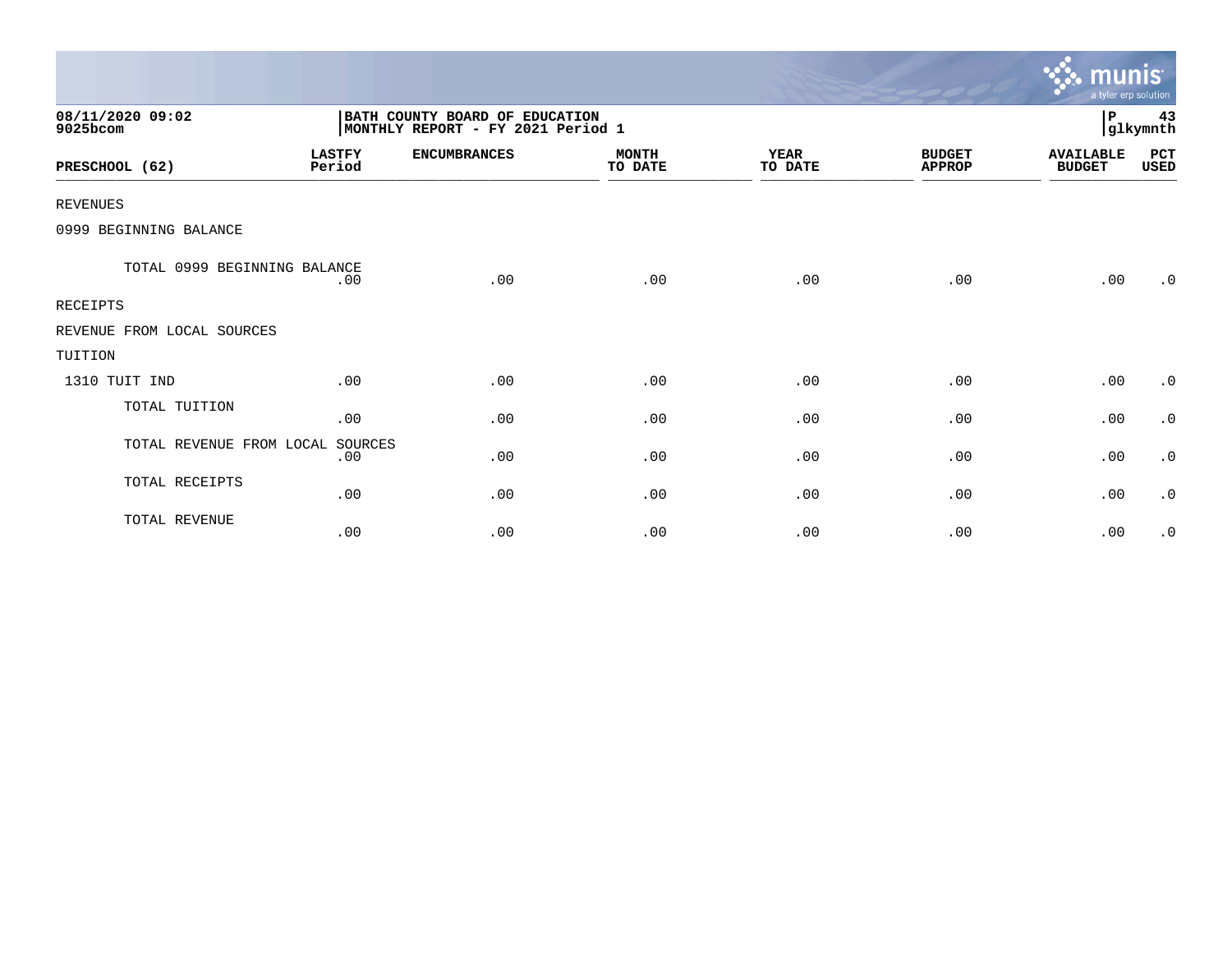

| 08/11/2020 09:02<br>9025bcom |                         | BATH COUNTY BOARD OF EDUCATION<br>ΙP<br>glkymnth<br>  MONTHLY REPORT - FY 2021 Period 1 |                         |                        |                                |                                   |                    |  |  |
|------------------------------|-------------------------|-----------------------------------------------------------------------------------------|-------------------------|------------------------|--------------------------------|-----------------------------------|--------------------|--|--|
| PRESCHOOL (62)               | <b>LASTFY</b><br>Period | <b>ENCUMBRANCES</b>                                                                     | <b>MONTH</b><br>TO DATE | <b>YEAR</b><br>TO DATE | <b>BUDGET</b><br><b>APPROP</b> | <b>AVAILABLE</b><br><b>BUDGET</b> | PCT<br><b>USED</b> |  |  |
| EXPENDITURES                 |                         |                                                                                         |                         |                        |                                |                                   |                    |  |  |
| 1000<br>INSTRUCTION          |                         |                                                                                         |                         |                        |                                |                                   |                    |  |  |
| 0600                         | .00                     | .00                                                                                     | .00                     | .00                    | .00                            | .00                               | $\cdot$ 0          |  |  |
| TOTAL 1000<br>INSTRUCTION    | .00                     | .00                                                                                     | .00                     | .00                    | .00                            | .00                               | $\cdot$ 0          |  |  |
| TOTAL EXPENDITURES           | .00                     | .00                                                                                     | .00                     | .00                    | .00                            | .00                               | $\cdot$ 0          |  |  |
| TOTAL FOR PRESCHOOL (62)     | .00                     | .00                                                                                     | .00                     | .00                    | .00                            | .00                               | .0                 |  |  |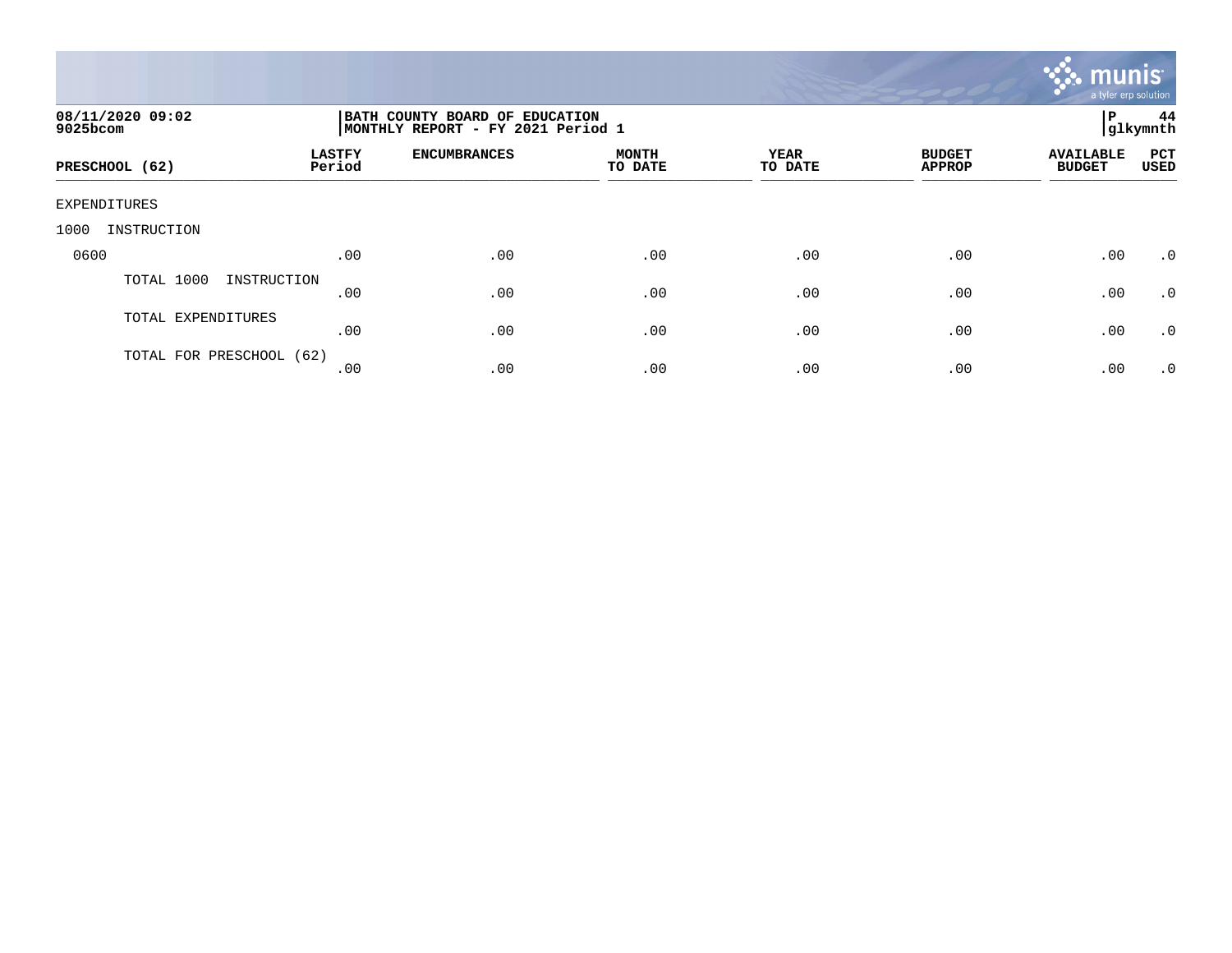|                                        |                         |                                                                     |                         |                        |                                | a tyler erp solution              |                    |
|----------------------------------------|-------------------------|---------------------------------------------------------------------|-------------------------|------------------------|--------------------------------|-----------------------------------|--------------------|
| 08/11/2020 09:02<br>9025bcom           |                         | BATH COUNTY BOARD OF EDUCATION<br>MONTHLY REPORT - FY 2021 Period 1 |                         |                        |                                | ΙP                                | 45<br>glkymnth     |
| TRUST/AGENCY FUNDS (7000)              | <b>LASTFY</b><br>Period | <b>ENCUMBRANCES</b>                                                 | <b>MONTH</b><br>TO DATE | <b>YEAR</b><br>TO DATE | <b>BUDGET</b><br><b>APPROP</b> | <b>AVAILABLE</b><br><b>BUDGET</b> | <b>PCT</b><br>USED |
| <b>REVENUES</b>                        |                         |                                                                     |                         |                        |                                |                                   |                    |
| 0999 BEGINNING BALANCE                 |                         |                                                                     |                         |                        |                                |                                   |                    |
| TOTAL 0999 BEGINNING BALANCE           | .00                     | .00                                                                 | .00                     | .00                    | .00                            | .00                               | $\cdot$ 0          |
| <b>RECEIPTS</b>                        |                         |                                                                     |                         |                        |                                |                                   |                    |
| REVENUE FROM LOCAL SOURCES             |                         |                                                                     |                         |                        |                                |                                   |                    |
| OTHER REVENUE FROM LOCAL SOURCES       |                         |                                                                     |                         |                        |                                |                                   |                    |
| 1920 CONTRIBUTE                        | 22.23                   | .00                                                                 | 9.06                    | 9.06                   | .00                            | $-9.06$                           | $\cdot$ 0          |
| TOTAL OTHER REVENUE FROM LOCAL SOURCES | 22.23                   | .00                                                                 | 9.06                    | 9.06                   | .00                            | $-9.06$                           | $\cdot$ 0          |
| TOTAL REVENUE FROM LOCAL SOURCES       | 22.23                   | .00                                                                 | 9.06                    | 9.06                   | .00                            | $-9.06$                           | $\cdot$ 0          |
| OTHER RECEIPTS                         |                         |                                                                     |                         |                        |                                |                                   |                    |
| <b>INTERFUND TRANSFERS</b>             |                         |                                                                     |                         |                        |                                |                                   |                    |
| 5210 FND XFER                          | .00                     | .00                                                                 | .00                     | .00                    | .00                            | .00                               | $\cdot$ 0          |
| TOTAL INTERFUND TRANSFERS              | .00                     | .00                                                                 | .00                     | .00                    | .00                            | .00                               | $\cdot$ 0          |
| TOTAL OTHER RECEIPTS                   | .00                     | .00.                                                                | .00                     | .00                    | .00                            | .00                               | $\cdot$ 0          |
| TOTAL RECEIPTS                         | 22.23                   | .00                                                                 | 9.06                    | 9.06                   | .00                            | $-9.06$                           | $\cdot$ 0          |
| TOTAL REVENUE                          | 22.23                   | .00                                                                 | 9.06                    | 9.06                   | .00                            | $-9.06$                           | $\cdot$ 0          |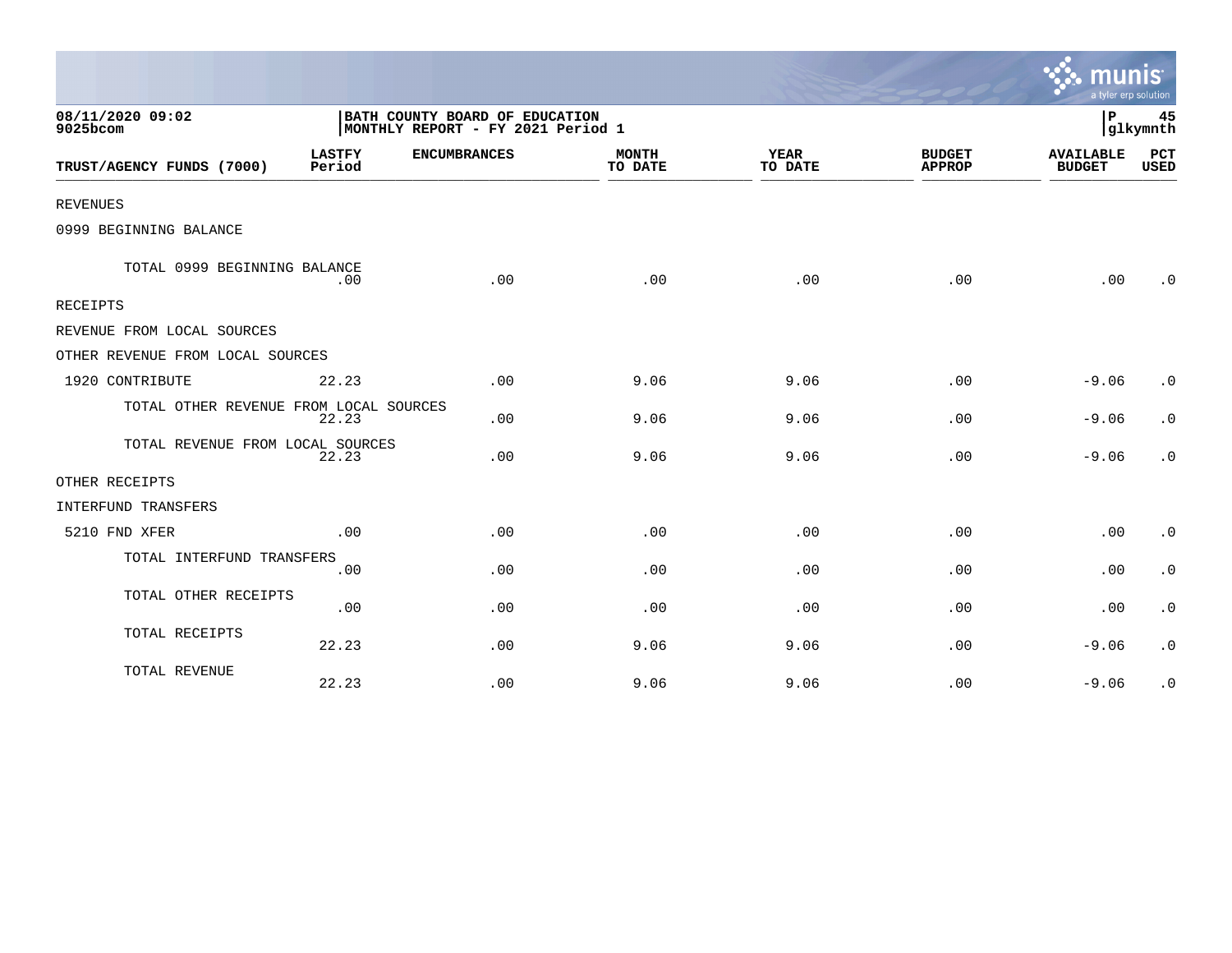

| 08/11/2020 09:02<br>9025bcom        |                           | BATH COUNTY BOARD OF EDUCATION<br>MONTHLY REPORT - FY 2021 Period 1 |                         |                 |                                |                                   |                    |
|-------------------------------------|---------------------------|---------------------------------------------------------------------|-------------------------|-----------------|--------------------------------|-----------------------------------|--------------------|
| TRUST/AGENCY FUNDS (7000)           | <b>LASTFY</b><br>Period   | <b>ENCUMBRANCES</b>                                                 | <b>MONTH</b><br>TO DATE | YEAR<br>TO DATE | <b>BUDGET</b><br><b>APPROP</b> | <b>AVAILABLE</b><br><b>BUDGET</b> | PCT<br><b>USED</b> |
| EXPENDITURES                        |                           |                                                                     |                         |                 |                                |                                   |                    |
| 3300<br>COMMUNITY SERVICES          |                           |                                                                     |                         |                 |                                |                                   |                    |
| 0600                                | .00                       | .00                                                                 | .00                     | .00             | .00                            | .00                               | $\cdot$ 0          |
| TOTAL 3300                          | COMMUNITY SERVICES<br>.00 | .00                                                                 | .00                     | .00             | .00                            | .00                               | $\cdot$ 0          |
| TOTAL EXPENDITURES                  | .00                       | .00                                                                 | .00                     | .00             | .00                            | .00                               | $\cdot$ 0          |
| TOTAL FOR TRUST/AGENCY FUNDS (7000) | 22.23                     | .00                                                                 | 9.06                    | 9.06            | .00                            | $-9.06$                           | $\cdot$ 0          |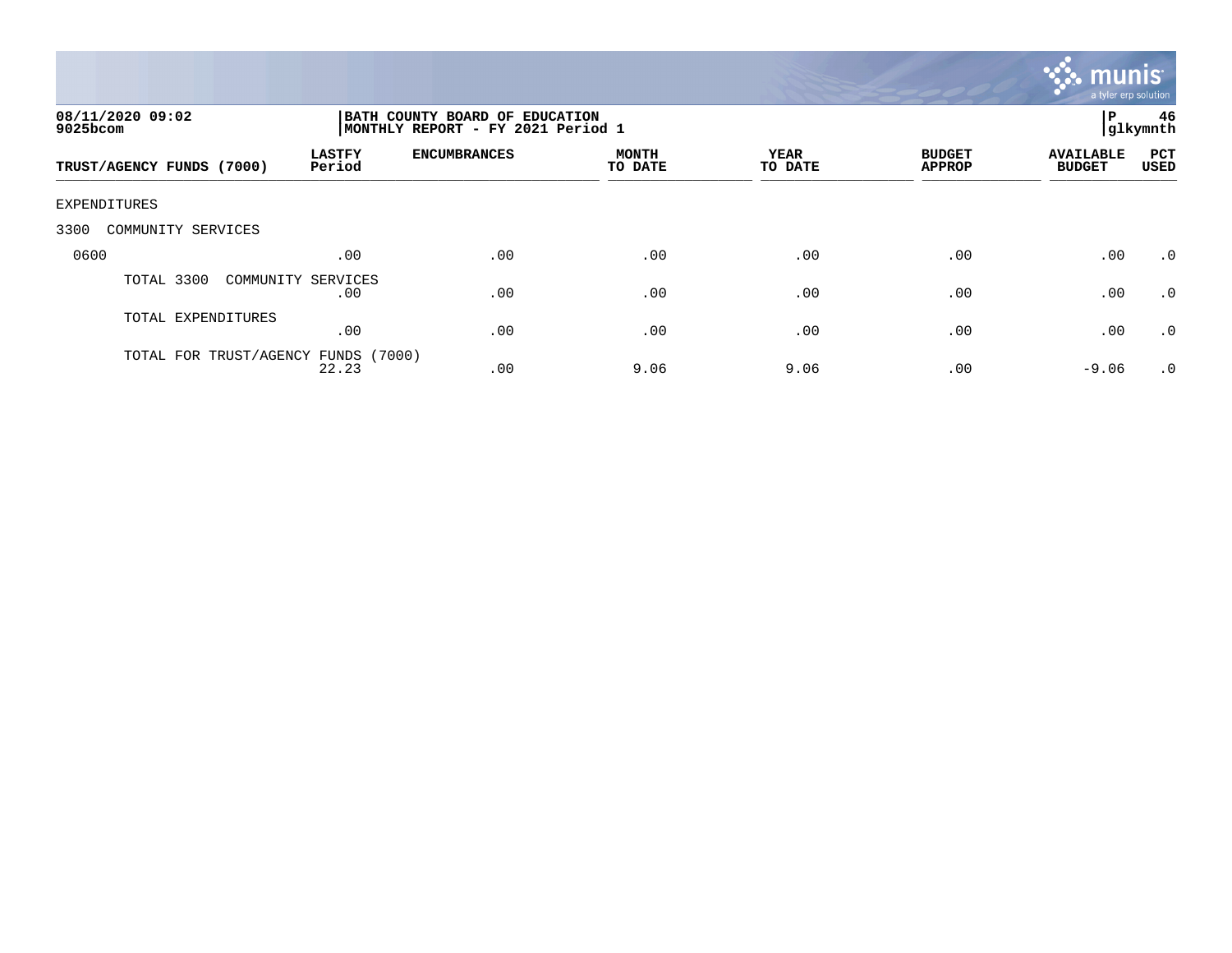|                                                     |                                                                     |                   |                         |                        |                                | munis<br>a tyler erp solution     |                                                  |
|-----------------------------------------------------|---------------------------------------------------------------------|-------------------|-------------------------|------------------------|--------------------------------|-----------------------------------|--------------------------------------------------|
| 08/11/2020 09:02<br>9025bcom                        | BATH COUNTY BOARD OF EDUCATION<br>MONTHLY REPORT - FY 2021 Period 1 | P                 | 47<br>glkymnth          |                        |                                |                                   |                                                  |
| <b>GOVERNMENTAL ASSETS (8)</b>                      | <b>LASTFY</b><br><b>ENCUMBRANCES</b><br>Period                      |                   | <b>MONTH</b><br>TO DATE | <b>YEAR</b><br>TO DATE | <b>BUDGET</b><br><b>APPROP</b> | <b>AVAILABLE</b><br><b>BUDGET</b> | PCT<br><b>USED</b>                               |
| <b>REVENUES</b>                                     |                                                                     |                   |                         |                        |                                |                                   |                                                  |
| RECEIPTS                                            |                                                                     |                   |                         |                        |                                |                                   |                                                  |
| REVENUE FROM LOCAL SOURCES                          |                                                                     |                   |                         |                        |                                |                                   |                                                  |
| OTHER REVENUE FROM LOCAL SOURCES                    |                                                                     |                   |                         |                        |                                |                                   |                                                  |
| 1930 GAIN/LOSS                                      | .00                                                                 | .00               | .00                     | .00                    | .00                            | .00                               | $\cdot$ 0                                        |
| TOTAL OTHER REVENUE FROM LOCAL SOURCES              | .00                                                                 | .00               | .00                     | .00                    | .00                            | .00                               | $\cdot$ 0                                        |
| TOTAL REVENUE FROM LOCAL SOURCES                    | .00                                                                 | .00               | .00                     | .00                    | .00                            | .00                               | $\cdot$ 0                                        |
| OTHER RECEIPTS                                      |                                                                     |                   |                         |                        |                                |                                   |                                                  |
| SALE OR COMP FOR LOSS OF ASSETS                     |                                                                     |                   |                         |                        |                                |                                   |                                                  |
| 5311 SALE LAND<br>5331 SALE BLDG<br>5341 SALE EQUIP | .00<br>.00<br>.00                                                   | .00<br>.00<br>.00 | .00<br>.00<br>.00       | .00<br>.00<br>.00      | .00<br>.00<br>.00              | .00<br>.00<br>.00                 | $\boldsymbol{\cdot}$ 0<br>$\cdot$ 0<br>$\cdot$ 0 |
| TOTAL SALE OR COMP FOR LOSS OF ASSETS               | .00                                                                 | .00               | .00                     | .00                    | .00                            | .00                               | $\boldsymbol{\cdot}$ 0                           |
| TOTAL OTHER RECEIPTS                                | .00                                                                 | .00               | .00                     | .00                    | .00                            | .00                               | $\boldsymbol{\cdot}$ 0                           |
| TOTAL RECEIPTS                                      | .00                                                                 | .00               | .00                     | .00                    | .00                            | .00                               | $\cdot$ 0                                        |
| TOTAL REVENUE                                       | .00                                                                 | .00               | .00                     | .00                    | .00                            | .00                               | $\cdot$ 0                                        |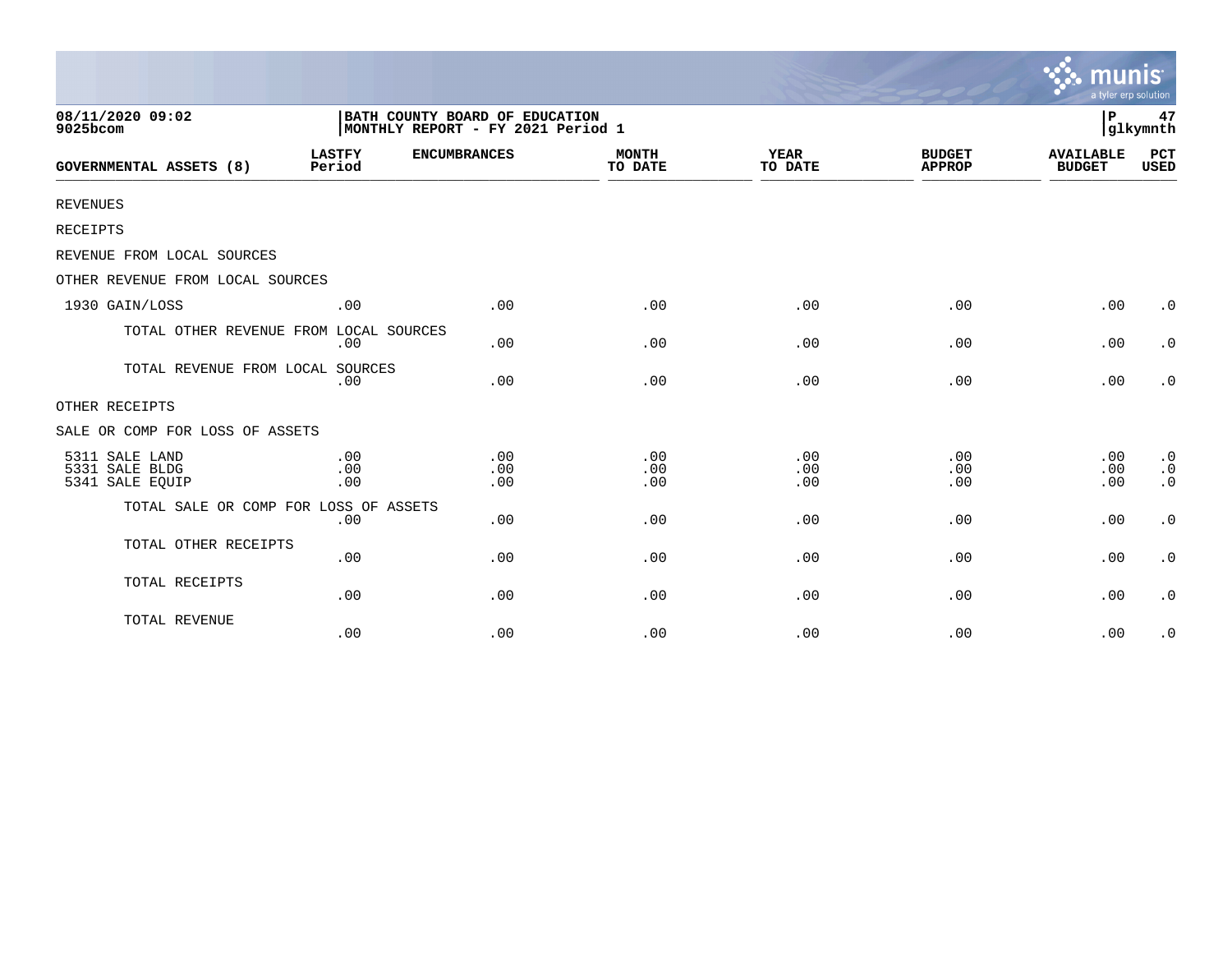

| 08/11/2020 09:02<br>9025bcom       |                                          | BATH COUNTY BOARD OF EDUCATION<br>MONTHLY REPORT - FY 2021 Period 1 |                         |                 |                                |                                   | 48<br> glkymnth    |
|------------------------------------|------------------------------------------|---------------------------------------------------------------------|-------------------------|-----------------|--------------------------------|-----------------------------------|--------------------|
| <b>GOVERNMENTAL ASSETS (8)</b>     | <b>LASTFY</b><br>Period                  | <b>ENCUMBRANCES</b>                                                 | <b>MONTH</b><br>TO DATE | YEAR<br>TO DATE | <b>BUDGET</b><br><b>APPROP</b> | <b>AVAILABLE</b><br><b>BUDGET</b> | PCT<br><b>USED</b> |
| EXPENDITURES                       |                                          |                                                                     |                         |                 |                                |                                   |                    |
| 1000 INSTRUCTION                   |                                          |                                                                     |                         |                 |                                |                                   |                    |
| 0700                               | .00                                      | .00                                                                 | .00                     | .00             | .00                            | .00                               | $\cdot$ 0          |
|                                    | TOTAL 1000 INSTRUCTION<br>.00            | .00                                                                 | .00                     | .00             | .00                            | .00                               | $\cdot$ 0          |
| 2100 STUDENT SUPPORT SERVICES      |                                          |                                                                     |                         |                 |                                |                                   |                    |
| 0700                               | .00                                      | .00                                                                 | .00                     | .00             | .00                            | .00                               | $\cdot$ 0          |
| TOTAL 2100                         | STUDENT SUPPORT SERVICES<br>.00          | .00                                                                 | .00                     | .00             | .00                            | .00                               | $\cdot$ 0          |
| 2200 INSTRUCTIONAL STAFF SUPP SERV |                                          |                                                                     |                         |                 |                                |                                   |                    |
| 0700                               | 83.19                                    | .00.                                                                | .00                     | .00             | $.00 \ \rm$                    | .00                               | $\cdot$ 0          |
| TOTAL 2200                         | INSTRUCTIONAL STAFF SUPP SERV<br>83.19   | .00                                                                 | .00                     | .00             | .00                            | .00                               | $\cdot$ 0          |
| 2300 DISTRICT ADMIN SUPPORT        |                                          |                                                                     |                         |                 |                                |                                   |                    |
| 0700                               | .00                                      | .00                                                                 | .00                     | .00             | .00                            | .00                               | $\cdot$ 0          |
|                                    | TOTAL 2300 DISTRICT ADMIN SUPPORT<br>.00 | .00                                                                 | .00                     | .00             | .00                            | .00                               | $\cdot$ 0          |
| 2400<br>SCHOOL ADMIN SUPPORT       |                                          |                                                                     |                         |                 |                                |                                   |                    |
| 0700                               | .00                                      | .00                                                                 | .00                     | .00             | .00                            | .00                               | $\cdot$ 0          |
| TOTAL 2400                         | SCHOOL ADMIN SUPPORT<br>.00              | .00                                                                 | .00                     | .00             | .00                            | .00                               | $\cdot$ 0          |
| 2500<br>BUSINESS SUPPORT SERVICES  |                                          |                                                                     |                         |                 |                                |                                   |                    |
| 0700                               | .00                                      | .00                                                                 | .00                     | .00             | $.00 \ \rm$                    | .00                               | $\cdot$ 0          |
| TOTAL 2500                         | BUSINESS SUPPORT SERVICES<br>.00         | .00                                                                 | .00                     | .00             | .00                            | .00                               | $\cdot$ 0          |
|                                    | 2600 PLANT OPERATIONS AND MAINTENANCE    |                                                                     |                         |                 |                                |                                   |                    |
| 0700                               | .00                                      | .00.                                                                | .00                     | .00             | .00                            | .00                               | $\cdot$ 0          |
| TOTAL 2600                         | PLANT OPERATIONS AND MAINTENANCE<br>.00  | .00                                                                 | .00                     | .00             | .00                            | .00                               | $\cdot$ 0          |

2700 STUDENT TRANSPORTATION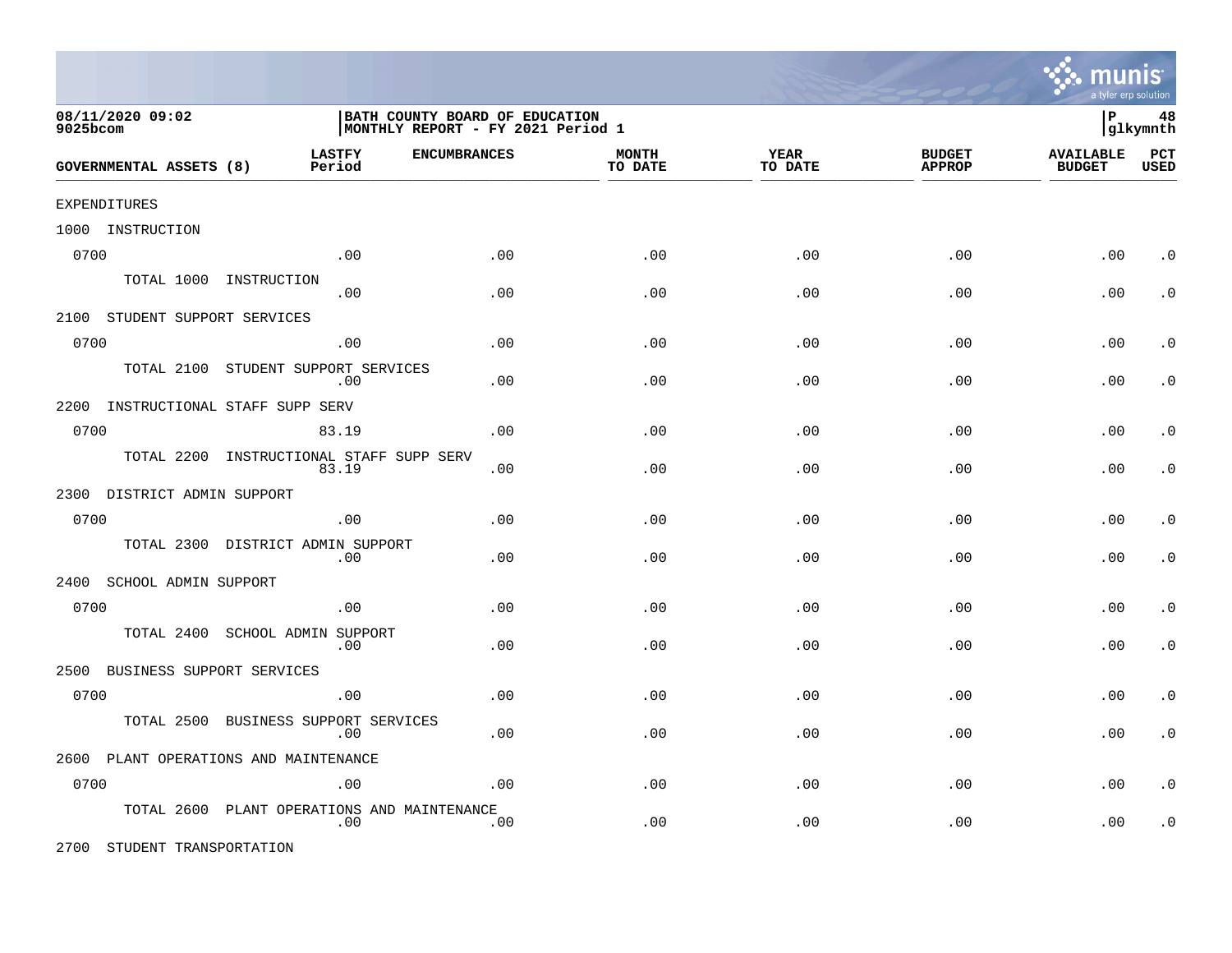

| 08/11/2020 09:02<br>9025bcom   |                                               | BATH COUNTY BOARD OF EDUCATION<br> MONTHLY REPORT - FY 2021 Period 1 |                         |                 |                                |                                   | 49<br>glkymnth |
|--------------------------------|-----------------------------------------------|----------------------------------------------------------------------|-------------------------|-----------------|--------------------------------|-----------------------------------|----------------|
| <b>GOVERNMENTAL ASSETS (8)</b> | <b>LASTFY</b><br>Period                       | <b>ENCUMBRANCES</b>                                                  | <b>MONTH</b><br>TO DATE | YEAR<br>TO DATE | <b>BUDGET</b><br><b>APPROP</b> | <b>AVAILABLE</b><br><b>BUDGET</b> | PCT<br>USED    |
| 0700                           | .00                                           | .00                                                                  | .00                     | .00             | .00                            | .00                               | $\cdot$ 0      |
| TOTAL 2700                     | STUDENT TRANSPORTATION<br>.00                 | .00                                                                  | .00                     | .00             | .00                            | .00                               | $\cdot$ 0      |
| 3300<br>COMMUNITY SERVICES     |                                               |                                                                      |                         |                 |                                |                                   |                |
| 0700                           | .00                                           | .00                                                                  | .00                     | .00             | .00                            | .00                               | $\cdot$ 0      |
| TOTAL 3300                     | COMMUNITY SERVICES<br>.00                     | .00                                                                  | .00                     | .00             | .00                            | .00                               | $\cdot$ 0      |
| TOTAL EXPENDITURES             | 83.19                                         | .00                                                                  | .00                     | .00             | .00                            | .00                               | $\cdot$ 0      |
|                                | TOTAL FOR GOVERNMENTAL ASSETS (8)<br>$-83.19$ | .00                                                                  | .00                     | .00             | .00                            | .00                               | $\cdot$ 0      |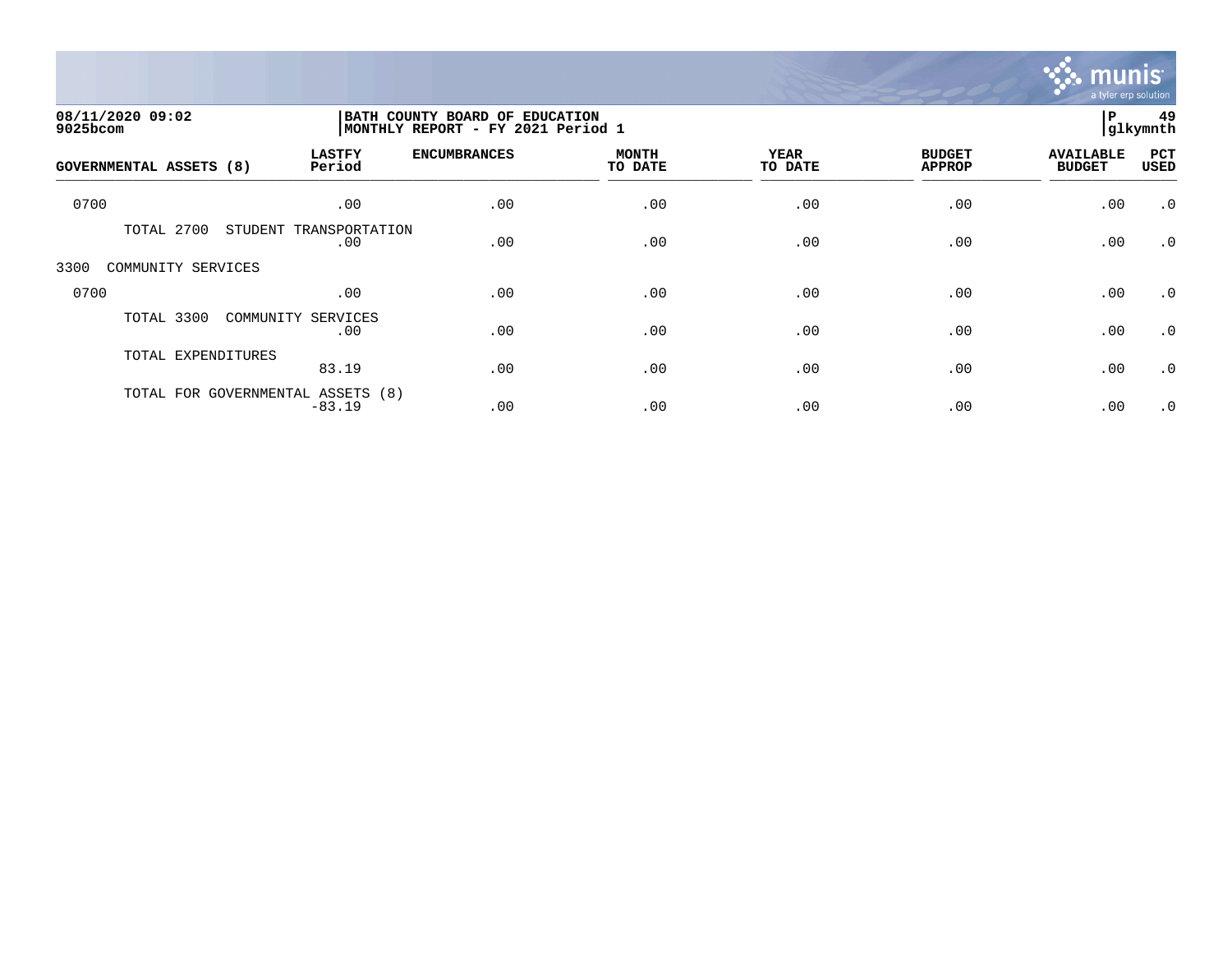|                                  |                                                                     |                     |                         |                        |                                | munis<br>a tyler erp solution     |                |
|----------------------------------|---------------------------------------------------------------------|---------------------|-------------------------|------------------------|--------------------------------|-----------------------------------|----------------|
| 08/11/2020 09:02<br>9025bcom     | BATH COUNTY BOARD OF EDUCATION<br>MONTHLY REPORT - FY 2021 Period 1 |                     |                         |                        |                                | l P                               | 50<br>glkymnth |
| FOOD SERVICE ASSETS (81)         | <b>LASTFY</b><br>Period                                             | <b>ENCUMBRANCES</b> | <b>MONTH</b><br>TO DATE | <b>YEAR</b><br>TO DATE | <b>BUDGET</b><br><b>APPROP</b> | <b>AVAILABLE</b><br><b>BUDGET</b> | PCT<br>USED    |
| <b>REVENUES</b>                  |                                                                     |                     |                         |                        |                                |                                   |                |
| RECEIPTS                         |                                                                     |                     |                         |                        |                                |                                   |                |
| REVENUE FROM LOCAL SOURCES       |                                                                     |                     |                         |                        |                                |                                   |                |
| OTHER REVENUE FROM LOCAL SOURCES |                                                                     |                     |                         |                        |                                |                                   |                |
| 1930 GAIN/LOSS                   | .00                                                                 | .00                 | .00                     | .00                    | .00                            | .00                               | $\cdot$ 0      |
| TOTAL OTHER REVENUE FROM         | LOCAL SOURCES<br>.00                                                | .00                 | .00                     | .00                    | .00                            | .00                               | $\cdot$ 0      |
| TOTAL REVENUE FROM LOCAL         | SOURCES<br>.00                                                      | .00                 | .00                     | .00                    | .00                            | .00                               | $\cdot$ 0      |
| TOTAL RECEIPTS                   | .00                                                                 | .00                 | .00                     | .00                    | .00                            | .00                               | $\cdot$ 0      |
| TOTAL REVENUE                    | .00                                                                 | .00                 | .00                     | .00                    | .00                            | .00                               | $\cdot$ 0      |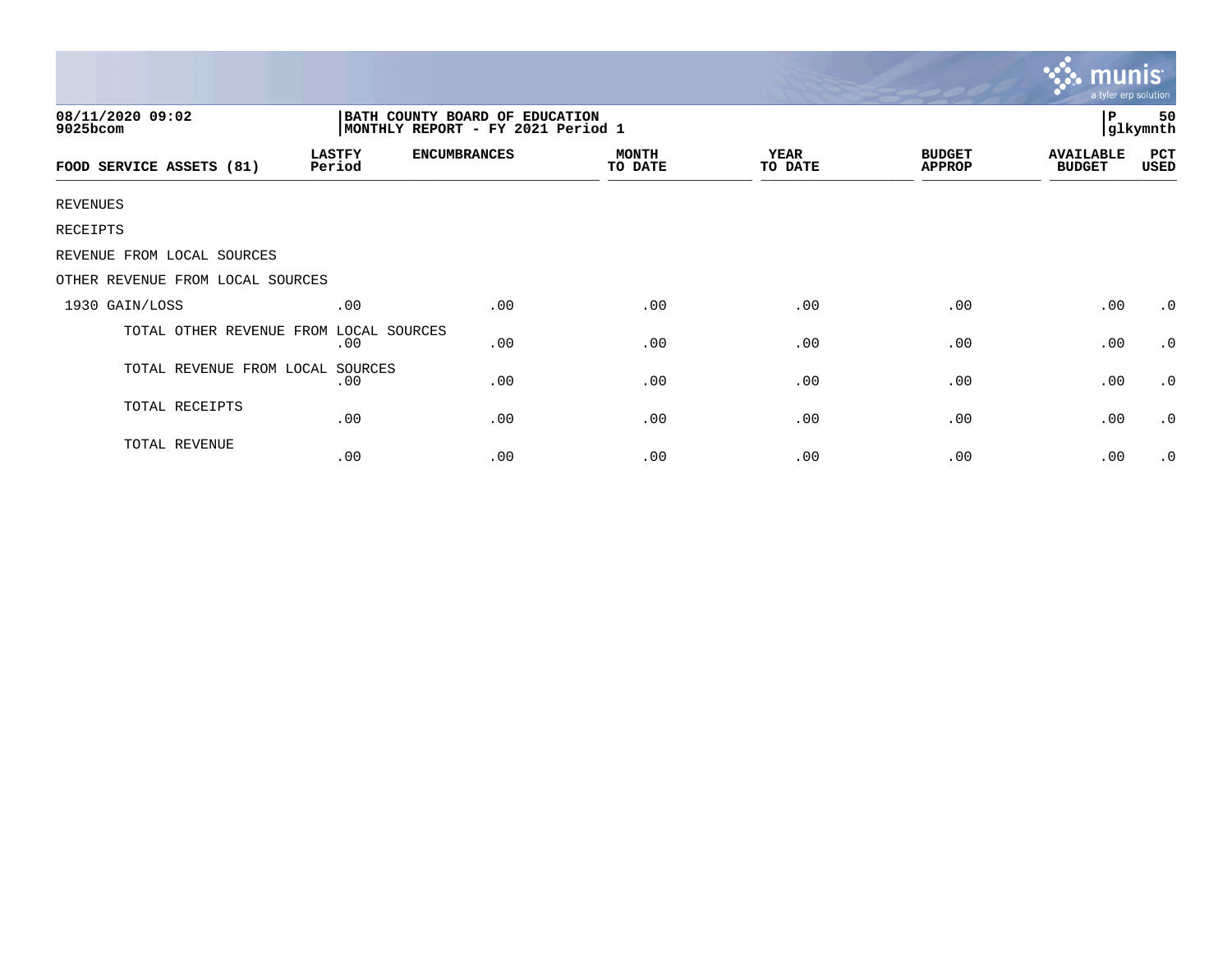

| 08/11/2020 09:02<br>$9025$ bcom    |                               | BATH COUNTY BOARD OF EDUCATION<br>MONTHLY REPORT - FY 2021 Period 1 |                         |                 |                                |                                   |                    |
|------------------------------------|-------------------------------|---------------------------------------------------------------------|-------------------------|-----------------|--------------------------------|-----------------------------------|--------------------|
| FOOD SERVICE ASSETS (81)           | <b>LASTFY</b><br>Period       | <b>ENCUMBRANCES</b>                                                 | <b>MONTH</b><br>TO DATE | YEAR<br>TO DATE | <b>BUDGET</b><br><b>APPROP</b> | <b>AVAILABLE</b><br><b>BUDGET</b> | PCT<br><b>USED</b> |
| EXPENDITURES                       |                               |                                                                     |                         |                 |                                |                                   |                    |
| 3100<br>FOOD SERVICE OPERATION     |                               |                                                                     |                         |                 |                                |                                   |                    |
| 0700                               | .00                           | .00                                                                 | .00                     | .00             | .00                            | .00                               | .0                 |
| TOTAL 3100                         | FOOD SERVICE OPERATION<br>.00 | .00                                                                 | .00                     | .00             | .00                            | .00                               | .0                 |
| TOTAL EXPENDITURES                 | .00                           | .00                                                                 | .00                     | .00             | .00                            | .00                               | $\cdot$ 0          |
| TOTAL FOR FOOD SERVICE ASSETS (81) | .00                           | .00                                                                 | .00                     | .00             | .00                            | .00                               | $\cdot$ 0          |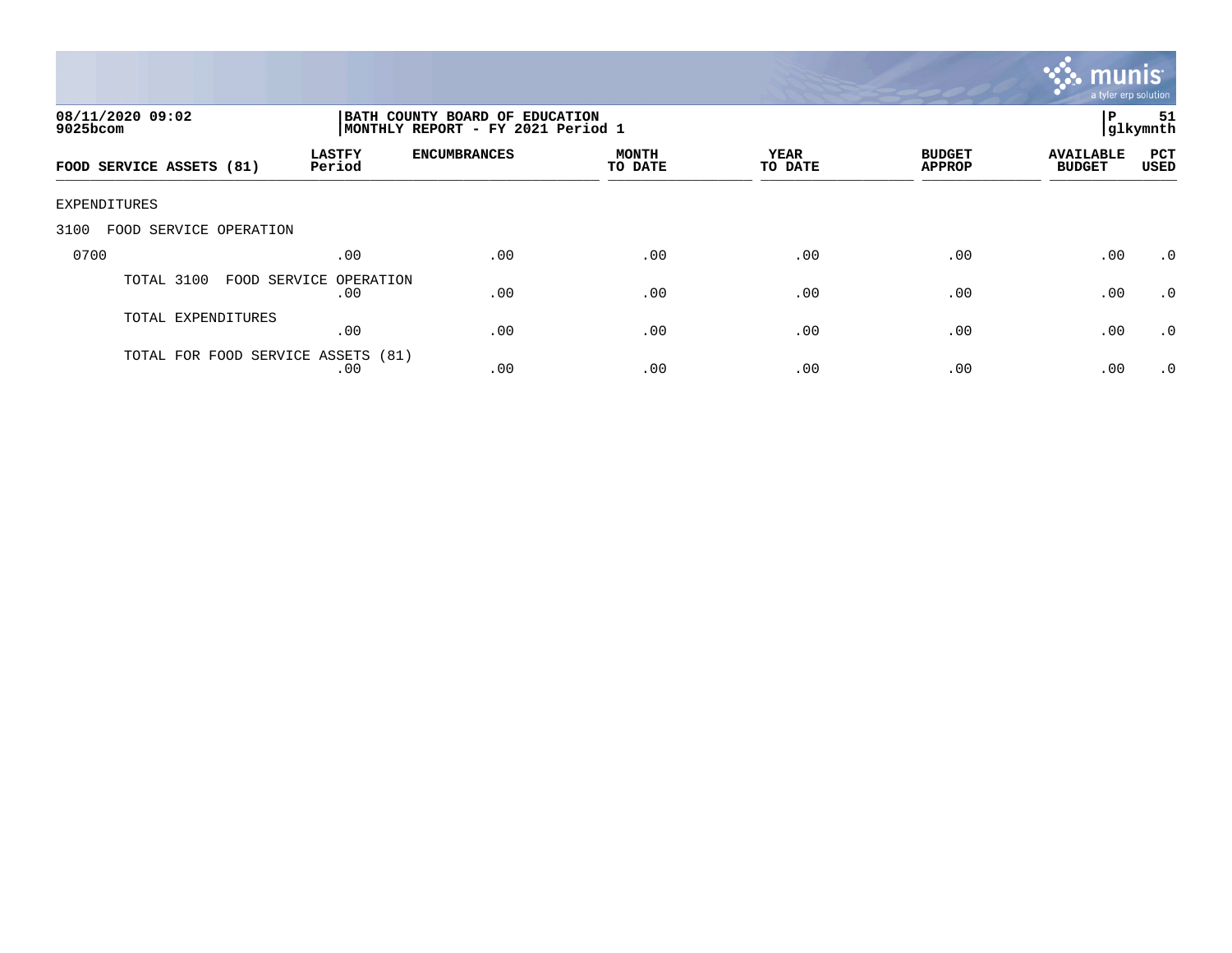|                                        |                                                                      |                     |                         |                 |                                | <b>munis</b><br>a tyler erp solution |                |  |
|----------------------------------------|----------------------------------------------------------------------|---------------------|-------------------------|-----------------|--------------------------------|--------------------------------------|----------------|--|
| 08/11/2020 09:02<br>9025bcom           | BATH COUNTY BOARD OF EDUCATION<br> MONTHLY REPORT - FY 2021 Period 1 |                     |                         |                 |                                | P                                    | 52<br>glkymnth |  |
| DAY CARE ASSERTS (82)                  | <b>LASTFY</b><br>Period                                              | <b>ENCUMBRANCES</b> | <b>MONTH</b><br>TO DATE | YEAR<br>TO DATE | <b>BUDGET</b><br><b>APPROP</b> | <b>AVAILABLE</b><br><b>BUDGET</b>    | PCT<br>USED    |  |
| <b>REVENUES</b>                        |                                                                      |                     |                         |                 |                                |                                      |                |  |
| RECEIPTS                               |                                                                      |                     |                         |                 |                                |                                      |                |  |
| REVENUE FROM LOCAL SOURCES             |                                                                      |                     |                         |                 |                                |                                      |                |  |
| OTHER REVENUE FROM LOCAL SOURCES       |                                                                      |                     |                         |                 |                                |                                      |                |  |
| 1930 GAIN/LOSS                         | .00                                                                  | .00                 | .00                     | .00             | .00                            | .00                                  | $\cdot$ 0      |  |
| TOTAL OTHER REVENUE FROM LOCAL SOURCES | .00                                                                  | .00                 | .00                     | .00             | .00                            | .00                                  | $\cdot$ 0      |  |
| TOTAL REVENUE FROM LOCAL               | SOURCES<br>.00                                                       | .00                 | .00                     | .00             | .00                            | .00                                  | $\cdot$ 0      |  |
| TOTAL RECEIPTS                         | .00                                                                  | .00                 | .00                     | .00             | .00                            | .00                                  | $\cdot$ 0      |  |
| TOTAL REVENUE                          | .00                                                                  | .00                 | .00                     | .00             | .00                            | .00                                  | $\cdot$ 0      |  |
| TOTAL FOR DAY CARE ASSERTS (82)        | .00                                                                  | .00                 | .00                     | .00             | .00                            | .00                                  | $\cdot$ 0      |  |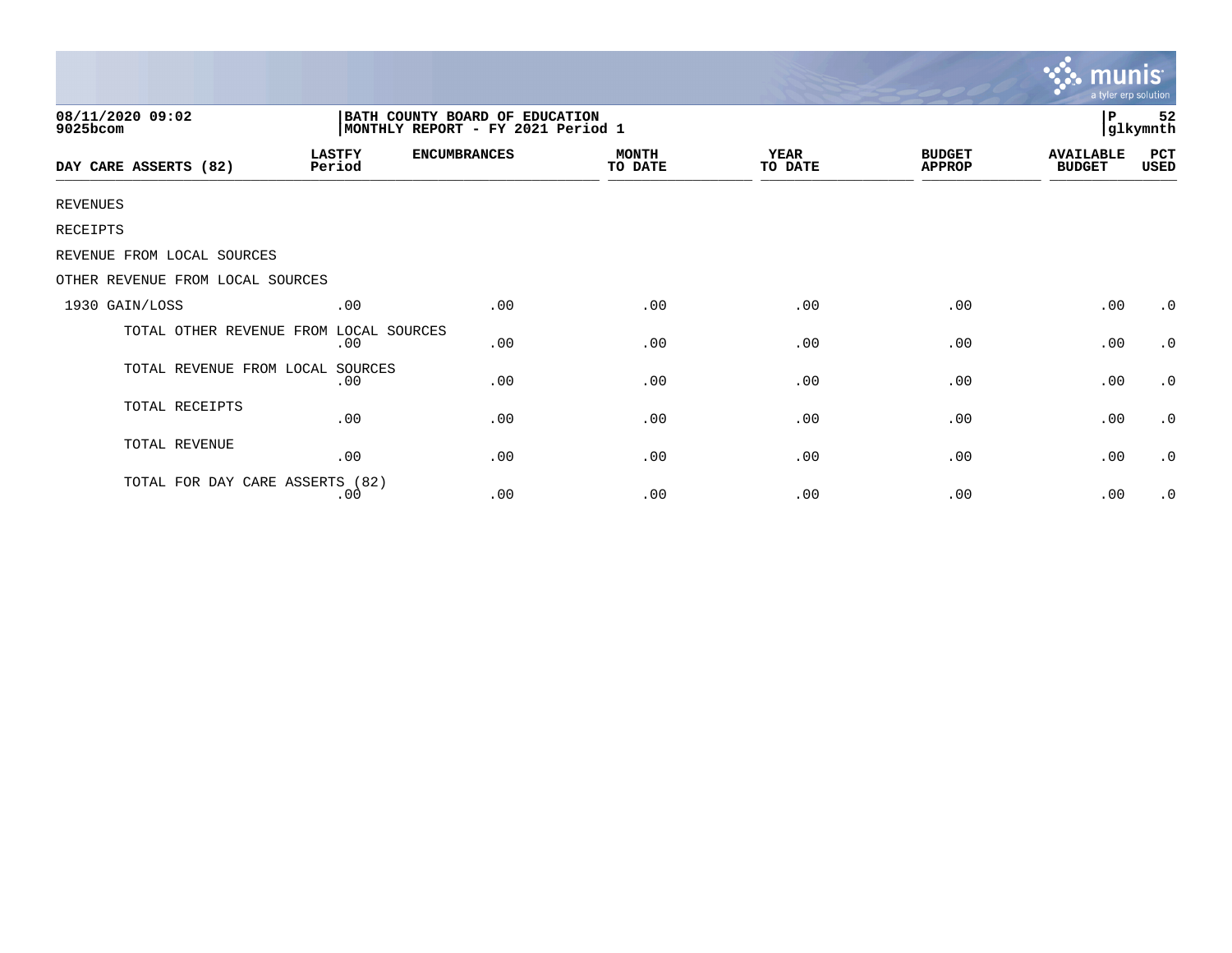|                                                                                                     |                         |                     |                         |                        |                                | $\overline{\mathsf{m} \mathsf{u}}$ nıs'<br>a tyler erp solution |             |
|-----------------------------------------------------------------------------------------------------|-------------------------|---------------------|-------------------------|------------------------|--------------------------------|-----------------------------------------------------------------|-------------|
| 08/11/2020 09:02<br>BATH COUNTY BOARD OF EDUCATION<br>MONTHLY REPORT - FY 2021 Period 1<br>9025bcom |                         |                     |                         |                        | P<br>53<br>glkymnth            |                                                                 |             |
| ADULT EDUCATION ASSETS (84)                                                                         | <b>LASTFY</b><br>Period | <b>ENCUMBRANCES</b> | <b>MONTH</b><br>TO DATE | <b>YEAR</b><br>TO DATE | <b>BUDGET</b><br><b>APPROP</b> | <b>AVAILABLE</b><br><b>BUDGET</b>                               | PCT<br>USED |
| <b>REVENUES</b>                                                                                     |                         |                     |                         |                        |                                |                                                                 |             |
| RECEIPTS                                                                                            |                         |                     |                         |                        |                                |                                                                 |             |
| REVENUE FROM LOCAL SOURCES                                                                          |                         |                     |                         |                        |                                |                                                                 |             |
| OTHER REVENUE FROM LOCAL SOURCES                                                                    |                         |                     |                         |                        |                                |                                                                 |             |
| 1930 GAIN/LOSS                                                                                      | .00                     | .00                 | .00                     | .00                    | .00                            | .00                                                             | $\cdot$ 0   |
| TOTAL OTHER REVENUE FROM                                                                            | LOCAL SOURCES<br>.00    | .00                 | .00                     | .00                    | .00                            | .00                                                             | $\cdot$ 0   |
| TOTAL REVENUE FROM LOCAL                                                                            | SOURCES<br>.00          | .00                 | .00                     | .00                    | .00                            | .00                                                             | $\cdot$ 0   |
| TOTAL RECEIPTS                                                                                      | .00                     | .00                 | .00                     | .00                    | .00                            | .00                                                             | $\cdot$ 0   |
| TOTAL REVENUE                                                                                       | .00                     | .00                 | .00                     | .00                    | .00                            | .00                                                             | $\cdot$ 0   |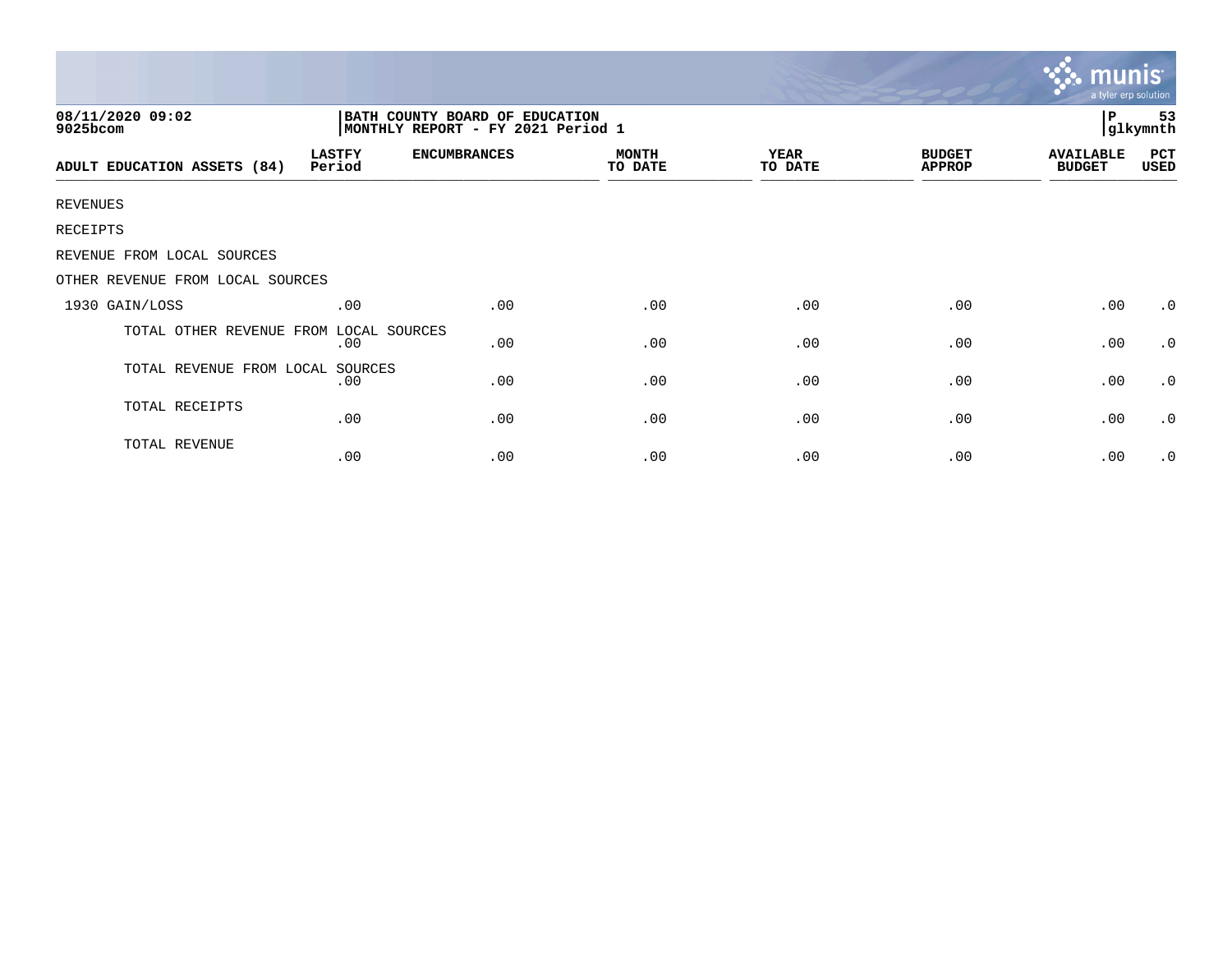

| 08/11/2020 09:02<br>9025bcom          |                                   | BATH COUNTY BOARD OF EDUCATION<br>MONTHLY REPORT - FY 2021 Period 1 |                         |                 |                                |                                   | 54<br> glkymnth    |
|---------------------------------------|-----------------------------------|---------------------------------------------------------------------|-------------------------|-----------------|--------------------------------|-----------------------------------|--------------------|
| ADULT EDUCATION ASSETS (84)           | <b>LASTFY</b><br>Period           | <b>ENCUMBRANCES</b>                                                 | <b>MONTH</b><br>TO DATE | YEAR<br>TO DATE | <b>BUDGET</b><br><b>APPROP</b> | <b>AVAILABLE</b><br><b>BUDGET</b> | PCT<br><b>USED</b> |
| EXPENDITURES                          |                                   |                                                                     |                         |                 |                                |                                   |                    |
| 3400<br>ADULT EDUCATION OPERATIONS    |                                   |                                                                     |                         |                 |                                |                                   |                    |
| 0700                                  | .00                               | .00                                                                 | .00                     | .00             | .00                            | .00                               | $\cdot$ 0          |
| TOTAL 3400                            | ADULT EDUCATION OPERATIONS<br>.00 | .00                                                                 | .00                     | .00             | .00                            | .00                               | $\cdot$ 0          |
| TOTAL EXPENDITURES                    | .00                               | .00                                                                 | .00                     | .00             | .00                            | .00                               | .0                 |
| TOTAL FOR ADULT EDUCATION ASSETS (84) | .00                               | .00                                                                 | .00                     | .00             | .00                            | .00                               | $\cdot$ 0          |